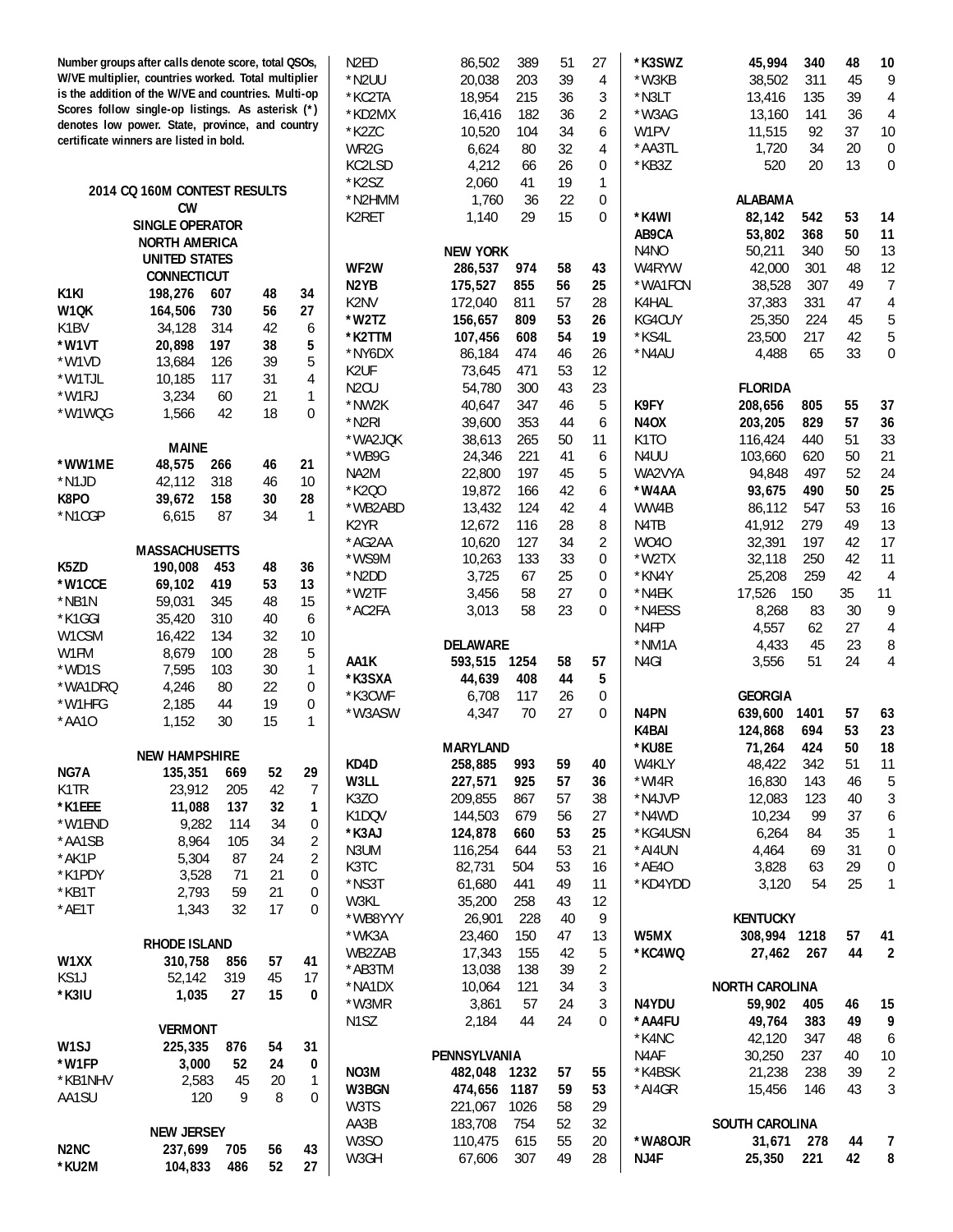| *KR4M             | 24,549            | 222        | 44       | 5        |                          | <b>MISSISSIPPI</b>           |            |          |            | *W6LEN          | 1,680            | 53         | 14                  | 1                         |
|-------------------|-------------------|------------|----------|----------|--------------------------|------------------------------|------------|----------|------------|-----------------|------------------|------------|---------------------|---------------------------|
| K70M              | 12,560            | 148        | 38       | 2        | N40GW                    | 95,256                       | 484        | 53       | 19         | K6DGW           | 1,590            | 47         | 15                  | 0                         |
| *N4XL             | 7,215             | 76         | 36       | 3        |                          |                              |            |          |            | *K6CSL          | 1,177            | 52         | 11                  | 0                         |
|                   |                   |            |          |          |                          | <b>NEW MEXICO</b>            |            |          |            | *K2GMY          | 936              | 32         | 10                  | 2                         |
|                   | <b>TENNESSEE</b>  |            |          |          | WD5COV                   | 399,742 1198                 |            | 57       | 41         | *KA9A           | 902              | 38         | 10                  | $\mathbf{1}$              |
| K4RO<br>K4EJQ     | 101,244<br>97,875 | 522<br>554 | 57<br>54 | 21<br>21 | N5UL<br>N <sub>5FO</sub> | 107,236<br>52,500            | 466<br>344 | 54<br>50 | 22<br>10   | *WE6C<br>*W6IEE | 266<br>150       | 19<br>11   | $\overline{7}$<br>5 | $\pmb{0}$<br>$\mathbf{1}$ |
| W4UT              | 78,873            | 583        | 53       | 8        |                          |                              |            |          |            |                 |                  |            |                     |                           |
| AC4G              | 78,280            | 413        | 52       | 24       |                          | OKLAHOMA                     |            |          |            |                 | <b>ARIZONA</b>   |            |                     |                           |
| *N4ARO            | 56,420            | 402        | 52       | 10       | *N5UM                    | 10,800                       | 117        | 37       | 3          | N7GP            | 288,271          | 1046       | 59                  | 30                        |
| N4ZZ              | 53,760            | 435        | 51       | 5        | <b>WQ50</b>              | 8,979                        | 92         | 35       | 6          | K7FA            | 115,366          | 598        | 57                  | 17                        |
| *NA4K             | 40,612            | 346        | 46       | 6        |                          |                              |            |          |            | *W7RH           | 114,738          | 526        | 58                  | 20                        |
| WB4YDY            | 38,340            | 274        | 51       | 9        |                          | <b>TEXAS</b>                 |            |          |            | *N7IR           | 113,807          | 617        | 56                  | 17                        |
| AD4EB             | 37,688            | 291        | 49       | 7        | AB5K                     | 367,436                      | 1188       | 58       | 39         | KE2VB           | 47,025           | 355        | 48                  | $\overline{9}$            |
| K <sub>1</sub> GU | 31,200            | 301        | 47       | 1        | K5WA                     | 340,704                      | 986        | 57       | 47         | K9DR            | 40,560           | 286        | 49                  | 11                        |
| *KS4X             | 26,730            | 211        | 48       | 7        | K5BG                     | 126,630                      | 670        | 55       | 15         | *AC7A           | 38,580           | 267        | 50                  | 10                        |
| *K4LTA            | 25,578            | 285        | 42       | 0        | AC4CA                    | 100,408                      | 530        | 56       | 21         | NQ7R            | 29,415           | 244        | 46                  | $\overline{7}$            |
| *N4NA             | 21,672            | 228        | 42       | 1        | N <sub>5</sub> RZ        | 98,560                       | 514        | 54       | 23         | K07AA           | 28,032           | 267        | 46                  | $\overline{c}$            |
| *KA4R             | 13,717            | 143        | 39       | 4        | *W5RYA                   | 96,145                       | 617        | 54       | 13         | NI7R            | 27,170           | 198        | 47                  | 8                         |
| KA4OTB            | 11,603            | 134        | 38       | 3        | N <sub>5</sub> PO        | 42,790                       | 345        | 48       | 7          | *NR7Q           | 22,950           | 200        | 43                  | $\overline{7}$            |
| *KM1Z             | 8,415             | 117        | 31       | 2        | *N5OE                    | 40,432                       | 321        | 47       | 9          | *AA7V           | 22,330           | 172        | 48                  | $\boldsymbol{7}$          |
| WD8RYC            | 5,831             | 49         | 45       | 4        | *K5LH<br>AC5K            | 33,440<br>33,408             | 270<br>253 | 48<br>48 | 7          | *K7JE<br>WO7V   | 13,432<br>4,320  | 103<br>53  | 38<br>28            | 8<br>4                    |
|                   | <b>VIRGINIA</b>   |            |          |          | *N5KWN                   | 27,850                       | 256        | 47       | 10<br>3    | *W7PP           | 3,480            | 49         | 27                  | 3                         |
| K3ZM              | 665,190           | 1332       | 57       | 57       | *KN8KAZ                  | 13,064                       | 123        | 43       | 3          | *WA8WZG         | 3,186            | 56         | 26                  | $\mathbf{1}$              |
| <b>KØZR</b>       | 193,248           | 884        | 57       | 31       | W2MN                     | 12,285                       | 121        | 41       | 4          | *KX6X           | 3,105            | 60         | 20                  | $\sqrt{3}$                |
| *N4UA             | 151,613           | 846        | 55       | 22       | *N5KF                    | 11,440                       | 112        | 39       | 5          | W70N            | 2,600            | 44         | 25                  | $\mathbf{1}$              |
| N <sub>4</sub> DJ | 109,365           | 694        | 51       | 18       | W8FN                     | 9,589                        | 91         | 38       | 5          | *W9CF           | 1,106            | 38         | 13                  | $\mathbf{1}$              |
| WA4JUK            | 71,825            | 471        | 52       | 13       | *AE5P                    | 7,215                        | 85         | 37       | 2          | *W2RS           | 930              | 29         | 8                   | $\overline{2}$            |
| *K40RD            | 64,080            | 460        | 47       | 13       | W5JBO                    | 4,928                        | 67         | 28       | 4          |                 |                  |            |                     |                           |
| AD4TJ             | 51,979            | 387        | 50       | 9        | *WB5WLZ                  | 4,576                        | 64         | 31       | 1          |                 | <b>IDAHO</b>     |            |                     |                           |
| *W4GDG            | 49,616            | 400        | 49       | 7        | *AD5MN                   | 3,993                        | 56         | 30       | 3          | KG7H            | 135,600          | 644        | 56                  | 19                        |
| N4MM              | 45,312            | 280        | 48       | 16       | *KD5MMM                  | 2,800                        | 46         | 21       | 4          | KØTO            | 57,057           | 361        | 51                  | 6                         |
| *K4FJW            | 42,738            | 378        | 44       | 7        | *W5QLF                   | 1,056                        | 33         | 16       | 0          | W7QDM           | 24,380           | 201        | 48                  | 5                         |
| N3JB              | 41,608            | 317        | 47       | 9        | WB5CIT                   | 340                          | 17         | 10       | 0          | *K7ARJ          | 14,406           | 144        | 39                  | 3                         |
| W4AU              | 39,114            | 305        | 45       | 8        |                          |                              |            |          |            | *K70VG          | 4,080            | 76         | 24                  | 0                         |
| K4RDU<br>*W4YE    | 36,135<br>36,135  | 289<br>282 | 46<br>44 | 9<br>11  | AC6DD                    | <b>CALIFORNIA</b><br>199,834 |            |          |            |                 | <b>MONTANA</b>   |            |                     |                           |
| *W4PFM            | 35,902            | 249        | 45       | 13       | W4EF                     | 163,779                      | 666<br>666 | 57<br>55 | 25<br>22   | *KS7T           | 10,955           | 131        | 33                  | $\overline{\mathbf{2}}$   |
| *W4GRC            | 35,712            | 338        | 44       | 4        | *W6JTI                   | 85,827                       | 484        | 52       | 15         | KJ9C            | 3,125            | 49         | 24                  | $\mathbf{1}$              |
| K4SO              | 35,200            | 312        | 47       | 3        | W6PH                     | 76,296                       | 471        | 51       | 15         |                 |                  |            |                     |                           |
| K <sub>2</sub> PI | 29,260            | 208        | 42       | 13       | N6AA                     | 46,557                       | 297        | 50       | 13         |                 | NEVADA           |            |                     |                           |
| NC4S              | 27,030            | 217        | 43       | 10       | N6TV                     | 36,208                       | 205        | 50       | 12         | NF7R            | 35,636           | 239        | 48                  | 11                        |
| *N4BCC            | 15,974            | 140        | 44       | 5        | N6TH                     | 33,573                       | 204        | 45       | 12         | N7TR            | 33,228           | 260        | 47                  | 5                         |
| W7HJ              | 14,924            | 110        | 45       | 7        | N6NF                     | 29,835                       | 195        | 41       | 10         | *K7ACZ          | 29,583           | 187        | 45                  | 12                        |
| *K4CGY            | 14,196            | 161        | 38       | 1        | KM6I                     | 23,856                       | 209        | 43       | 5          | WU6W            | 7,296            | 96         | 29                  | 3                         |
| *W4NFT            | 13,110            | 121        | 42       | 4        | <b>KØNW</b>              | 19,305                       | 184        | 41       | 4          |                 |                  |            |                     |                           |
| *K4MI             | 13,019            | 114        | 42       | 5        | *K6RAD                   | 16,790                       | 125        | 36       | 10         |                 | <b>OREGON</b>    |            |                     |                           |
| N3ZV              | 11,484            | 137        | 32       | 4        | N3ZZ                     | 15,750                       | 154        | 41       | 4          | NX1P            | 59,070           | 304        | 48                  | $\overline{7}$            |
| $*$ W3TB          | 11,286            | 152        | 28       | 5        | W6FA                     | 13,314                       | 124        | 37       | 5          | *W7YAQ          | 51,282           | 336        | 52                  | 11                        |
| *K4YCR<br>*KK4EIR | 11,152<br>10,602  | 146<br>114 | 31<br>33 | 3<br>5   | *W1CK<br>KG6AO           | 11,100<br>9,324              | 127<br>107 | 33<br>33 | 4<br>4     | K7RAT<br>W7BKN  | 40,992<br>14,950 | 235<br>133 | 51<br>41            | 10                        |
| *K4GM             | 9,720             | 123        | 32       | 4        | NC6K                     | 8,505                        | 104        | 32       | 3          | K6UM            | 14,688           | 120        | 40                  | 5<br>8                    |
| NR4C              | 2,136             | 36         | 22       | 2        | *KE6QR                   | 7,992                        | 146        | 21       | 3          | *W7S0           | 2,556            | 56         | 17                  | 1                         |
|                   |                   |            |          |          | N7PR                     | 5,766                        | 73         | 26       | 5          | *WB7QXU         | 1,854            | 37         | 16                  | 2                         |
|                   | <b>ARKANSAS</b>   |            |          |          | K6HRT                    | 5,280                        | 94         | 22       | $\sqrt{2}$ |                 |                  |            |                     |                           |
| K5LG              | 93,060 617        |            | 56       | 10       | KB7V                     | 5,250                        | 87         | 22       | 3          |                 | <b>UTAH</b>      |            |                     |                           |
| *WA5SOG           | 29,322            | 245        | 48       | 6        | W6RKC                    | 5,157                        | 77         | 22       | 5          | WF4U            | 39,463           | 229        | 51                  | 16                        |
| *W5RZ             | 28,490            | 228        | 49       | 6        | K6NA                     | 4,536                        | 51         | 22       | 6          | *AC7JW          | 22,184           | 200        | 43                  | 4                         |
| *N5DRB            | 9,840             | 103        | 36       | 5        | WB6JJJ                   | 3,948                        | 60         | 26       | 2          | *K7CU           | 3,699            | 61         | 27                  | $\overline{0}$            |
| *KD5J             | 3,364             | 52         | 29       | 0        | *N6XI                    | 3,168                        | 60         | 23       | 1          |                 |                  |            |                     |                           |
|                   |                   |            |          |          | *AA6EE                   | 2,760                        | 84         | 13       | 2          |                 | WASHINGTON       |            |                     |                           |
|                   | LOUISIANA         |            |          |          | K9JM                     | 2,725                        | 50         | 24       | 1          | W7AV            | 63,963           | 330        | 54                  | 15                        |
| *K5KLA            | 14,496            | 131        | 41       | 7        | *K6KQV                   | 1,862                        | 62         | 13       | 1          | W7FI            | 47,872           | 281        | 53                  | 11                        |
|                   |                   |            |          |          | *WT6K                    | 1,755                        | 51         | 13       | 2          | *KF7PG          | 41,300           | 279        | 50                  | 9                         |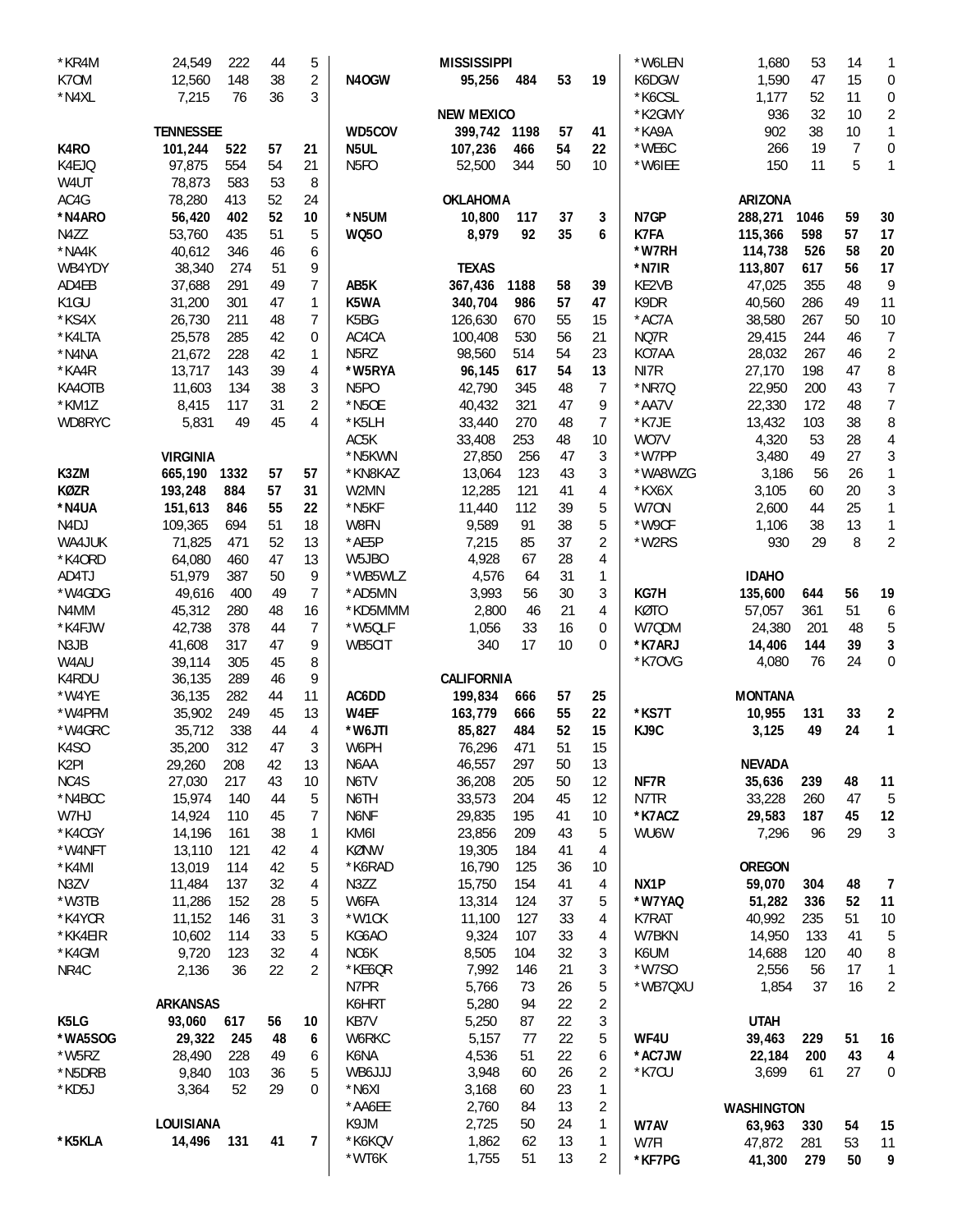| AD7AF         | 32,916                    | 209        | 39       | 13                      | *N8II          | 56,145           | 420            | 48             | 9              | <b>KBØYH</b>  | 17,850                   | 158        | 46       | 4                |
|---------------|---------------------------|------------|----------|-------------------------|----------------|------------------|----------------|----------------|----------------|---------------|--------------------------|------------|----------|------------------|
| W7WR          | 27,404                    | 203        | 45       | 7                       | W8OHT          | 44,346           | 346            | 51             | 6              | WØKIT         | 11,592                   | 123        | 40       | $\overline{c}$   |
| W7GKF         | 26,416                    | 189        | 43       | 9                       | *W8AKS         | 2,288            | 49             | 22             | 0              | <b>KOØC</b>   | 9,184                    | 95         | 38       | 3                |
| *W9PL         | 11,016                    | 117        | 31       | 5                       |                |                  |                |                |                | *NAØBR        | 1,152                    | 29         | 18       | $\boldsymbol{0}$ |
| *KX7L         | 8,058                     | 92         | 32       | $\overline{\mathbf{c}}$ |                | <b>ILLINOIS</b>  |                |                |                | *KEØW         | 684                      | 27         | 12       | 0                |
| W7PU          | 5,275                     | 80         | 24       | 1                       | K9NR           | 201,670          | 972            | 57             | 29             |               |                          |            |          |                  |
| *W7QN         | 4,712                     | 89         | 16       | 3                       | *K9MMS         | 110,432          | 715            | 56             | 12             |               | <b>IOWA</b>              |            |          |                  |
|               |                           |            |          |                         | *K9QVB         | 95,832           | 656            | 57             | 9              | <b>WØODS</b>  | 112,420                  | 608        | 57       | 20               |
| <b>N7QS</b>   | 2,720                     | 60         | 17       | 3                       | *K9PG          | 79,261           | 519            | 57             | 10             | *KØKT         | 42,944                   | 293        | 52       | 9                |
| *W8BFX        | 1,005                     | 26         | 15       | 0                       | K9FO           | 70,494           | 497            | 53             | 9              | *NØDQS        | 38,934                   | 261        | 52       | 11               |
| *N7JPF        | 803                       | 32         | 11       | 0                       | K3WA           | 55,920           | 403            | 50             | 10             | *ADØH         | 26,352                   | 223        | 51       | 3                |
|               |                           |            |          |                         | *N9EP<br>*N9CO | 48,216           | 380            | 51             | 5              |               |                          |            |          |                  |
| W7SE          | <b>WYOMING</b><br>124,992 | 696        | 57       |                         | *N9TF          | 36,285<br>32,778 | 262<br>266     | 48<br>50       | 11<br>4        | <b>KØVXU</b>  | <b>KANSAS</b><br>112,406 |            | 58       | 16               |
| W6KGP         | 18,722                    | 171        | 41       | 15<br>5                 | K9ZM           | 30,621           | 206            | 47             | 12             | *NZØT         | 67,588                   | 653<br>501 | 55       | 6                |
|               |                           |            |          |                         | *K9IJ          | 25,480           | 218            | 50             | 2              | WØBH          | 55,506                   | 430        | 52       | 6                |
|               | <b>MICHIGAN</b>           |            |          |                         | *K9PMV         | 20,025           | 200            | 45             | 0              | WØUY          | 47,386                   | 360        | 53       | 5                |
| *NA8V         | 158,193                   | 799        | 57       | 24                      | W9IE           | 19,918           | 191            | 43             | 3              | *AAØFO        | 44,574                   | 361        | 53       | 4                |
| N8LJ          | 149,842                   | 819        | 56       | 21                      | *K9CW          | 16,470           | 155            | 41             | 4              | WØEB          | 25,960                   | 206        | 52       | 3                |
| W8TE          | 79,971                    | 493        | 54       | 15                      | *W9ILY         | 13,630           | 121            | 43             | 4              |               |                          |            |          |                  |
| *W8CO         | 53,130                    | 307        | 49       | 17                      | N9RU           | 10,500           | 113            | 39             | 3              |               | <b>MINNESOTA</b>         |            |          |                  |
| K8MJZ         | 44,616                    | 390        | 50       | 2                       | *K9PY          | 6,055            | 79             | 35             | 0              | <b>NEØ\$U</b> | 121,870                  | 770        | 58       | 12               |
| *K8JA         | 43,860                    | 316        | 52       | 8                       | *KG9N          | 5,544            | 81             | 33             | 0              | *KØTT         | 71,874                   | 469        | 54       | 12               |
| *W8KX         | 22,491                    | 199        | 45       | 4                       | *W9BGX         | 2,002            | 38             | 22             | 0              | <b>NØOK</b>   | 64,752                   | 377        | 54       | 17               |
| *NF8M         | 22,325                    | 212        | 45       | $\overline{\mathbf{c}}$ | *WB8RFB        | 1,824            | 32             | 24             | 0              | *WBØCFF       | 37,359                   | 236        | 51       | 12               |
| *K8SIA        | 17,625                    | 154        | 40       | $\overline{7}$          | *NV9X          | 750              | 22             | 15             | 0              | *WGØM         | 20,400                   | 180        | 50       | $\boldsymbol{0}$ |
| *KE8UM        | 15,042                    | 147        | 43       | 3                       | *KD9MS         | 372              | 14             | 12             | 0              | *KØTC         | 15,204                   | 157        | 41       | $\mathbf{1}$     |
| *N8SBE        | 7,704                     | 95         | 36       | 0                       | *WQ9T          | 128              | 8              | 8              | 0              | *AAØAW        | 5,508                    | 72         | 36       | $\boldsymbol{0}$ |
| $*$ KO8Z      | 6,464                     | 89         | 32       | 0                       |                |                  |                |                |                | *NØKK         | 5,280                    | 71         | 33       | 0                |
| *K7DR         | 5,709                     | 79         | 32       | 1                       |                | <b>INDIANA</b>   |                |                |                | *NØBUI        | 3,807                    | 63         | 27       | 0                |
|               |                           |            |          |                         | K9WWT          | 79,634           | 618            | 54             | 4              |               |                          |            |          |                  |
|               | OHIO                      |            |          |                         | *WD8DSB        | 32,065           | 270            | 48             | 5              |               | <b>MISSOURI</b>          |            |          |                  |
| K1LT          | 343,928                   | 1170       | 58       | 46                      | *W9TC          | 30,910           | 246            | 47             | 8              | *KIØI         | 102,816                  | 663        | 56       | 12               |
| *WB8JUI       | 104,520                   | 692        | 55       | 12                      | *NT9M          | 30,100           | 267            | 45             | 5              | *WØTT         | 41,382                   | 326        | 51       | 6                |
| *W8KTQ        | 103,257                   | 724        | 51       | 12                      | K9LA           | 23,800           | 175            | 47             | 9              | *NWØM         | 25,488                   | 237        | 46       | 2                |
| *W1NN         | 80,718                    | 535        | 53       | 13                      | *AJ9C          | 23,520           | 212            | 43             | 6              | <b>KØWB</b>   | 12,768                   | 143        | 41       | 1                |
| *K8RYU        | 69,960                    | 466        | 53       | 13                      | *K9IG          | 23,230           | 220            | 43             | 3              | *WBØQLU       | 12,469                   | 155        | 37       | $\boldsymbol{0}$ |
| *K8MP         | 57,660                    | 425        | 51       | 9                       | KØTQ           | 20,869           | 229            | 39             | $\overline{2}$ | *WØTY         | 4,681                    | 68         | 31       | 0                |
| $*$ NT8Z      | 43,129                    | 320        | 50       | 9                       | *NM9P          | 19,082           | 178            | 44             | 3              | *KCØHPM       | 4,522                    | 62         | 34       | $\boldsymbol{0}$ |
| *N8HP         | 42,185                    | 309        | 50       | 9                       | KE9I           | 18,270           | 204            | 41             | 1              | *WØHBH        | 2,000                    | 37         | 24       | 1                |
| *K8BL         | 40,252                    | 292        | 49       | 9                       | *WT9U          | 17,598           | 187            | 41             | 1              |               |                          |            |          |                  |
| ND8L          | 34,375                    | 267        | 48       | 7                       | *NJ9U          | 9,287            | 109            | 37             | 0              |               | <b>NEBRASKA</b>          |            |          |                  |
| N8AA          | 34,017                    | 305        | 48       | 3                       | *KC9ELU        | 7,676            | 92             | 37             | 1              | *KØKPH        | 36,064                   | 279        | 50       | 6                |
| *K3DMG        | 30,090                    | 255        | 45       | 6                       | *KA9FQG        | 6,265            | 76             | 34             | 1              | *KBØLF        | 13,440                   | 153        | 39       | 3                |
| *W8IDM        | 27,888                    | 252        | 44       | 4                       | *NG9M          | 2,808            | 49             | 26             | 1              | *KØNE         | 10,976                   | 93         | 45       | 4                |
| K8LN          | 27,540                    | 203        | 46       | 8                       |                |                  |                |                |                | *WNØL         | 6,768                    | 52         | 44       | 4                |
| K8PP          | 26,784                    | 206        | 43       | 11                      |                | <b>WISCONSIN</b> |                |                |                |               |                          |            |          |                  |
| *K8VUS        | 23,408                    | 177        | 49       | 7                       | K9MA           | 115,851          | 686            | 57             | 16             |               | <b>NORTH DAKOTA</b>      |            |          |                  |
| *NS80<br>N8GU | 20,385                    | 200        | 43       | 2                       | *K9AY          | 113,077          | 665            | 57             | 16             | *NØUD         | 18,816                   | 164        | 45       | 4                |
| *K8SVT        | 18,700<br>17,158          | 190<br>373 | 44       | 0                       | *N9CK<br>W9AV  | 66,688<br>65,100 | 459            | 55             | 9              |               | <b>SOUTH DAKOTA</b>      |            |          |                  |
| *K8SVT        | 14,362                    |            | 41       | 5                       | WI9WI          |                  | 463            | 56             | 6              | WØSD          | 119,680                  | 723        |          |                  |
| *AF8C         | 13,400                    | 145<br>148 | 38<br>39 | 5<br>1                  | *KØCD          | 26,367<br>15,705 | 246<br>152     | 44<br>43       | 3<br>2         | *WØEJ         | 3,348                    | 56         | 56<br>27 | 12<br>0          |
| *KD8MQ        | 11,760                    | 118        | 37       | 5                       | WE9V           | 14,280           | 155            | 42             | 0              | *KKØSD        | 1,704                    | 31         | 24       | 0                |
| W8KEN         | 11,484                    | 95         | 36       | 8                       | *W9KHH         | 8,000            | 94             | 40             | 0              |               |                          |            |          |                  |
| $*$ AC8E      | 10,767                    | 119        | 34       | 3                       | *K9DJT         | 3,232            | 46             | 31             | 1              |               | <b>CANADA</b>            |            |          |                  |
| K8ALM         | 9,240                     | 77         | 34       | 8                       | K1TN           | 203              | $\overline{2}$ | 1              | 6              |               | <b>NEW BRUNSWICK</b>     |            |          |                  |
| *K8YN         | 6,179                     | 76         | 37       | 0                       | *AF9J          | 119              | $\overline{7}$ | $\overline{7}$ | 0              | VE9HF         | 42,728                   | 180        | 41       | 8                |
| *NA8W         | 2,475                     | 48         | 25       | 0                       |                |                  |                |                |                | VE9AA         | 2,992                    | 40         | 17       | $\mathbf 0$      |
|               |                           |            |          | 0                       |                | <b>COLORADO</b>  |                |                |                |               |                          |            |          |                  |
|               |                           |            |          |                         |                |                  |                |                |                |               |                          |            |          |                  |
| *W8KNO        | 1,786                     | 44         | 19       |                         |                |                  |                |                |                |               |                          |            |          |                  |
| *KN8DMK       | 1,606                     | 32         | 21       | 1                       | *KØEU          | 118,059          | 734            | 55             | 14             |               | <b>NOVA SCOTIA</b>       |            |          |                  |
|               |                           |            |          |                         | *WØDLE         | 68,869           | 505            | 54             | 7              | *VE1RSM       | 67,396                   | 223        | 42       | 16               |
|               | <b>WEST VIRGINIA</b>      | 791        |          |                         | <b>NCØB</b>    | 60,858           | 339            | 53             | 16             | <b>VE1ZAC</b> | 47,410                   | 165        | 40       | 15               |
| K3JT<br>K8JQ  | 172,805<br>81,548         | 628        | 56<br>50 | 29<br>8                 | *KØRI<br>*NN7A | 45,430<br>38,556 | 352<br>259     | 53<br>53       | 6<br>10        |               |                          |            |          |                  |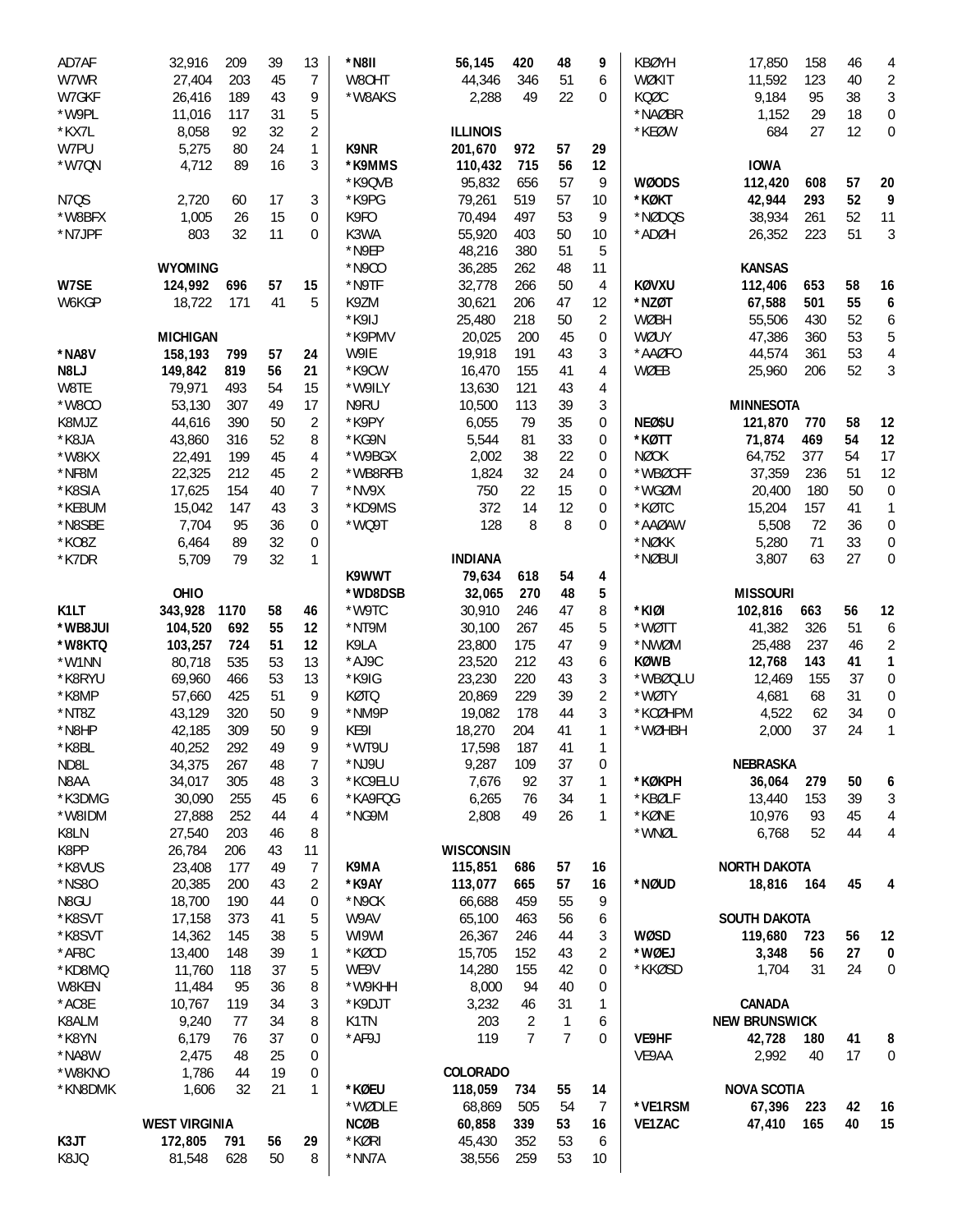|                 | PRINCE EDWARD ISLAND    |                |          |                     |                   | Dominican Republic       |                |              |                |                    | China            |                |                  |                          |
|-----------------|-------------------------|----------------|----------|---------------------|-------------------|--------------------------|----------------|--------------|----------------|--------------------|------------------|----------------|------------------|--------------------------|
| VY2ZM           | 1,873,438               | 1899           | 59       | 74                  | *HI8A             | 100                      | 4              | 0            | 4              | <b>BD1RX</b>       | 2,574            | 53             | 0                | 9                        |
| VY2LI           | 20,520                  | 98             | 26       | 12                  |                   |                          |                |              |                | *BDØAAI            | 60               | 3              | 0                | 3                        |
|                 |                         |                |          |                     |                   | Guadeloupe               |                |              |                |                    |                  |                |                  |                          |
|                 | QUEBEC                  |                |          |                     | <b>FG80J</b>      | 4,370                    | 31             | 12           | 11             |                    | Georgia          |                |                  |                          |
| VA2EW           | 924,885                 | 1338           | 59       | 58                  |                   |                          |                |              |                | 4L50               | 716,544          | 1069           | 10               | 62                       |
| *VA2EU          | 97,152                  | 269            | 44       | 25                  |                   | <b>Mexico</b>            |                |              |                |                    |                  |                |                  |                          |
| *VE2FK          | 4,410                   | 48             | 21       | 0                   | XE <sub>2</sub> S | 193,830                  | 534            | 54           | 17             |                    | Japan            |                |                  |                          |
|                 |                         |                |          |                     | XE1GXG            | 240                      | 4              | $\mathbf{1}$ | 5              | JH4UYB             | 352,350          | 540            | 23               | 58                       |
|                 | <b>ONTARIO</b>          |                |          |                     | XE1H              | 175                      | 5              | 2            | 3              | JA6LCJ             | 124,962          | 272            | 14               | 45                       |
| VE3EJ           | 896,203                 | 1360           | 59       | 54                  |                   | <b>Puerto Rico</b>       |                |              |                | JA1XMS             | 48,528           | 139            | 17               | 31                       |
| VE3AT           | 610,756                 | 1044           | 59       | 48                  | NP4A              | 996,061 1243             |                | 59           | 68             | JA6BZI             | 47,329           | 129            | 10               | 37                       |
| VE3PN           | 421,536                 | 768            | 56       | 40                  |                   |                          |                |              |                | JA7COI             | 33,040           | 159            | 14               | 21                       |
| VE3KZ           | 216,745                 | 674            | 58       | 9                   |                   | <b>US Virgin Islands</b> |                |              |                | JF3LOP             | 31,540           | 111            | 9                | 29                       |
| *VE3XL          | 198,380                 | 632            | 53       | 12                  | *WP2B             | 24,334                   | 96             | 32           | 14             | *JG1AVO            | 28,379           | 119            | 10               | 27                       |
| VA3KA           | 197,200                 | 468            | 51       | 29                  |                   |                          |                |              |                | JA9FHB             | 18,705           | 70             | 10               | 19                       |
| *VE3OSZ         | 139,795                 | 375            | 53<br>52 | 20                  |                   | <b>AFRICA</b>            |                |              |                | *JE1SPY            | 18,441           | 136<br>79      | 15<br>12         | 12<br>19                 |
| *VE3CV          | 112,225                 | 340            | 49       | 15                  | Canary            |                          |                |              | <b>Islands</b> | JH6QFJ             | 18,104           |                |                  | 23                       |
| VE3YT<br>*VE3SB | 93,757<br>90,272        | 367<br>336     | 49       | 4<br>$\overline{7}$ | EF8A              | 13,800                   | 58             | 0            | 24             | JR2PMT<br>JA1PTJ   | 15,210<br>14,560 | 74<br>54       | 3<br>13          | 15                       |
| *VA3ATT         | 89,050                  | 373            | 47       | 3                   |                   | Senegal                  |                |              |                | JA7ACM             | 13,202           | 98             | 9                | 14                       |
| *VE3ADQ         | 84,738                  | 304            | 50       | 8                   | *6W7SK            | 480                      | $\overline{7}$ | 0            | 8              | JA9APS             | 12,740           | 50             | $\overline{7}$   | 19                       |
| VE3FAS          | 75,970                  | 203            | 48       | 23                  |                   |                          |                |              |                | JA1FGB             | 8,234            | 49             | 8                | 15                       |
| *VE3TW          | 63,600                  | 279            | 45       | 3                   |                   | Tunisia                  |                |              |                | JN7FAH             | 4,617            | 30             | 7                | 12                       |
| *VE3KAO         | 46,830                  | 235            | 41       | $\mathbf{1}$        | 3V8BB             | 478,330                  | 773            | 11           | 51             | *JI1RXQ            | 4,004            | 65             | $\overline{7}$   | $\overline{7}$           |
| *VE3CWU         | 40,236                  | 203            | 39       | 3                   |                   |                          |                |              |                | JA5BZL             | 3,971            | 25             | 3                | 16                       |
| *VE3RCN         | 36,640                  | 194            | 38       | $\overline{2}$      |                   | <b>ASIA</b>              |                |              |                | *JF2FIU            | 3,660            | 32             | 0                | 15                       |
| VE3MM           | 28,782                  | 146            | 39       | $\overline{2}$      | Asiatic           |                          |                |              | Russia         | JS10YN             | 2,940            | 50             | 5                | $\overline{7}$           |
| *VA3FN          | 21,318                  | 132            | 34       | 0                   | *UA9W             | 242,795                  | 538            | 0            | 49             | JA1IZZ             | 2,340            | 21             | 0                | 12                       |
| *VE3GFN         | 5,874                   | 60             | 22       | 0                   | UA9KAA            | 237,492                  | 489            | 0            | 54             | JR1IJV             | 2,197            | 20             | 5                | 8                        |
| *VA3DBT         | 3,920                   | 44             | 20       | 0                   | R9AE              | 179,634                  | 429            | 0            | 47             | JL4DJM             | 1,800            | 16             | 0                | 12                       |
| *VE3IGJ         | 192                     | $\overline{7}$ | 6        | 0                   | RW9JZ             | 142,604                  | 378            | 0            | 44             | *J010ZI            | 1,520            | 35             | 0                | 10                       |
|                 |                         |                |          |                     | UA9QM             | 139,195                  | 382            | $\mathbf 0$  | 41             | *JH9DRL            | 1,518            | 31             | 3                | 8                        |
|                 | <b>MANITOBA</b>         |                |          |                     | <b>RTØF</b>       | 117,480                  | 316            | 11           | 44             | *JI3BFC            | 1,332            | 35             | 0                | 9                        |
| *VE4VT          | 33,264                  | 147            | 47       | 1                   | *UA9CR            | 106,818                  | 298            | 0            | 38             | *JF2WXS            | 1,122            | 12             | 4                | $\overline{7}$           |
| *VE4YU          | 18,430                  | 103            | 37       | $\mathbf{1}$        | *UA9AB            | 78,518                   | 208            | 1            | 42             | *JH7IMX            | 910              | 14             | 4                | 3                        |
|                 |                         |                |          |                     | UA8WAA            | 74,412                   | 222            | 0            | 36             | *JA1CP             | 882              | 22             | 4                | 5                        |
|                 | <b>ALBERTA</b>          |                |          |                     | UA9BA             | 61,686                   | 141            | 0            | 46             | *JH1CHU            | 462              | 22             | 0                | $\overline{7}$           |
| VE6BBP          | 154,636                 | 476            | 56       | 11                  | RZ9YI             | 41,760                   | 165            | 0            | 32             | *JF1KML            | 402              | 17             | 0                | 6                        |
| VE6KC           | 31,648                  | 148            | 40       | 6                   | *UA9AFS           | 33,345                   | 146            | 0            | 27             | *JA5CBU            | 380              | 33             | $\mathbf 0$      | 5                        |
| *VE6BF          | 24,258                  | 134            | 37       | 2                   | *RA9CCK           | 26,450                   | 114            | 0            | 25             | JH1NXU             | 342              | 16             | $\boldsymbol{0}$ | 6                        |
| *VA6SP          | 19,728                  | 118            | 36       | 0                   | <b>RMØF</b>       | 24,408                   | 148            | 14           | 13             | JN3TRK             | 250              | 6              | 1                | 4                        |
|                 |                         |                |          |                     | *RW9CD            | 15,778                   | 72             | 0            | 23             | *JK2VOC            | 232              | 23             | 0                | 4                        |
|                 | <b>BRITISH COLUMBIA</b> |                |          |                     | *RV9UDO           | 15,432                   | 89             | 0            | 24             | *JH1RRP            | 208              | 15             | $\mathbf 0$      | 4                        |
| <b>VE7JKZ</b>   | 67,473                  | 276            | 43       | 6                   | *R900             | 14,904                   | 100            | 0            | 18             | *JL1QDO            | 200              | 15             | 0                | $\overline{\mathcal{L}}$ |
| *VE7YU          | 29,944                  | 164            | 33       | 5                   | *RWØAJ            | 12,840                   | 93             | 0            | 20             | *JR4VEV            | 102              | 10             | 0                | 3                        |
| *VA7MM          | 27,391                  | 134            | 41       | 2                   | *RT9YW            | 9,952                    | 86             | 0            | 16             | *JA2QVP            | 99               | 12             | 0                | 3                        |
| *VA7ST          | 23,244                  | 124            | 33       | 6                   | *RK9CR            | 9,571                    | 73             | 0            | 17             | JA2HYD             | 48               | 9              | 0                | $\overline{c}$           |
| *VA7ND          | 22,260                  | 114            | 40       | 2                   | *RU9AZ            | 6,480                    | 58             | 0            | 15             | *JO1EEQ            | 46               | $10$           | 0                | $\overline{c}$           |
|                 | <b>NORTH AMERICA</b>    |                |          |                     | *RV9CQ<br>*RK9AY  | 4,959<br>2,817           | 75<br>39       | 0<br>0       | 9<br>9         | *JR8QFG<br>*JQ2XVY | 36<br>30         | 3              | 0<br>0           | 3<br>$\overline{c}$      |
|                 | <b>Bahamas</b>          |                |          |                     | *RK9QWM           | 2,720                    | 36             | 0            |                | *JN1BBO            |                  | 6<br>14        | $\mathbf 0$      |                          |
| C6ANM           | 287,595                 | 658            | 54       | 29                  | <b>UAØACG</b>     | 1,518                    | 49             | 0            | 10<br>6        | *JHØEPI            | 28<br>24         | 2              | 1                | 1<br>1                   |
|                 |                         |                |          |                     | *UA9NP            | 972                      | 27             | 0            | 6              | *JH10ES            | 14               | $\overline{7}$ | 0                | 1                        |
|                 | <b>Belize</b>           |                |          |                     | *UAØLS            | 952                      | 19             | 0            | 7              | *JA3MIB            | 12               | 6              | 0                | 1                        |
| *V31YN          | 177,900                 | 439            | 51       | 24                  | *UA9UX            | 93                       | 10             | 0            | 3              | *JA1CCX            | 8                | 4              | 0                | $\mathbf{1}$             |
|                 |                         |                |          |                     | *RAØSHH           | 2                        | 1              | $\mathbf 0$  | 1              | *JJ1NYH            | 4                | $\overline{2}$ | 0                | $\mathbf{1}$             |
| <b>British</b>  | Virgin                  |                |          | <b>Islands</b>      |                   |                          |                |              |                |                    |                  |                |                  |                          |
| VP2V/K3LR       | 57,120                  | 194            | 43       | 13                  |                   | <b>Asiatic Turkey</b>    |                |              |                |                    | Kazakhstan       |                |                  |                          |
|                 |                         |                |          |                     | *TA3D             | 433,350                  | 835            | 3            | 51             | *UN7CW             | 100,244          | 291            | 0                | 38                       |
|                 | Cuba                    |                |          |                     |                   |                          |                |              |                | UN6P               | 72,150           | 220            | 0                | 39                       |
| *CO2JD          | 70,623                  | 233            | 45       | 14                  |                   | Azerbaijan               |                |              |                | UN9GD              | 13,900           | 66             | 0                | 25                       |
| *CO6LP          | 11,584                  | 71             | 24       | 8                   | *4K6FO            | 281,006                  | 556            | 3            | 50             |                    |                  |                |                  |                          |
|                 |                         |                |          |                     | $*4K9W$           | 1,920                    | 22             | 0            | 10             |                    | <b>Maldives</b>  |                |                  |                          |
|                 |                         |                |          |                     |                   |                          |                |              |                | *807BM             | 840              | 13             | 0                | 8                        |
|                 |                         |                |          |                     |                   |                          |                |              |                |                    |                  |                |                  |                          |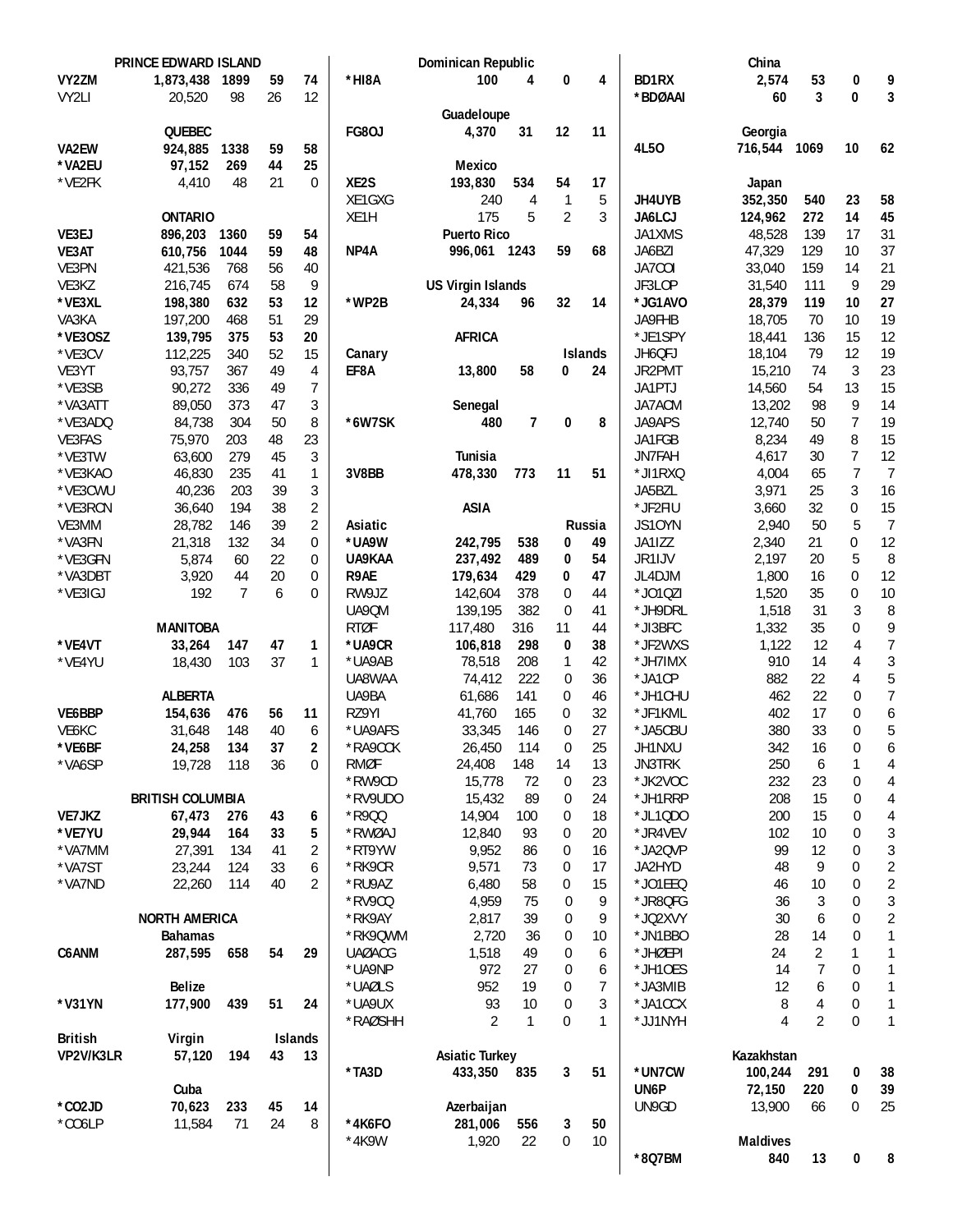|                 | Republic of Korea       |          |                  |                | $*9A4W$           | 11,496                  | 97         | 0                | 24       | G3LDI             | 59,490           | 269        | 0              | 45       |
|-----------------|-------------------------|----------|------------------|----------------|-------------------|-------------------------|------------|------------------|----------|-------------------|------------------|------------|----------------|----------|
| *HL2CFY         | 1,892                   | 28       | 0                | 11             | *9A5ST            | 760                     | 19         | $\overline{0}$   | 8        | *G3RLE            | 48,760           | 241        | 1              | 39       |
|                 |                         |          |                  |                |                   |                         |            |                  |          | *G3RIK            | 45,715           | 223        | 1              | 40       |
|                 | Thailand                |          |                  |                |                   | <b>Czech Republic</b>   |            |                  |          | *MØOSH            | 33,516           | 157        | 2              | 40       |
| <b>HSØZEE</b>   | 31,572                  | 103      | $\mathbf{1}$     | 35             | OK2W              | 520,854                 | 988        | 29               | 65       | $*$ M3C           | 31,779           | 195        | 0              | 33       |
|                 |                         |          |                  |                | OK1CRM            | 286,090                 | 816        | 14               | 56       | *G3VGZ            | 24,753           | 137        | 2              | 35       |
|                 | Vietnam                 |          |                  |                | *OK2BFN           | 247,632                 | 727        | 11               | 56       | *G4DDL            | 21,352           | 133        | 1              | 33       |
| XV2E            | 61,600                  | 177      | 5                | 39             | *OL9R             | 224,896                 | 826        | 6                | 50       | *G3KAF            | 19,656           | 96         | 0              | 42       |
|                 |                         |          |                  |                | OK1VD             | 198,705                 | 599        | 9                | 56       | *G3VYI            | 19,140           | 119        | 0              | 33       |
|                 | <b>EUROPE</b>           |          |                  |                | OK1ATP            | 194,480                 | 577        | 12               | 53       | <b>M70</b>        | 18.941           | 123        | 0              | 31       |
| Aland           |                         |          |                  | <b>Islands</b> | *OK2SAR           | 193,180                 | 767        | 3                | 49       | *G6GLP            | 12,564           | 66         | 1              | 35       |
| <b>OHØX</b>     | 481,650                 | 1189     | 13               | 62             | OK5ET             | 165,720                 | 548        | 8                | 52       | G3PHO             | 11,592           | 55         | 4              | 32       |
|                 |                         |          |                  |                | *OK1MMN           | 162,910                 | 601        | $\overline{7}$   | 48       | *G4LWB            | 8,027            | 71         | 0              | 23       |
|                 | Andorra                 |          |                  |                | *OK7AW            | 160,548                 | 649        | 3                | 48       | *G3ZRJ            | 4,906            | 46         | 1              | 21       |
| $*$ C37AC       | 11,250                  | 88       | 0                | 25             | *OK1FGD           | 131,083                 | 576        | 0                | 47       | *MØPCB            | 1,952            | 25         | 0              | 16       |
|                 | Austria                 |          |                  |                | OK2AB<br>*OK1DKR  | 109,980<br>109,604      | 503<br>415 | 1                | 44<br>47 | *G3RKF            | 36               | 3          | $\Omega$       | 3        |
| OE2BZL          | 236,250                 | 719      | 14               | 49             | *OK2EA            | 79,360                  | 410        | 6<br>0           | 40       |                   | Estonia          |            |                |          |
| OE1TKW          | 66,906                  | 230      | 4                | 50             | *OK1HX            | 74,175                  | 364        | 0                | 43       | *ES4NY            | 99,452           | 409        | 1              | 46       |
|                 |                         |          |                  |                | *OK2PVX           | 72,600                  | 376        | 0                | 40       |                   |                  |            |                |          |
|                 | <b>Azores</b>           |          |                  |                | *OK2EC            | 72,366                  | 362        | 1                | 41       |                   | European Russia  |            |                |          |
| CU8AS           | 39,525                  | 110      | 21               | 30             | *OK2SGW           | 72,240                  | 378        | 0                | 40       | R3DX              | 393,528          | 969        | 4              | 72       |
|                 |                         |          |                  |                | *OK6N             | 69,946                  | 347        | 0                | 41       | R7NW              | 357,760          | 820        | 12             | 68       |
|                 | <b>Balearic Islands</b> |          |                  |                | *OK1ES            | 66,453                  | 262        | 5                | 46       | RK4FM             | 233,081          | 737        | 2              | 59       |
| *EA6ZS          | 2,325                   | 30       | 0                | 15             | *OK1GS            | 65,600                  | 347        | $\mathbf 0$      | 40       | RK3ER             | 227,591          | 743        | 3              | 58       |
|                 |                         |          |                  |                | *OK1FC            | 64,144                  | 362        | $\mathbf{1}$     | 37       | RU3UR             | 225,638          | 602        | $\overline{2}$ | 69       |
|                 | <b>Belarus</b>          |          |                  |                | *OK2BNF           | 57,564                  | 296        | $\mathbf{1}$     | 40       | R3FX              | 196,092          | 758        | 0              | 52       |
| EU6AF           | 238,124                 | 771      | 6                | 53             | *OK1MKU           | 51,072                  | 162        | 11               | 46       | R3ZZ              | 169,625          | 570        | 4              | 55       |
| EW8DX           | 198,700                 | 770      | 1                | 49             | OK5MM             | 50,875                  | 282        | $\mathbf 0$      | 37       | RK3DWW            | 169,400          | 593        | $\overline{2}$ | 53       |
| EW1DO           | 193,180                 | 720      | 3                | 49             | *OK2BHL           | 47,171                  | 229        | 0                | 43       | RM <sub>10</sub>  | 168,911          | 657        | 2              | 51       |
| EW2MA           | 138,600                 | 598      | $\boldsymbol{0}$ | 45             | *OK1HEH           | 46,725                  | 290        | $\mathbf 0$      | 35       | R <sub>3</sub> PA | 167,796          | 548        | $\overline{2}$ | 57       |
| *EU3NA          | 122,010                 | 490      | $\mathbf{1}$     | 48             | OK1EP             | 46,410                  | 230        | 1                | 41       | UA3EDQ            | 143,192          | 524        | 3              | 53       |
| *EW6CU          | 120,978                 | 501      | 1                | 46             | *OK2BME           | 43,078                  | 275        | $\mathbf 0$      | 34       | *RA3UAG           | 142,408          | 519        | 0              | 56       |
| EW3LN           | 116,090                 | 488      | 1                | 46             | OK1DW             | 42,849                  | 95         | 13               | 56       | *R100             | 139,914          | 517        | 1              | 53       |
| *EU3AC          | 105,948                 | 372      | 4                | 50             | *OK1DST           | 42,480                  | 215        | 1                | 39       | *RV4AB            | 130,984          | 457        | 2              | 54       |
| *EU4CQ          | 91,540                  | 393      | 1                | 45             | OK2EQ             | 39,861                  | 187        | 6                | 37       | *RN6A             | 117,555          | 471        | 2              | 49       |
| EW1EO           | 65,790                  | 301      | $\boldsymbol{0}$ | 43             | OK1FED            | 39,600                  | 231        | 0                | 36       | RZ3MM             | 112,660          | 539        | $\mathbf 0$    | 43       |
| EW8RR           | 57,200                  | 251      | 0                | 44             | *OK7GU            | 39,592                  | 160        | 4                | 45       | *RN3P             | 104,852          | 487        | 0              | 44       |
| *EW8DD          | 39,864                  | 244      | 0                | 33             | *OK2ABU           | 36,540                  | 215        | $\mathbf 0$      | 36       | RV3ZN             | 102,800          | 434        | 1              | 49       |
| *EU6AA          | 37,332<br>35.220        | 222      | $\boldsymbol{0}$ | 34             | *OK1IE            | 31,629                  | 160        | 0                | 39       | R <sub>5</sub> DT | 94,499           | 359        | 1              | 52       |
| *EW2ES<br>EW1BA | 245                     | 235<br>5 | 0<br>1           | 30<br>6        | *OK1AYY<br>*OK2LF | 30,286<br>30,022        | 162<br>184 | 1<br>0           | 37<br>34 | UA3QGT<br>RW4LC   | 89,654<br>87,806 | 404<br>412 | 0<br>0         | 46<br>43 |
|                 |                         |          |                  |                | *OK2SGY           | 29,634                  | 190        | 0                | 33       | R1NW              | 81,186           | 407        | 0              | 42       |
|                 | Belgium                 |          |                  |                | *OK1KJV           | 29,328                  | 150        | 1                | 38       | RA3NC             | 78,002           | 372        | 0              | 43       |
| *ON7EH          | 213,998                 | 605      | 14               | 53             | *OK1DEK           | 23,188                  | 161        | 0                | 31       | *UA6JQ            | 76,774           | 335        | 1              | 45       |
|                 |                         |          |                  |                | *OK1ANP           | 18,447                  | 115        | 0                | 33       | R3QF              | 75,525           | 291        | 0              | 53       |
|                 | Bosnia-Herzegovina      |          |                  |                | *OK1DDV           | 14,756                  | 114        | 1                | 27       | *RA6DT            | 67,326           | 270        |                | 48       |
| *E74Y           | 166,835                 | 520      | 9                | 52             | *OK2BND           | 13,890                  | 100        | 0                | 30       | *RD22DD           | 64,144           | 365        | 0              | 38       |
| *E75A           | 106,480                 | 470      | 0                | 44             | *OK1BLU           | 12,684                  | 99         | 0                | 28       | *R3VO             | 64,064           | 295        |                | 43       |
| $*$ E71W        | 77,744                  | 355      | 1                | 42             | *OK1USP           | 11,616                  | 107        | $\boldsymbol{0}$ | 24       | *RA3XCZ           | 61,090           | 319        | 0              | 41       |
| *E7ØW           | 59,163                  | 285      | 0                | 41             | *OK1UKV           | 11,024                  | 92         | 0                | 26       | *RD4F             | 61,053           | 266        | 0              | 47       |
|                 |                         |          |                  |                | *OK1ARN           | 8,533                   | 78         | 0                | 23       | *RA4HPI           | 58,368           | 310        | 0              | 38       |
|                 | <b>Bulgaria</b>         |          |                  |                | *OK2KFK           | 5,244                   | 48         | 0                | 23       | *RM5Z             | 57,851           | 294        | 0              | 41       |
| LZ5K            | 221,872                 | 774      | 2                | 54             | OK1JFP            | 660                     | 42         | 3                | 2        | *UA4AAC           | 57,523           | 295        | 1              | 40       |
| LZ1AQ           | 110,262                 | 419      | 2                | 49             |                   |                         |            |                  |          | UA9XF             | 55,794           | 349        | 0              | 34       |
| *LZ5VV          | 57,372                  | 271      | 0                | 42             |                   | Denmark                 |            |                  |          | UA4HIP            | 44,520           | 230        | 0              | 40       |
| *LZ2FQ          | 5,049                   | 62       | 0                | 17             | OZ7YY             | 682,552 1145            |            | 31               | 73       | *UA3AKI           | 44,437           | 247        | 0              | 37       |
| *LZ1HW          | 1,350                   | 18       | 0                | 15             | OU2V              | 234,780                 | 877        | 6                | 46       | *R2PT             | 43,000           | 221        | 0              | 40       |
| *LZ1GU          | 90                      | 3        | 0                | 3              | OZ8SW             | 87,768                  | 372        | 2                | 44       | RT <sub>2</sub> D | 42,984           | 256        | 0              | 36       |
|                 |                         |          |                  |                |                   |                         |            |                  |          | <b>RW22QA</b>     | 39,991           | 170        | 0              | 29       |
| SV9COL          | Crete<br>43,800         | 214      | 1                | 39             | G5W               | England<br>802,560 1243 |            | 40               | 70       | *RW3XZ<br>*RA4ACX | 38,880           | 260<br>213 | 0<br>0         | 32<br>35 |
|                 |                         |          |                  |                | $*$ G3Y           | 179,928                 | 552        | 14               | 49       | UA6AH             | 35,070<br>32,616 | 202        | 0              | 36       |
|                 | Croatia                 |          |                  |                | $*G3R$            | 168,840                 | 514        | 15               | 48       | *RU3UW            | 31,434           | 216        | 0              | 31       |
| *9A3SM          | 54,216                  | 298      | 0                | 36             | *G4LDL            | 133,860                 | 423        | 11               | 49       | *RX3VF            | 31,325           | 201        | 0              | 35       |
|                 |                         |          |                  |                |                   |                         |            |                  |          |                   |                  |            |                |          |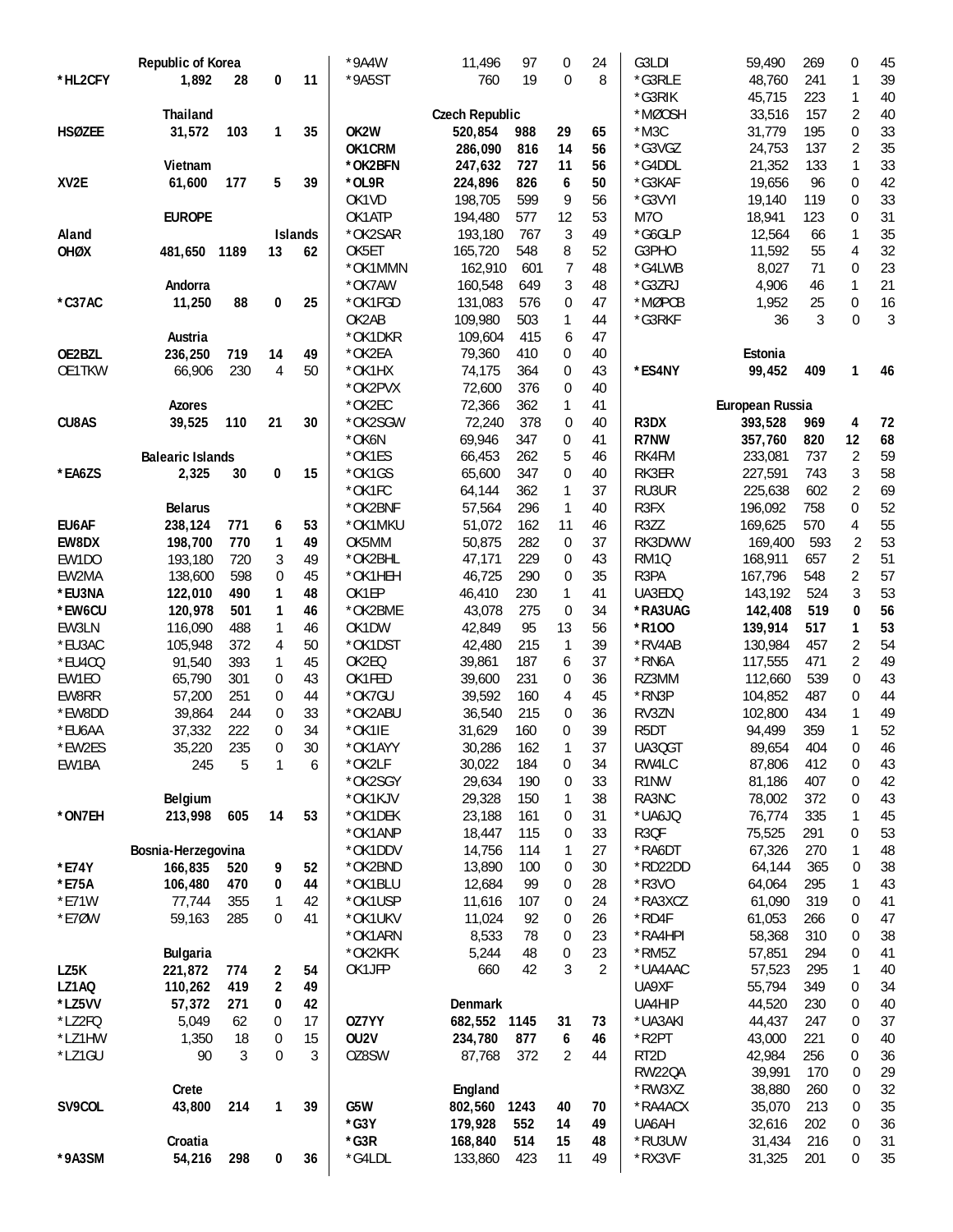| *RU4AA                 | 31,080               | 185            | 0                | 35                  | *DL9CW             | 62,876           | 310        | 1                | 43       | *DL7UIO            | 7,248           | 66             | $\mathbf{1}$      | 23                 |
|------------------------|----------------------|----------------|------------------|---------------------|--------------------|------------------|------------|------------------|----------|--------------------|-----------------|----------------|-------------------|--------------------|
| *UA4UAR                | 30,358               | 138            | 1                | 42                  | DL5XJ              | 60,435           | 232        | 4                | 47       | *DL5JRA            | 7,200           | 72             | $\mathbf 0$       | 24                 |
| *RA4CB                 | 28,245               | 171            | 0                | 35                  | *DL5YL             | 60,434           | 344        | 1                | 40       | *DJ3CS             | 6,930           | 78             | 0                 | 22                 |
| *R300                  | 27,491               | 162            | 0                | 37                  | *DL6NCY            | 58,599           | 233        | 5                | 46       | *DM9AYZ            | 6,672           | 64             | $\mathbf 0$       | 24                 |
| *R3KQ                  | 26,071               | 192            | 0                | 29                  | *DL6ON             | 56,848           | 290        | $\overline{2}$   | 42       | *DK7GH             | 6,426           | 50             | $\mathbf 0$       | 27                 |
| RW3XM                  | 25,956               | 203            | 0                | 28                  | DL9GFB             | 56,350           | 232        | 10               | 40       | *DL9DRA            | 6,325           | 57             | $\mathbf 0$       | 23                 |
| RT <sub>3</sub> N      | 23,200               | 209            | 0                | 25                  | DL5WS              | 55,836           | 245        | 3                | 44       | *DM8FW             | 5,814           | 81             | 0                 | 17                 |
| UA5D                   | 22,575               | 202            | 0                | 25                  | *DK3YD             | 54,612           | 340        | 0                | 36       | *DP7D              | 5,548           | 70             | 1                 | 18                 |
| <b>RM50</b>            | 21,000               | 153            | 0                | 30                  | *DK4YJ             | 54,120           | 299        | $\mathbf 0$      | 41       | *DL2ZA             | 5,020           | 55             | $\boldsymbol{0}$  | 20                 |
| *UA4CNJ                | 20,150               | 172            | 0                | 26                  | DL1DTL             | 51,250           | 277        | $\mathbf 0$      | 41       | *DL5HF             | 4,784           | 50             | 0                 | 23                 |
| *R050                  | 19,170               | 134            | 0                | 30                  | *DL5CL             | 50,388           | 193        | 10               | 42       | *DO2EG             | 3,672           | 54             | 0                 | 17                 |
| UA9FGJ                 | 19,152               | 97             | 0                | 36                  | *DL1MAJ            | 48,380           | 260        | 2                | 39       | *DL3HWD            | 3,657           | 29             | 0                 | 23                 |
| RW4NN                  | 15,750               | 64             | $\mathbf 0$      | 35                  | *DH2URF            | 46,860           | 219        | 2                | 42       | *DF6WE             | 3,024           | 45             | $\mathbf 0$       | 16                 |
| *R4WT                  | 15,576               | 142            | 0                | 24                  | DF6RI              | 45,252           | 296        | 0                | 36       | *DL7BY             | 2,928           | 39             | 0                 | 16                 |
| *UA1ZZ                 | 14,040               | 109            | 0                | 27                  | DK7AN              | 42,294           | 224        | $\overline{2}$   | 40       | *DL4AC             | 2,686           | 34             | $\mathbf 0$       | 17                 |
| *UA6HFI                | 13,244               | 105            | 0                | 28                  | DJ9DZ              | 40,926           | 238        | $\mathbf 0$      | 38       | *DL9MCC            | 1,236           | 25             | 0                 | 12                 |
| *RX3MM                 | 12,628               | 107            | 0                | 28                  | *DKØMN             | 40,664           | 275        | $\mathbf 0$      | 34       | *DK1FT             | 532             | 17             | 0                 | $\overline{7}$     |
| *UA3YDI                | 12,298               | 129            | 0                | 22                  | *DL4TJ             | 36,750           | 197        | 0                | 42       | *DK7MCX            | 196             | 5              | $\mathbf 0$       | $\overline{7}$     |
| *UA4FDL                | 12,125               | 106            | 0                | 25                  | *DL2AA             | 35,986           | 198        | $\overline{2}$   | 36       | *DH5AU             | 135             | 6              | 0                 | 5                  |
| *R4HAW                 | 10,848               | 98             | 0                | 24                  | *DJ6TK             | 35,454           | 210        | 1                | 37       | *DL5CU             | 42              | 2              | 0                 | $\boldsymbol{6}$   |
| *RA4FP                 | 10,760               | 50             | 0                | 40                  | *DL5SVB            | 33,804           | 213        | 0                | 36       | *DK1LRS            | 14              | $\overline{2}$ | 0                 | $\overline{2}$     |
| RC9F                   | 10,192               | 75             | 0                | 26                  | *DL6KWN            | 33,516           | 211        | 1                | 35       |                    |                 |                |                   |                    |
| *RU4HU                 | 8,690                | 89             | 0                | 22                  | <b>DHØGHU</b>      | 32,334           | 210        | 1                | 33       |                    | Finland         |                |                   |                    |
| *RW5D                  | 8,112                | 59             | 0                | 26                  | DF5BX              | 31,356           | 198        | 0                | 36       | OH6MW              | 377,280         | 981            | 9                 | 63                 |
| *RA4UAT                | 6,118                | 49             | 0                | 23                  | *DL3IAS            | 31,045           | 199        | 3                | 32       | OH <sub>2</sub> YL | 256,272         | 860            | 3                 | 54                 |
| *UA4NCI                | 5,430                | 78             | 0                | 15                  | DF2IAX             | 30,525           | 184        | 1                | 36       | OH <sub>2</sub> BO | 134,640         | 409            | 5                 | 55                 |
| RA6MQ                  | 3,477                | 38             | 0                | 19                  | *DJ3XD             | 30,294           | 199        | 0                | 34       | *OH5TS             | 131,616         | 531            | 1                 | 47                 |
| *UA4PAY                | 1,575                | 19             | 0                | 15                  | *DL9MFY            | 30,096           | 210        | $\mathbf 0$      | 33       | OH1HS              | 78,890          | 336            | 1                 | 45                 |
| <b>RN30G</b>           | 900                  | 11             | 0                | 12                  | *DL9MKN            | 29,196           | 180        | 0                | 36       | OH3FM              | 68,628          | 310            | 0                 | 43                 |
| *UA4ANZ<br>*RD3FV      | 680                  | 22             | $\mathbf 0$      | 8                   | *DL4SL             | 26,048           | 139        | 0                | 37<br>40 | *OH3KQ             | 37,008          | 209            | 0                 | 36                 |
|                        | 96                   | 13             | $\mathbf 0$      | 3<br>$\mathfrak{Z}$ | *DK6OR             | 25,788           | 119        | 2                |          | OH5NE              | 13,662          | 98             | 0                 | 27<br>$\mathbf{1}$ |
| RN7A<br>RN22YY         | 69<br>57             | 6<br>5         | 0<br>$\mathbf 0$ | $\mathfrak{Z}$      | *DK6CQ<br>*DL8DWW  | 25,482<br>25,024 | 185<br>165 | 0<br>0           | 31<br>34 | OH3WD              | 90              | 3              | 2                 |                    |
|                        |                      |                |                  |                     |                    |                  |            |                  |          |                    |                 |                |                   |                    |
|                        |                      |                |                  |                     |                    |                  |            |                  |          |                    |                 |                |                   |                    |
| UA4NC                  | 1                    | $\overline{0}$ | 0                | $\mathbf{1}$        | *DL1HSI            | 24,412           | 163        | $\mathbf 0$      | 34       |                    | France          |                |                   |                    |
|                        |                      |                |                  |                     | DL1TPY             | 23,504           | 68         | 6                | 46       | F5BBD              | 100,700         | 365            | 8                 | 45                 |
|                        | Fed. Rep. of Germany |                |                  |                     | *DL5MAM            | 22,814           | 157        | 0                | 34       | *F2AR              | 75,992          | 235            | 16                | 43                 |
| DL4MCF                 | 457,090 1093         |                | 24               | 62                  | <b>DKØSU</b>       | 20,952           | 126        | 8                | 28       | F6CXJ              | 58,536          | 198            | 12                | 42                 |
| DL1AUZ                 | 449,196 1071         |                | 24               | 58                  | DL <sub>2</sub> OE | 20,748           | 81         | 14               | 28       | F5PYJ              | 29,830          | 154            | 7                 | 31                 |
| *DL2SWW                | 214,630              | 707            | 14               | 51                  | *DL3ARH            | 20,691           | 149        | $\mathbf 0$      | 33       | F8FKI              | 27,716          | 131            | $\mathbf{1}$      | 40                 |
| DF4PD                  | 176,860              | 484            | 16<br>5          | 58                  | *DF3IS             | 20,608           | 143        | $\boldsymbol{0}$ | 32       | *F1ULQ             | 9,424           | 60             | $\mathbf{1}$<br>5 | 30                 |
| *DL7UMK                | 172,648 661          |                |                  | 51                  | DL5MEV             | 20,554           | 89         | 5                | 38       | *F4FEP             | 4,280           | 38             |                   | 15                 |
| DK2CF                  | 169,388              | 493            | 16               | 52                  | *DK2AT             | 20,460           | 139        | 0                | 33       | *F3WT              | 765             | 16             | 1                 | 8                  |
| *DL4WA                 | 145,260              | 525            | 10               | 50                  | *DR4T              | 19,904           | 141        | 0                | 32       | *F1IWH             | 160             | $\overline{7}$ | $\overline{0}$    | 5                  |
| DJ5IW                  | 136,821              | 496            | 7                | 52                  | *DJ5NN             | 18,772           | 96         | 7                | 31       |                    |                 |                |                   |                    |
| <b>DFØCI</b>           | 136,026              | 418            | 9                | 57                  | *DL2ASB            | 18,676           | 140        | 0<br>1           | 29       |                    | Greece          |                |                   |                    |
| *DL9ZP                 | 134,385              | 577            | 2<br>6           | 49                  | DJ7YP<br>*DL1AMH   | 18,432           | 98         | 1                | 35       | SV3RF<br>*SV1GRD   | 476,118<br>1020 |                | 18<br>1           | 63                 |
| <b>DLØRCP</b><br>DL4ME | 131,016<br>122,094   | 537<br>485     | 7                | 47<br>47            | *DM2DMI            | 18,360<br>18,321 | 145<br>133 | 0                | 29<br>31 | *SV7CUD            | 39,517<br>280   | 173<br>5       | 0                 | 42<br>8            |
| *DJ9CN                 | 117,913              | 392            | 11               | 50                  | *DK9BW             | 18,060           | 139        | 0                | 30       |                    |                 |                |                   |                    |
| *DL4AUK                | 109,564              | 585            | 1                | 42                  | DJ700              | 17,664           | 117        | 0                | 32       |                    | Hungary         |                |                   |                    |
| *DJ3WE                 | 98,256               | 452            | 5                | 43                  | *DL2AXM            | 17,631           | 145        | 0                | 27       | HA3HZ              | 188,100         | 677            | 2                 | 53                 |
| *DK5DQ                 | 97,552               | 424            | 5                | 47                  | *DH7TNO            | 17,310           | 144        | 0                | 30       | *HA8BT             | 163,096         | 542            | 8                 | 50                 |
| DL5YM                  | 96,105               | 497            | 1                | 42                  | *DK7CH             | 16,994           | 137        | 0                | 29       | *HAØBY             | 71,208          | 326            | 0                 | 43                 |
| DM4EE                  | 92,984               | 317            | 12               | 47                  | DJ6TB              | 16,269           | 103        | 0                | 33       | *HA9SU             | 62,192          | 261            | 2                 | 44                 |
| *DL4ZA                 | 91,036               | 472            | 4                | 40                  | *DK6CS             | 16,200           | 131        | 0                | 30       | *HA7LW             | 38,500          | 222            | 0                 | 35                 |
| *DK8NT                 | 85,446               | 399            | 1                | 46                  | *DL6RBH            | 15,008           | 105        | 0                | 32       | *HA2ESM            | 35,388          | 199            | 0                 | 36                 |
| DK1AX                  | 83,308               | 286            | 14               | 45                  | *DJ8UV             | 14,790           | 88         | 0                | 34       | *HA7JQK            | 18,755          | 124            | 1                 | 30                 |
| *DK4HH                 | 77,314               | 423            | $\overline{2}$   | 41                  | *DL4SZB            | 14,157           | 95         | 3                | 30       | *HA2VR             | 12,847          | 94             | 0                 | 29                 |
| *DLØNG                 | 75,504               | 386            | 1                | 43                  | *DL8DYL            | 13,300           | 114        | 0                | 28       | *HA5W              | 3,276           | 40             | 0                 | 18                 |
| DK3GI                  | 72,954               | 392            | 2                | 40                  | DJ8QA              | 12,798           | 101        | 0                | 27       | *HA7MS             | 3,080           | 32             | 0                 | 20                 |
| *DL6ZBN                | 72,288               | 325            | 5                | 43                  | *DL5YAS            | 11,206           | 103        | 0                | 26       | HA8V               | 2,550           | 37             | 0                 | 15                 |
| *DL1NKS                | 68,667               | 335            | 3                | 44                  | *DJ7MH             | 10,692           | 95         | 1                | 26       |                    |                 |                |                   |                    |
| *DL1II                 | 66,792               | 319            | 0                | 46                  | *DL7YAD            | 8,995            | 48         | 0                | 35       |                    | Iceland         |                |                   |                    |
| *DL3DQL                | 65,780               | 310            | 4                | 42                  | DK5JM              | 8,954            | 43         | 0                | 37       | TF1AM              | 69,654          | 224            | 11                | 46                 |
| *DL4MAU                | 65,562               | 280            | 6                | 43                  | DK8EY              | 8,820            | 64         | 1                | 27       | TF3W               | 20,757          | 105            | 4                 | 33                 |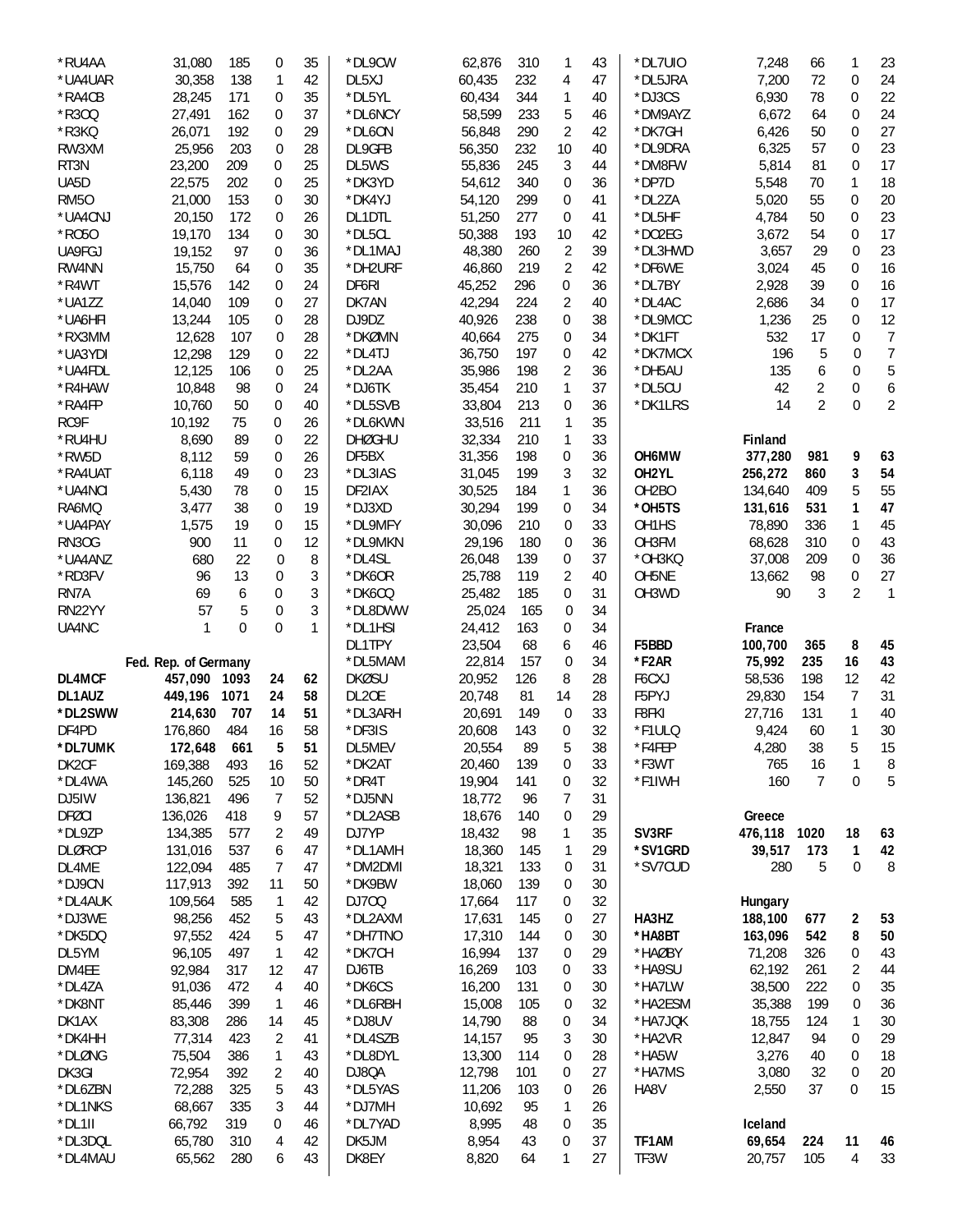|                    | Ireland            |             |                             |                |                    | Luxembourg         |            |                  |          | SP2HYO             | 27,360                 | 141        | 0            | 38       |
|--------------------|--------------------|-------------|-----------------------------|----------------|--------------------|--------------------|------------|------------------|----------|--------------------|------------------------|------------|--------------|----------|
| *EI3KI             | 93,032             | 295         | 14                          | 44             | *LX4A              | 38,805             | 193        | 4                | 35       | SO <sub>4</sub> R  | 23,055                 | 155        | 0            | 29       |
| *EI4CF             | 32,496             | 124         | 10                          | 38             | *LX1ER             | 3,822              | 37         | $\mathbf 0$      | 21       | *SQ5LTL            | 22,765                 | 164        | 0            | 29       |
| *EI3HMB            | 23,660             | 137         | $\mathbf 0$                 | 35             |                    |                    |            |                  |          | *SQ3JPV            | 21,238                 | 120        | 0            | 37       |
|                    |                    |             |                             |                |                    | Malta              |            |                  |          | SN6A               | 21,127                 | 115        | 0            | 37       |
|                    | Italy              |             |                             |                | *9H1CG             | 5,170              | 44         | $\bf{0}$         | 22       | *SP4GDC            | 18,795                 | 105        | 0            | 35<br>31 |
| *IKØXBX<br>*IK2CLB | 214,564<br>163,145 | 510<br>477  | 16<br>13                    | 63<br>54       |                    |                    |            |                  |          | SP3ASN<br>*SP8UFB  | 17,391<br>16,695       | 113<br>93  | 0<br>1       | 34       |
| IZ1ANU             | 109,214            | 375         | 8                           | 50             |                    | Montenegro         |            |                  |          | *SP6TRX            | 15,352                 | 70         | 2            | 36       |
| *IK5AFJ            | 88,559             | 290         | 7                           | 52             | 403A               | 313,390            | 731        | 23               | 54       | *SP6GNJ            | 15,330                 | 102        | 0            | 30       |
| *IK6BAK            | 76,365             | 338         | $\overline{2}$              | 43             |                    |                    |            |                  |          | <i>*SN50</i>       | 8,360                  | 79         | $\mathbf 0$  | 22       |
| *IV3BCA            | 71,932             | 299         | $\overline{2}$              | 47             |                    | <b>Netherlands</b> |            |                  |          | *SP8GNF            | 6,754                  | 64         | $\mathbf{0}$ | 22       |
| IZ3GFZ             | 70,812             | 204         | 10                          | 53             | *PA5MW             | 219,827            | 626        | 16               | 51       |                    |                        |            |              |          |
| *IK4DCX            | 62,436             | 292         | $\mathbf{1}$                | 42             | *PAØO              | 159,477            | 516        | $\overline{7}$   | 52       |                    | Portugal               |            |              |          |
| *IK30RD            | 54,864             | 198         | 6                           | 48             | *PE2JMR            | 56,488             | 241        | 2                | 44       | CS <sub>2</sub> C  | 1,063,125              | 1266       | 51           | 74       |
| <b>I1ZEU</b>       | 51,964             | 241         | 3                           | 41             | <b>PAØQX</b>       | 51,228             | 289        | 0                | 36       |                    |                        |            |              |          |
| IK2A00             | 46,576             | 230         | 1                           | 40             | *PAØJED            | 43,719             | 224        | 3                | 36       |                    | Romania                |            |              |          |
| IK2AHB             | 41,382             | 222         | $\mathbf 0$                 | 38             | *PC5Q              | 33,286             | 199        | 0                | 34       | Y05AJR             | 217,336                | 752        | 2            | 54       |
| *I3KAN             | 40,560             | 208         | 1                           | 39             | *PAØTCA            | 22,446             | 98         | 7                | 36       | *YO2CJX            | 129,840                | 416        | 10           | 50       |
| *IK2SAU            | 31,906             | 144         | $\mathbf{1}$                | 42             | *PAØMIR            | 20,328             | 146        | $\mathbf 0$      | 28       | Y02GL              | 107,520                | 438        | 1            | 47       |
| *I4JEE             | 25,800             | 130         | 0                           | 40             | *PAØSKP            | 14,384             | 93         | 0                | 31       | YO3FFF             | 70,012                 | 294        | 3            | 43       |
| *IN3MNS            | 21,510             | 148         | 0                           | 30             | PA3BWK             | 12,744             | 98         | 0                | 27       | *Y05DAS            | 54,400                 | 271        | 1            | 39       |
| <b>IØZUT</b>       | 19,034             | 126         | 0                           | 31             | *PA3HGF            | 11,600             | 96         | $\mathbf 0$      | 25       | *Y04RDW            | 41,510                 | 234        | $\mathbf 0$  | 35       |
| I1BEP              | 16,646             | 78          | 1                           | 40             | *PAØRBA            | 1,680              | 21         | 0                | 16       | *Y06HSU            | 31,248                 | 172        | 0            | 36       |
| *IZ8BFV<br>*IW3HXR | 10,962<br>8,832    | 83<br>79    | $\mathbf{1}$<br>$\mathbf 0$ | 26<br>24       | *PA5WT<br>*PA8KW   | 1,428<br>1,378     | 25<br>23   | 0<br>0           | 12<br>13 | *Y09AGI<br>*YO7CVL | 30,630<br>18,937       | 207<br>127 | 0<br>0       | 30<br>29 |
| *IK1WGZ            | 8,730              | 59          | $\mathbf 0$                 | 30             | *PB7Z              | 1,053              | 24         | 0                | 9        | *YO3GNF            | 14,099                 | 127        | 0            | 23       |
| <b>IK4AUY</b>      | 8,265              | 55          | $\mathbf{1}$                | 28             | *PA3FGA            | 981                | 23         | 0                | 9        | *Y06LV             | 6,020                  | 42         | 0            | 28       |
| *IZ4AKO            | 7,743              | 56          | $\mathbf{1}$                | 28             |                    |                    |            |                  |          | *Y04SI             | 4,123                  | 43         | $\mathbf 0$  | 19       |
| *IKØEIE            | 4,248              | 31          | 2                           | 22             |                    | Northern Ireland   |            |                  |          | *YO7AWZ            | 2,520                  | 27         | $\mathbf 0$  | 18       |
| *IV3CYT            | 3,801              | 38          | $\boldsymbol{0}$            | 21             | *GI5I              | 158,436            | 566        | 10               | 44       | *Y04RST            | 1,140                  | 12         | 2            | 10       |
| *IK2WAD            | 2,464              | 37          | 0                           | 14             |                    |                    |            |                  |          | *Y06KNY            | 700                    | 14         | $\mathbf 0$  | 10       |
| *IK4JQQ            | 1,308              | 23          | 0                           | 12             |                    | Norway             |            |                  |          |                    |                        |            |              |          |
| *IK5BOH            | 234                | 9           | 0                           | 6              | *LA3BO             | 158,064            | 645        | 1                | 47       |                    | Serbia                 |            |              |          |
|                    |                    |             |                             |                |                    |                    |            |                  |          |                    |                        |            |              |          |
| *IZ3QCH            | 210                | 6           | 0                           | 7              | *LA5LJA            | 101,567            | 419        | 3                | 44       | *YT8A              | 291,584                | 825        | 6            | 62       |
| *IZ2CSX            | 200                | 11          | 0                           | 5              | *LA8AW             | 49,905             | 217        | 2                | 43       | *YT1HA             | 209,275                | 750        | 1            | 54       |
| *IKØ/S53T          | 133                | 5           | 0                           | $\overline{7}$ | LA60P              | 27,552             | 104        | 0                | 48       | *YU1JW             | 69,388                 | 313        | 1            | 43       |
|                    |                    |             |                             |                | *LA3ZA             | 10,062             | 77         | $\mathbf 0$      | 26       | *YU7D              | 55,062                 | 257        | 1            | 41       |
|                    | Kaliningrad        |             |                             |                | *LA40GA            | 1,950              | 25         | $\mathbf 0$      | 15       | YU1CC              | 22,932                 | 115        | 0            | 39       |
| RA22AA             | 105,202            | 462         | 0                           | 46             | *LB1KG             | 1,184              | 16         | $\overline{0}$   | 16       | *YU1ED             | 16,856                 | 122        | 0            | 28       |
| *UA2FL             | 42,595             | 234         | 0                           | 35             | *LA8OKA            | 600                | 12         | 0                | 10       | *YU1FG             | 15,444                 | 122        | 0            | 26       |
| RN2FQ              | 36,267             | 218         | $\mathbf 0$                 | 33             | *LM1814            | 540                | 12         | $\boldsymbol{0}$ | 9        |                    |                        |            |              |          |
|                    |                    |             |                             |                |                    |                    |            |                  |          |                    | Shetland and Fair Isle |            |              |          |
|                    | Latvia             |             |                             |                |                    | Poland             |            |                  |          | <b>GM4ZUK</b>      | 103,250                | 379        | 10           | 40       |
| YL2BJ              | 2,788              | 34          | 0                           | 17             | SP2LNW             | 372,169            | 886        | 17               | 62       | GM3NHQ             | 18,810                 | 111        | $\mathbf{1}$ | 32       |
|                    |                    |             |                             |                | SP3GTS             | 370,920            | 776        | 21               | 67       |                    |                        |            |              |          |
|                    | Lithuania          |             |                             |                | *SP4GL             | 109,263            | 509        | 0<br>2           | 43       |                    | <b>Sicily</b>          |            | 2            |          |
| LY2MM<br>LY9Y      | 498,160<br>332,408 | 1114<br>844 | 19<br>15                    | 61<br>59       | *SP1AEN<br>*SP9DLY | 104,189<br>100,623 | 491<br>388 | 1                | 41<br>50 | IT9INO<br>*IT9RBW  | 75,250<br>34,028       | 337<br>139 | 0            | 41<br>47 |
| LY2NK              | 289,212            | 841         | 6                           | 60             | SP1MGM             | 98,980             | 394        | 7                | 42       | *IT9LKX            | 22,752                 | 140        | 0            | 32       |
| *LY9A              | 273,600            | 886         | 7                           | 53             | SP4ETO             | 91,732             | 200        | 15               | 56       |                    |                        |            |              |          |
| LY4T               | 267,330            | 915         | 5                           | 52             | *SP3JUN            | 83,340             | 378        | 1                | 44       |                    | <b>Slovak Republic</b> |            |              |          |
| LY5R               | 264,596            | 875         | 3                           | 55             | *SP7JLH            | 76,137             | 375        | 1                | 40       | OM2VL              | 843,018 1363           |            | 28           | 78       |
| *LY4L              | 220,864            | 735         | 4                           | 54             | *SP7DCS            | 65,325             | 339        | 1                | 38       | OM7RU              | 448,320 1053           |            | 17           | 63       |
| LY2BKT             | 118,980            | 530         | $\mathbf{1}$                | 44             | SP9MZH             | 63,027             | 236        | 3                | 44       | OM5WW              | 264,423                | 911        | 5            | 52       |
| *LY1SR             | 62,856             | 358         | $\boldsymbol{0}$            | 36             | *SP5TAT            | 59,614             | 297        | 1                | 40       | *OM6TY             | 248,771                | 714        | 11           | 56       |
| *LY20M             | 61,160             | 304         | $\mathbf{1}$                | 39             | *SP2MHD            | 59,358             | 309        | 1                | 38       | *OM3ZWA            | 207,680                | 752        | 3            | 52       |
| *LY5Z              | 42,000             | 211         | 1                           | 39             | *SP3IOE            | 54,222             | 258        | 2                | 40       | OM7JG              | 193,284                | 592        | 10           | 53       |
| *LY4R              | 26,120             | 125         | $\overline{2}$              | 38             | *SQ5CSW            | 53,856             | 292        | 0                | 36       | *OM3IAG            | 111,687                | 359        | 7            | 52       |
| LY20U              | 25,392             | 102         | 7                           | 41             | *SP6LV             | 52,280             | 259        | 0                | 40       | *OM4WW             | 102,655                | 420        | 2            | 47       |
| *LY2ND             | 25,080             | 162         | $\boldsymbol{0}$            | 33             | SP3CMX             | 47,060             | 171        | 4                | 48       | *OM70M             | 95,535                 | 431        | 1            | 44       |
| *LY2CO             | 16,410             | 115         | 0                           | 30             | *SP30L             | 41,219             | 170        | 1                | 46       | *OM6AL             | 90,441                 | 468        | 0            | 39       |
| *LY2SQ             | 11,017             | 103         | 0                           | 23             | *SP9A              | 39,442             | 187        | 0                | 41       | *OMØDC             | 68,499                 | 320        | 1            | 42       |
| *LY1M              | 8,625              | 76          | 0                           | 23             | *SP2HMN<br>*SQ3WW  | 28,017<br>27,951   | 173<br>175 | 0<br>0           | 33<br>33 | *OM3TSZ<br>*OMØCS  | 66,119<br>57,912       | 360<br>307 | 0<br>0       | 37<br>38 |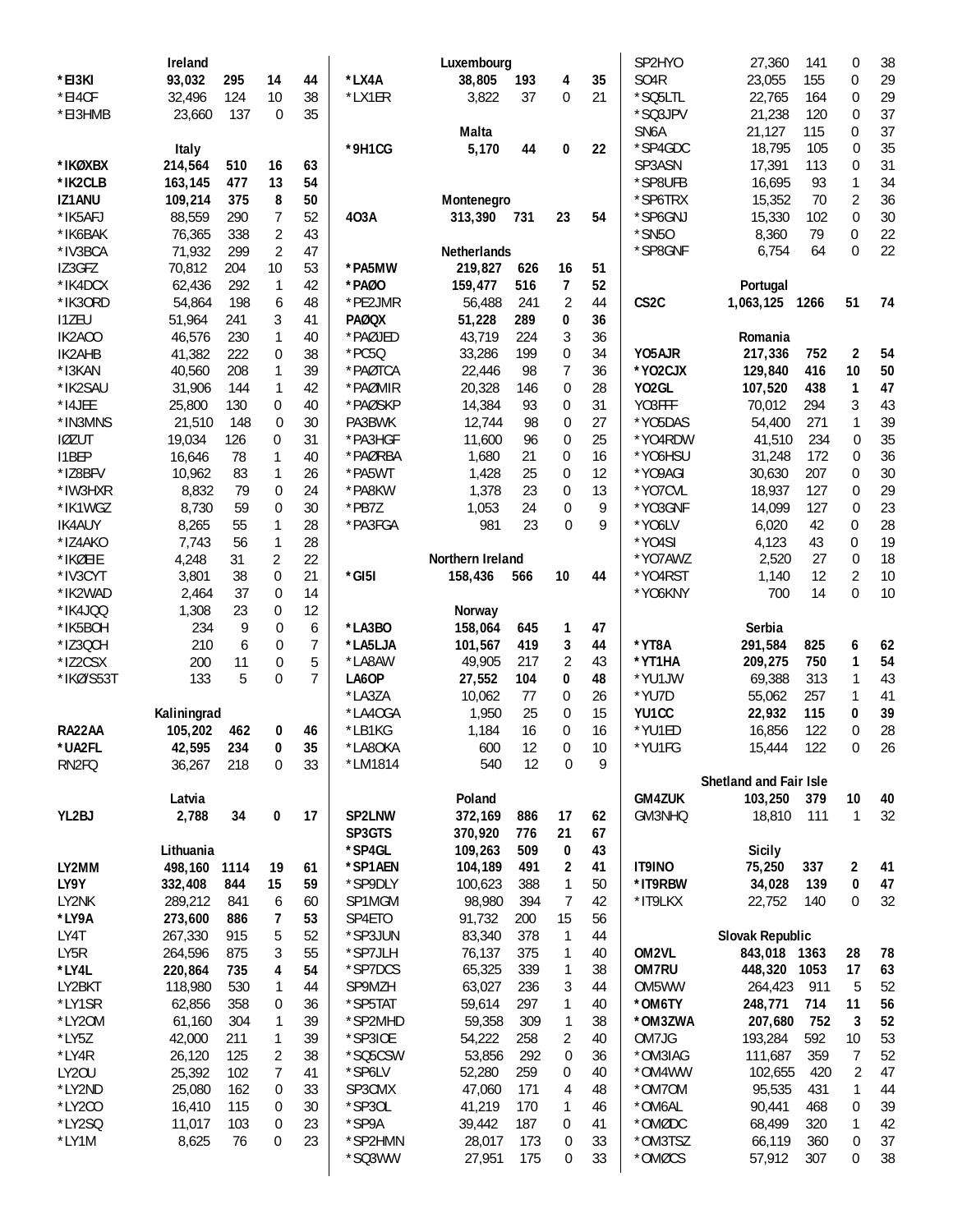| *OM3RP           | 49,960      | 250          | 0                       | 40           | *UR3LPM | 119,697        | 466          | 0                | 51          |                   | Indonesia            |                |                |                  |
|------------------|-------------|--------------|-------------------------|--------------|---------|----------------|--------------|------------------|-------------|-------------------|----------------------|----------------|----------------|------------------|
| *OM4XA           | 32,062      | 191          | 0                       | 34           | US3IZ   | 116,130        | 473          | $\overline{2}$   | 47          | *YC1COZ           | 364                  | $\overline{7}$ | 0              | 7                |
| *OM2DT           | 31,248      | 142          | 1                       | 41           | UX3HA   | 108,315        | 489          | $\mathbf 0$      | 45          |                   |                      |                |                |                  |
| *OM3KWZ          | 22,444      | 151          | $\mathbf 0$             | 31           | *UX7U   | 107,953        | 545          | 0                | 41          |                   | Micronesia           |                |                |                  |
| *OM4AY           | 20,692      | 152          | 0                       | 28           | *US7VF  | 105,050        | 415          | $\overline{2}$   | 48          | V6A               | 4,880                | 63             | 1              | $\overline{7}$   |
| *OM3BA           | 5,814       | 63           | 0                       | 19           | *UT5VX  | 103,995        | 466          | 1                | 44          |                   |                      |                |                |                  |
| *OM7KA           | 1,920       | 37           | $\boldsymbol{0}$        | 12           | UY3AW   | 100,912        | 373          | 4                | 49          |                   | Philippines          |                |                |                  |
| OM4KW            | 10          | $\mathbf{1}$ | $\overline{0}$          | $\mathbf{1}$ | *UT5UQN | 100,128        | 415          | 1                | 47          | *N7ET/DU7         | 364                  | $\overline{7}$ | 0              | 7                |
|                  | Slovenia    |              |                         |              | *UT4AA  | 92,904         | 378          | 1                | 48          |                   |                      |                |                |                  |
| <b>S50A</b>      | 573,438     | 1128         | 26                      | 67           | *UT2LU  | 78,349         | 336          | $\mathbf{1}$     | 46          |                   | <b>SOUTH AMERICA</b> |                |                |                  |
| S51TA            | 368,753     | 910          | 17                      | 60           | *UT7VR  | 70,080         | 283          | $\mathfrak{Z}$   | 45          |                   | <b>Brazil</b>        |                |                |                  |
| S57M             | 357,300     | 902          | 16                      | 59           | UR7R    | 69,708         | 379          | 0                | 37          | PY2FN             | 8,220                | 32             | 10             | 20               |
| S57C             | 313,365     | 936          | 10                      | 55           | *UZ5UA  | 66,960         | 376          | 0                | 36          | PP2FN             | 2,522                | 23             | 23             | $\overline{3}$   |
| S59AA            | 277,255     | 742          | 12                      | 59           | *US7IA  | 62,361         | 323          | 0                | 39          | PY2KP             | 2,413                | 16             | $\overline{2}$ | 17               |
| *S51DX           | 267,376     | 777          | 13                      | 55           | *UX1CW  | 57,640         | 296          | $\mathbf 0$      | 40          | PY2SP             | 1,508                | 15             | $\mathbf{1}$   | 12               |
| <b>S53M</b>      | 67,938      | 347          | 0                       | 39           | *UU5JIB | 50,762         | 303          | 0                | 34          |                   |                      |                |                |                  |
| *S51MF           | 64,722      | 275          | 1                       | 45           | *UY7LM  | 50,540         | 261          | 1                | 37          |                   | Chile                |                |                |                  |
| *S57NAW          | 61,240      | 306          | $\mathbf 0$             | 40           | *UT4VW  | 45,435         | 230          | $\mathbf 0$      | 39          | CE1/K7CA          | 373,665              | 438            | 52             | 35               |
| S5ØG             | 6,556       | 61           | 0                       | 22           | *UT7LW  | 44,290         | 199          | 0                | 43          |                   |                      |                |                |                  |
|                  |             |              |                         |              | UT5UDX  | 42,080         | 203          | $\overline{2}$   | 38          |                   | Colombia             |                |                |                  |
|                  | Spain       |              |                         |              | *UR4IZ  | 41,724         | 239          | 0                | 36          | HK1MW             | 221,859              | 278            | 45             | 36               |
| *EF3W            | 137,390     | 494          | 3                       | 52           | UT8IK   | 40,716         | 209          | 0                | 39          |                   |                      |                |                |                  |
| EA5ZL            | 78,253      | 313          | 3                       | 46           | *US8IUJ | 37,925         | 197          | 1                | 36          |                   | Ecuador              |                |                |                  |
| EA1SA            |             | 151          | 12                      | 56           | *UT1UL  |                | 172          | 1                | 42          | HD <sub>2</sub> A | 641,500              | 645            | 56             | 44               |
|                  | 62,492      | 144          |                         | 57           |         | 37,152         | 193          |                  |             |                   |                      |                |                |                  |
| EA1PO            | 56,760      |              | 9                       |              | *UTØNN  | 36,556         |              | $\boldsymbol{0}$ | 38          |                   |                      |                |                |                  |
| EA4KD            | 41,800      | 151          | 8                       | 42           | *UT5CY  | 33,297         | 209          | 0                | 33          | PZ5RA             | Suriname             |                |                |                  |
| *EA4XT           | 17,510      | 102          | $\overline{2}$          | 32           | *UX1IL  | 31,430         | 177          | 0                | 35          |                   | 10,500               | 38             | 18             | 12               |
| EA7URA           | 15,762      | 74           | $\overline{4}$          | 33           | *UR5MM  | 28,800         | 101          | 1                | 49          |                   |                      |                |                |                  |
| *EA7NW           | 13,644      | 61           | 10                      | 26           | *UT3IA  | 27,948         | 172          | 0                | 34          |                   | QRP                  |                |                |                  |
| *ED3F            | 12,420      | 82           | 0                       | 30           | *UU7JJ  | 26,390         | 151          | 0                | 35          |                   | <b>NORTH AMERICA</b> |                |                |                  |
| *EA1DFP          | 3,888       | 25           | $\overline{4}$          | 20           | *US1VM  | 23,192         | 184          | $\mathbf 0$      | 26          |                   | <b>UNITED STATES</b> |                |                |                  |
| *EA2SW           | 2,268       | 33           | $\boldsymbol{0}$        | 14           | *UT2HM  | 20,304         | 157          | $\mathbf 0$      | 27          |                   | <b>MASSACHUSETTS</b> |                |                |                  |
| *EA7MT           | 1,380       | 18           | 0                       | 15           | UT5UGQ  | 19,836         | 135          | $\mathbf 0$      | 29          | W1TW              | 12,408               | 119            | 40             | 4                |
| *EA5ASM          | 568         | 16           | $\mathbf 0$             | 8            | *UT2AB  | 19,800         | 98           | 0                | 40          | N <sub>1</sub> AW | 7,028                | 112            | 27             | $\mathbf{1}$     |
| *EB2RA           | 160         | 5            | $\mathbf{1}$            | 4            | *USØQG  | 19,169         | 134          | 0                | 29          |                   |                      |                |                |                  |
|                  |             |              |                         |              | *UR3GO  | 18,688         | 117          | $\boldsymbol{0}$ | 32          |                   | <b>NEW HAMPSHIRE</b> |                |                |                  |
|                  | Sweden      |              |                         |              | UY5AA   | 16,720         | 80           | 1                | 37          | AA1CA             | 32,571               | 292            | 41             | 6                |
| *SM7MX           | 179,850     | 635          | 4                       | 51           | *USØTA  | 15,660         | 77           | 0                | 36          | W1FMR             | 14,256               | 168            | 34             | $\overline{c}$   |
| SA4A             | 123,431     | 491          | 1                       | 48           | *US8UA  | 15,120         | 110          | $\mathbf 0$      | 27          | KN1H              | 7,890                | 115            | 29             | 1                |
| *SM2T            | 111,090     | 475          | 0                       | 46           | *US8IM  | 14,896         | 108          | $\boldsymbol{0}$ | 28          |                   |                      |                |                |                  |
| SM2CEW           | 74,440      | 357          | 2                       | 38           | *US9IGA | 12,475         | 99           | $\overline{0}$   | 25          |                   | RHODE ISLAND         |                |                |                  |
| SM7PEV           | 54,817      | 266          | 0                       | 41           | *UY5TE  | 8,294          | 82           | 0                | 22          | W1WBB             | 1,602                | 37             | 18             | 0                |
| *SM5CSS          | 54,558      | 260          | $\boldsymbol{0}$        | 42           | *UR5LF  | 6,552          | 45           | 0                | 26          |                   |                      |                |                |                  |
| SM <sub>50</sub> | 41,444      | 140          | 6                       | 46           | UT7EL   | 5,336          | 43           | 0                | 23          |                   | <b>NEW JERSEY</b>    |                |                |                  |
| *SE4E            | 31,824      | 188          | 0                       | 34           | *UT6UD  | 3,990          | 24           | 6                | 13          | W2MF              | 65,156               | 145            | 45             | 46               |
| *SM6BZV          | 15,225      | 102          | 2                       | 27           | *UT3QU  | 1,725          | 15           | 2                | 13          | K3BU              | 35,750               | 267            | 45             | 10               |
| *SM5DXR          | 10,824      | 94           | 0                       | 24           | *UX3IA  | 1,305          | 14           | 1                | 14          | W2JEK             | 3,360                | 72             | 20             | $\boldsymbol{0}$ |
| *SF3A            | 9,646       | 76           | 0                       | 26           | UY8IO   | $\overline{2}$ | $\mathbf{1}$ | $\overline{0}$   | 1           | K <sub>2</sub> JT | 2,652                | 42             | 25             | 1                |
| *SG5G            | 8,016       | 68           | 0                       | 24           |         |                |              |                  |             |                   |                      |                |                |                  |
|                  |             |              |                         |              |         | Wales          |              |                  |             |                   | <b>MARYLAND</b>      |                |                |                  |
|                  | Switzerland |              |                         |              | *MWØEDX | 545,310        | 1100         | 25               | 65          | K3XZ              | 2,645                | 59             | 22             | 1                |
| HB9LCW           | 236,016     | 580          | 22                      | 50           | GW70    | 217,634        | 529          | 23               | 51          | N3HCN             | 630                  | 30             | 10             | $\boldsymbol{0}$ |
| *HB9CPS          | 48,456      | 269          | 0                       | 36           |         |                |              |                  |             |                   |                      |                |                |                  |
| HB9CQL           | 34,359      | 179          | 0                       | 39           |         | <b>OCEANIA</b> |              |                  |             |                   | PENNSYLVANIA         |                |                |                  |
| HB9JOE           | 33,929      | 183          | 2                       | 35           |         | Australia      |              |                  |             | K3HX              | 7,359                | 98             | 33             | 0                |
|                  |             |              |                         |              | *VK3I0  | 4,380          | 42           | 3                | 9           |                   |                      |                |                |                  |
|                  | Ukraine     |              |                         |              | VK2GR   | 729            | 11           | 1                | 8           |                   | <b>ALABAMA</b>       |                |                |                  |
| UX1UA            | 375,243     | 826          | 14                      | 69           | VK3GK   | 48             | 4            | 0                | 2           | N4JF              | 89,950               | 554            | 53             | 17               |
| *UZ5DX           | 337,534     | 951          | 9                       | 62           |         |                |              |                  |             | W5NZ              | 10,257               | 118            | 35             | 4                |
| <b>UYØZG</b>     | 330,225     | 817          | 14                      | 61           |         | East Malaysia  |              |                  |             | N4AX              | 5,412                | 70             | 30             | 3                |
| US8ICM           | 318,021     | 804          | 4                       | 65           | 9M6YBG  | 3,380          | 28           | 4                | 9           |                   |                      |                |                |                  |
| US6EX            | 246,168     | 644          | 7                       | 65           |         |                |              |                  |             |                   | <b>FLORIDA</b>       |                |                |                  |
| <b>UXØLL</b>     | 172,935     | 530          | 8                       | 55           |         | Hawaii         |              |                  |             | K3TW              | 18,816               | 171            | 40             | 8                |
| *UY2UQ           | 163,500     | 658          | $\overline{\mathbf{c}}$ | 48           | *KH6CJJ | 3,072          | 28           | 10               | $\mathbf 2$ | NT4TS             | 3,220                | 48             | 23             | 5                |
| *UX5NQ           | 120,520     | 532          | 0                       | 46           | WH7DX   | 2,024          | 20           | 10               | 1           |                   |                      |                |                |                  |
|                  |             |              |                         |              | *NH6AH  | 120            | 4            | 4                | 1           |                   |                      |                |                |                  |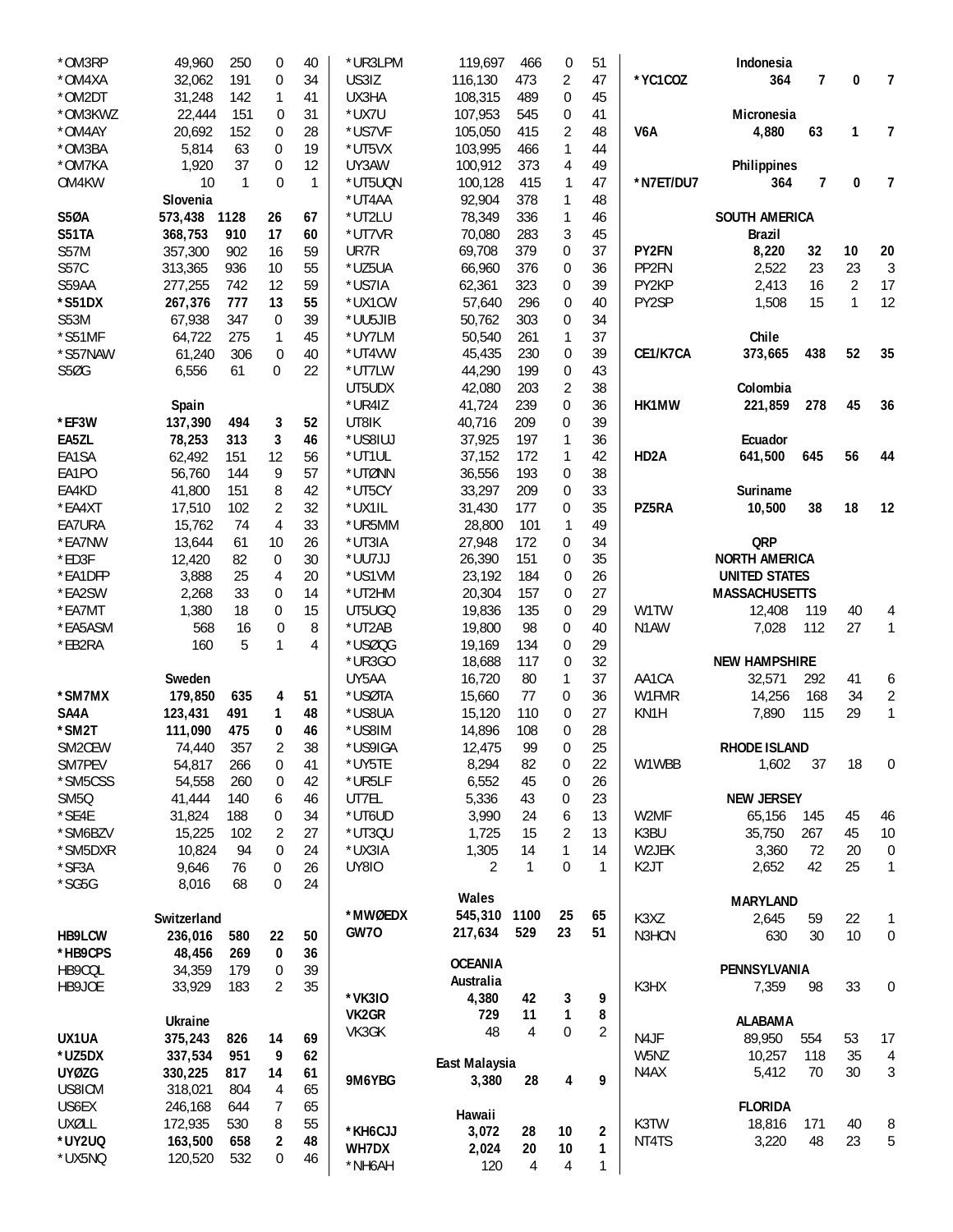|                   | <b>GEORGIA</b>        |     |    |                |                       | <b>NORTH DAKOTA</b>      |                |                  |                  | DL1FY           | 4,066                  | 47             | 0                | 19             |
|-------------------|-----------------------|-----|----|----------------|-----------------------|--------------------------|----------------|------------------|------------------|-----------------|------------------------|----------------|------------------|----------------|
| WC4X              | 21,714                | 203 | 41 | 6              | WØCZ                  | 3,240                    | 51             | 27               | $\mathbf 0$      | DL2GAN          | 3,420                  | 39             | $\boldsymbol{0}$ | 19             |
|                   |                       |     |    |                |                       |                          |                |                  |                  | <b>DDØVS</b>    | 30                     | $\overline{2}$ | $\Omega$         | 3              |
|                   | <b>NORTH CAROLINA</b> |     |    |                |                       | <b>CANADA</b>            |                |                  |                  |                 |                        |                |                  |                |
| WB4MSG            | 43,268                | 335 | 52 | 6              |                       | <b>ONTARIO</b>           |                |                  |                  |                 | France                 |                |                  |                |
| AA4XX             | 42,824                | 358 | 44 | 9              | VE3MGY                | 133,284                  | 476            | 49               | 9                | F5VBT           | 132,447                | 529            | 1                | 48             |
| WA4VMC            | 32,886                | 237 | 47 | 11             | VE3GTC                | 44,112                   | 194            | 45               | 3                |                 |                        |                |                  |                |
| N4DE              | 1,914                 | 39  | 22 | $\Omega$       | VA3WR                 | 2,907                    | 36             | 19               | $\boldsymbol{0}$ |                 | Hungary                |                |                  |                |
|                   |                       |     |    |                | VA3RKM                | 2,890                    | 37             | 17               | $\overline{0}$   | HG3M            | 194,192                | 716            | 3                | 50             |
|                   | SOUTH CAROLINA        |     |    |                |                       |                          |                |                  |                  | HG6C            | 45,961                 | 228            | $\mathbf{1}$     | 40             |
| KG4IGC            | 8,352                 | 104 | 33 | 3              |                       | <b>NORTH AMERICA</b>     |                |                  |                  |                 |                        |                |                  |                |
|                   |                       |     |    |                |                       | <b>US Virgin Islands</b> |                |                  |                  |                 | Italy                  |                |                  |                |
|                   | <b>TENNESSEE</b>      |     |    |                | KP2DX                 | 5,994                    | 41             | 17               | 10               | IZ4AMS          | 43,130                 | 234            | $\mathbf 0$      | 38             |
| W6UB              | 8,610                 | 98  | 39 | 3              |                       |                          |                |                  |                  | IZ5ILK          | 2,548                  | 36             | 0                | 14             |
|                   |                       |     |    |                |                       | <b>AFRICA</b>            |                |                  |                  | IK1DOW          | 80                     | $\overline{4}$ | $\Omega$         | $\overline{4}$ |
|                   | <b>VIRGINIA</b>       |     |    |                |                       | <b>ASIA</b>              |                |                  |                  |                 |                        |                |                  |                |
| KC4AUF            | 4,550                 | 83  | 26 | $\mathbf 0$    |                       | <b>Asiatic Russia</b>    |                |                  |                  |                 | Kaliningrad            |                |                  |                |
|                   |                       |     |    |                | <b>UAØSBQ</b>         | 14                       | $\overline{7}$ | $\overline{0}$   | $\mathbf{1}$     | RA2FB           | 35,088                 | 200            | $\mathbf 0$      | 34             |
|                   | LOUISIANA             |     |    |                |                       |                          |                |                  |                  |                 |                        |                |                  |                |
| KC5WA             | 60                    | 6   | 5  | $\mathbf 0$    |                       | <b>Asiatic Turkey</b>    |                |                  |                  |                 | Latvia                 |                |                  |                |
|                   |                       |     |    |                | TA2AL                 | 19,530                   | 94             | $\boldsymbol{0}$ | 21               | YL2QN           | 107,042                | 451            | $\mathbf{1}$     | 45             |
|                   | <b>ARIZONA</b>        |     |    |                |                       |                          |                |                  |                  | YL2CV           | 65,749                 | 353            | $\boldsymbol{0}$ | 37             |
| N6HI              | 136                   | 17  | 4  | $\overline{0}$ | J                     | a<br>p                   | a              |                  | n                |                 |                        |                |                  |                |
|                   |                       |     |    |                | JH1GNU                | 2,691                    | 49             | 4                | 9                |                 | Lithuania              |                |                  |                |
|                   | <b>NEVADA</b>         |     |    |                | 7K1CPT                | 1,043                    | 52             | 0                | $\overline{7}$   | LY2IJ           | 165,996                | 610            | $\mathbf{1}$     | 52             |
| KU7Y              | 2,960                 | 85  | 15 | $\mathbf{1}$   | JN3DMJ                | 66                       | 15             | $\boldsymbol{0}$ | $\overline{2}$   | LY7Z            | 12,285                 | 95             | $\Omega$         | 27             |
|                   |                       |     |    |                | JN3VQM                | 34                       | $\overline{7}$ | 0                | 2                |                 |                        |                |                  |                |
|                   | <b>UTAH</b>           |     |    |                | JR6HMJ                | 32                       | 16             | $\overline{0}$   | $\mathbf{1}$     |                 | Netherlands            |                |                  |                |
| K9JWV             | 20,838                | 210 | 44 | $\overline{2}$ |                       |                          |                |                  |                  | <b>PAØRBO</b>   | 3,655                  | 46             | $\overline{0}$   | 17             |
|                   |                       |     |    |                |                       | <b>West Malaysia</b>     |                |                  |                  |                 |                        |                |                  |                |
|                   | <b>WYOMING</b>        |     |    |                | 9M2ZAK                | 30                       | 3              | $\boldsymbol{0}$ | $\overline{2}$   |                 | Poland                 |                |                  |                |
|                   |                       |     |    | $\mathbf{1}$   |                       |                          |                |                  |                  | SP2DNI          |                        |                | $\mathbf{1}$     | 37             |
| WC7S              | 16,676                | 176 | 43 |                |                       | <b>EUROPE</b>            |                |                  |                  |                 | 82,574                 | 439            |                  |                |
|                   |                       |     |    |                |                       |                          |                |                  |                  |                 |                        |                |                  |                |
|                   | <b>MICHIGAN</b>       |     |    |                |                       | <b>Belarus</b>           |                |                  |                  |                 | Romania                |                |                  |                |
| W8GP              | 25,900                | 238 | 49 | 1              | EU1AZ                 | 125,948                  | 545            | 1                | 45               | Y08RIX          | 37,638                 | 225            | $\mathbf 0$      | 34             |
| KT8K              | 10,976                | 146 | 32 | $\mathbf{0}$   | EU6DX                 | 45,942                   | 242            | 0                | 38               | YP2X            | 6,716                  | 59             | $\mathbf{0}$     | 23             |
| N8XX              | 4,959                 | 72  | 29 | 0              | EW1HI                 | 30,784                   | 193            | $\mathbf 0$      | 32               | YO4ATW          | 1,122                  | 20             | $\mathbf 0$      | 11             |
| AB8DF             | 800                   | 22  | 16 | $\Omega$       |                       |                          |                |                  |                  |                 |                        |                |                  |                |
|                   |                       |     |    |                |                       | <b>Czech Republic</b>    |                |                  |                  |                 | Shetland and Fair Isle |                |                  |                |
|                   | OHIO                  |     |    |                | OK7U                  | 133,527                  | 592            | $\sqrt{3}$       | 44               | GM4UBJ          | 14,715                 | 108            | $\overline{0}$   | 27             |
| N8VW              | 85,491                | 610 | 52 | 11             | OL4W                  | 121.968                  | 532            |                  | 47               |                 |                        |                |                  |                |
| K8ZT              | 11,567                | 119 | 39 | 4              | OK1XC                 | 6,300                    | 66             | $\boldsymbol{0}$ | 20               |                 | Slovak Republic        |                |                  |                |
| AB8FJ             | 720                   | 21  | 16 | 0              | OK2TEO                | 504                      | 21             | $\mathbf 0$      | 6                | OM2ZA           | 16,151                 | 107            | $\mathbf{1}$     | 30             |
|                   |                       |     |    |                |                       |                          |                |                  |                  | OM3TLE          | 6,447                  | 64             | 0                | 21             |
|                   | <b>WEST VIRGINIA</b>  |     |    |                |                       | England                  |                |                  |                  |                 |                        |                |                  |                |
| KV8S              | 38,446                | 376 | 43 | 4              | G3YMC                 | 7,440                    | 67             | 1                | 23               |                 | Slovenia               |                |                  |                |
| K80WL             | 6,293                 | 92  | 29 | $\mathbf{0}$   |                       |                          |                |                  |                  | S53AR           | 61,662                 | 291            | 1                | 42             |
|                   |                       |     |    |                |                       | European Russia          |                |                  |                  | S59D            | 25,795                 | 152            | 0                | 35             |
|                   | <b>ILLINOIS</b>       |     |    |                | RT4W                  | 32,893                   | 191            | 0                | 37               |                 |                        |                |                  |                |
| W9SE              | 24,850                | 220 | 47 | 3              | R3FQ                  | 30,810                   | 164            | 1                | 38               |                 | Spain                  |                |                  |                |
|                   |                       |     |    |                | RA1ANY                | 22,410                   | 155            | 0                | 30               | EA5DM           | 5,575                  | 46             | 0                | 25             |
|                   | <b>INDIANA</b>        |     |    |                | RW7M                  | 21,945                   | 143            | 2                | 31               | EA5GDW          | 2,975                  | 35             | $\mathbf{1}$     | 16             |
| W9CC              | 3,146                 | 50  | 26 | 0              | RW3AI                 | 16,825                   | 152            | 0                | 25               | EA5ICL          | 660                    | 14             | $\mathbf{0}$     | 11             |
|                   |                       |     |    |                | RX1CQ                 | 12,792                   | 113            | 0                | 26               |                 |                        |                |                  |                |
|                   | <b>COLORADO</b>       |     |    |                | RA7A                  | 5,880                    | 60             | 0                | 20               |                 | Sweden                 |                |                  |                |
| <b>KVØQ</b>       | 120,600               | 653 | 56 | 19             | UA1CAK                | 696                      | 14             | 0                | 12               | SDØT            | 21,438                 | 160            | $\boldsymbol{0}$ | 27             |
| NO <sub>2</sub> D | 4,004                 | 71  | 25 | $\mathbf{1}$   | UB3DDA                | $\overline{2}$           | $\mathbf{1}$   | 0                | $\mathbf{1}$     |                 |                        |                |                  |                |
|                   |                       |     |    |                |                       |                          |                |                  |                  |                 | <b>Ukraine</b>         |                |                  |                |
|                   | <b>IOWA</b>           |     |    |                |                       | Fed. Rep. of Germany     |                |                  |                  | UT7QF           | 142,890                | 514            | 3                | 52             |
| WØGJ              | 67,860                | 470 | 56 | 9              | <b>DKØXB</b>          | 205,936                  | 746            | 10               | 51               | UT5UN           | 86,715                 | 382            | 1                | 46             |
|                   |                       |     |    |                | DL1EFW                | 39,852                   | 224            | $\mathbf{1}$     | 40               | UX5UU           | 56,745                 | 305            | 0                | 39             |
|                   | <b>MISSOURI</b>       |     |    |                | DL8LR                 | 31,356                   | 197            | 1                | 35               | US7IVW          | 48,960                 | 245            | 0                | 40             |
| <b>NØTT</b>       |                       |     |    |                |                       |                          |                |                  |                  |                 |                        |                |                  | 41             |
|                   | 84,416                | 593 | 56 | 8              | DL8ZAJ                | 17,250                   | 130            | 0                | 30               | UX8IX           | 42,312                 | 206            | 0                |                |
|                   |                       |     |    |                | <b>DJØMY</b><br>DJ3GE | 12,180<br>7,502          | 100<br>82      | 0                | 30<br>22         | US7IID<br>UT3IJ | 32,930                 | 191            | 0                | 37<br>36       |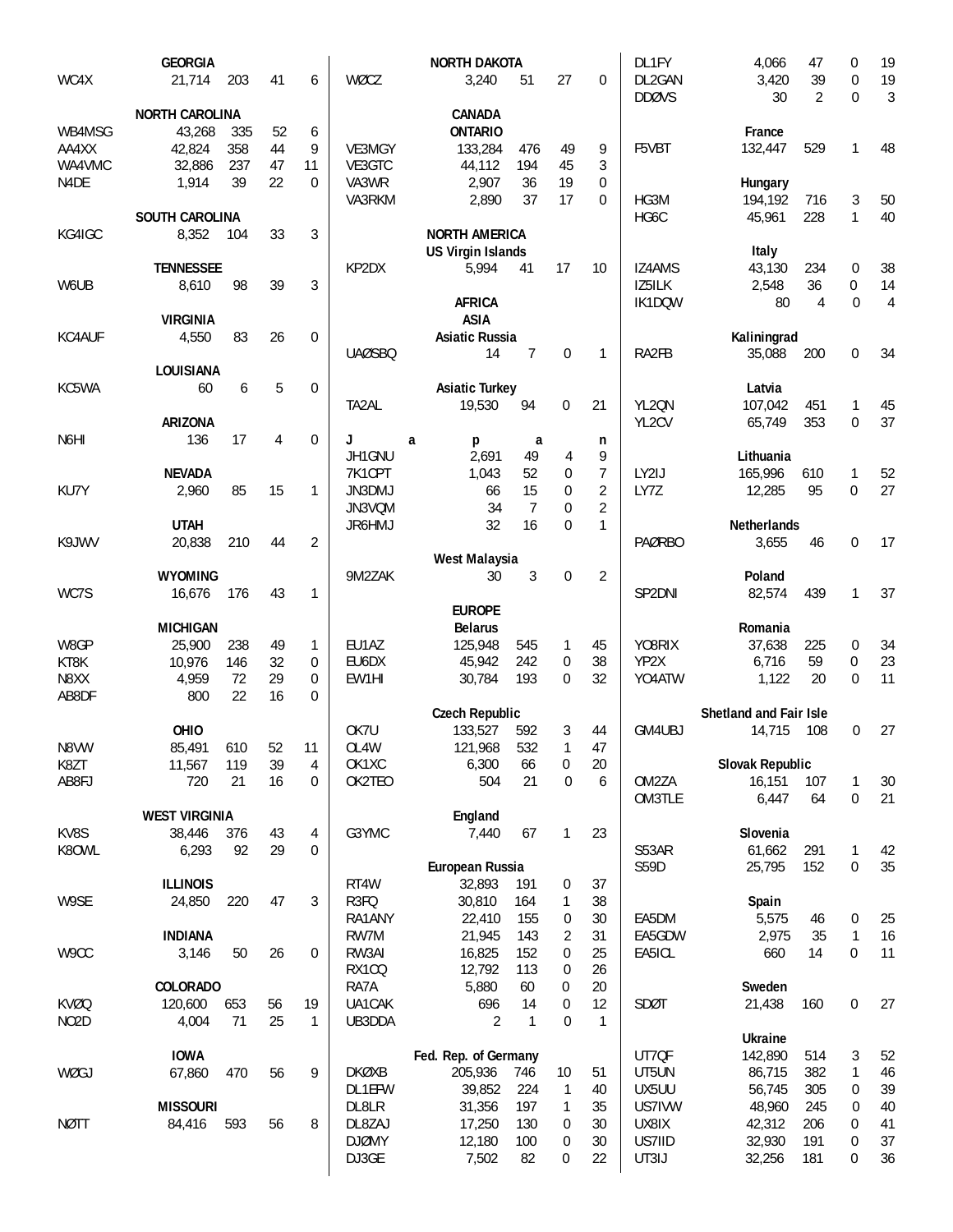| UX1UX              | 29,502               | 185  | 0           | 33 | WA3AFS            | 32,093                      | 152 | 45 | 22             | NO9E              | 111,600               | 556        | 53       | 27                       |
|--------------------|----------------------|------|-------------|----|-------------------|-----------------------------|-----|----|----------------|-------------------|-----------------------|------------|----------|--------------------------|
| UR1YAA             | 7,665                | 79   | 0           | 21 | WA2OAX            | 29,155                      | 218 | 42 | $\overline{7}$ | N4NX              | 48,378                | 288        | 50       | 16                       |
| UT5AX              | 7,245                | 70   | 0           | 23 | AI2N              | 26,350                      | 222 | 45 | 5              |                   |                       |            |          |                          |
| UX5TQ              | 3,840                | 27   | 0           | 24 | W <sub>2</sub> LK | 24.244                      | 122 | 40 | 18             |                   | <b>KENTUCKY</b>       |            |          |                          |
|                    |                      |      |             |    | N <sub>2</sub> GC | 17,232                      | 135 | 41 | $\overline{7}$ | K4WW              | 66,066                | 425        | 53       | 13                       |
|                    | Wales                |      |             |    | WZ2L              | 3,762                       | 66  | 22 | 0              | *NU4N             | 6,697                 | 80         | 35       | $\boldsymbol{2}$         |
| GW4EVX             | 18,326               | 108  | 1           | 33 | *WB2TPS           | 2,280                       | 54  | 19 | $\mathbf 0$    | *N9KY             | 512                   | 16         | 16       | $\boldsymbol{0}$         |
|                    |                      |      |             |    |                   |                             |     |    |                |                   |                       |            |          |                          |
|                    | <b>OCEANIA</b>       |      |             |    |                   | <b>DELAWARE</b>             |     |    |                |                   | <b>NORTH CAROLINA</b> |            |          |                          |
|                    | Australia            |      |             |    | NW3Y              | 123,420                     | 523 | 53 | 32             | WJ2D              | 104,043               | 495        | 51       | 28                       |
| VK2CCC             | 8                    | 4    | $\mathbf 0$ | 1  | N3DXX             | 54,504                      | 266 | 46 | 26             | K3KO              | 97,090                | 543        | 53       | 20                       |
|                    |                      |      |             |    |                   |                             |     |    |                | K2LS              | 87,000                | 463        | 52       | 23                       |
|                    |                      |      |             |    |                   |                             |     |    |                |                   |                       |            |          |                          |
|                    | <b>SOUTH AMERICA</b> |      |             |    |                   | <b>DISTRICT OF COLUMBIA</b> |     |    |                | K <sub>2</sub> AV | 78,616                | 533        | 49       | 13                       |
|                    | <b>ASSISTED</b>      |      |             |    | KE3X              | 75,222                      | 515 | 50 | 13             | AA4VV             | 67,050                | 301        | 46       | 29                       |
|                    | <b>NORTH AMERICA</b> |      |             |    |                   |                             |     |    |                | W4CWA             | 4,446                 | 75         | 25       | $\overline{1}$           |
|                    | <b>UNITED STATES</b> |      |             |    |                   | <b>MARYLAND</b>             |     |    |                |                   |                       |            |          |                          |
|                    | <b>CONNECTICUT</b>   |      |             |    | N3RR              | 268,109                     | 930 | 58 | 45             |                   | SOUTH CAROLINA        |            |          |                          |
| KA1J               | 250,848              | 747  | 56          | 48 | <b>N3OC</b>       | 166,840                     | 756 | 55 | 31             | AA4V              | 198,904               | 716        | 55       | 39                       |
| W1CTN              | 68,255               | 288  | 45          | 28 | N3QE              | 140.778                     | 724 | 54 | 27             | K4YYL             | 130,298               | 634        | 55       | 27                       |
| *N1EN              | 37,128               | 288  | 48          | 8  | K2PLF             | 97,416                      | 537 | 51 | 21             |                   |                       |            |          |                          |
| K1DM               | 33,744               | 227  | 44          | 13 | K3STX             | 83,780                      | 495 | 51 | 20             |                   | <b>TENNESSEE</b>      |            |          |                          |
| *K2RS              | 18,914               | 161  | 43          | 6  | N3HEE             | 76,260                      | 538 | 51 | 11             | K3IE              | 155,636               | 791        | 55       | 27                       |
|                    |                      |      |             |    | <b>W30U</b>       | 51,264                      | 326 | 50 | 14             | N <sub>4</sub> VV | 78,457                | 502        | 54       | 13                       |
|                    | <b>MAINE</b>         |      |             |    | *W3UL             | 30,549                      | 251 | 42 | 9              | *AB4GG            | 11,051                | 115        | 39       | $\pmb{4}$                |
| K <sub>1</sub> JB  | 166,257              | 571  | 53          | 38 | WX3B              | 29,574                      | 163 | 48 | 14             | K4EDI             | 10,842                | 124        | 37       | $\overline{2}$           |
| W1IZL              | 9,030                | 51   | 18          | 17 | K3YDX             | 25,272                      | 208 | 44 | 8              |                   |                       |            |          |                          |
|                    |                      |      |             |    | *K300             | 4,470                       | 68  | 29 | 1              |                   | <b>VIRGINIA</b>       |            |          |                          |
|                    | <b>MASSACHUSETTS</b> |      |             |    | K3CCR             | 1,462                       | 40  | 17 | $\mathbf 0$    | NR4M              | 474,720               | 1185       | 59       | 61                       |
| K6ND               | 501,823              | 1002 | 57          | 62 |                   |                             |     |    |                | W4PK              | 124,080               | 502        | 54       | 34                       |
| W1NT               | 197,456              | 783  | 54          | 32 |                   | PENNSYLVANIA                |     |    |                | N4HB              | 104,171               | 576        | 50       | 23                       |
| W1FV               | 60,162               | 235  | 39          | 35 | K3WW              | 450,984 1197                |     | 59 | 55             | W4AAX             | 91,316                | 513        | 54       | 20                       |
| K1RV               | 56,095               | 331  | 46          | 19 | K4IKM             | 155,832                     | 718 | 54 | 32             | K4VV              | 83,912                | 530        | 54       | 14                       |
| *AJ1E              | 14,276               | 137  | 36          | 7  | N3AD              | 154,616                     | 652 | 56 | 32             | W3YY              | 66,028                | 353        | 43       | 25                       |
| *WA1AR             | 12,730               | 151  | 35          | 3  | K3MD              | 97,455                      | 556 | 51 | 22             | W4RM              | 49,816                | 427        | 49       | 3                        |
| *K1IX              | 11,866               | 157  | 33          | 1  | NN3Q              | 78,384                      | 431 | 45 | 26             | W4JAM             | 38,178                | 243        | 49       | 14                       |
| W1GD               | 9,114                | 68   | 30          | 12 | W3MF              | 52,836                      | 298 | 51 | 17             | W2YE              | 33,306                | 197        | 42       | 19                       |
|                    | 250                  | 5    | $\Omega$    | 5  | W3FV              | 50,710                      | 398 | 46 | 9              | *K4FTO            |                       | 258        | 41       | $\overline{\phantom{a}}$ |
| N <sub>1</sub> RR  |                      |      |             |    |                   |                             |     |    |                |                   | 28,752                |            |          |                          |
|                    | <b>NEW HAMPSHIRE</b> |      |             |    | *KN3A             | 41,202                      | 273 | 51 | 12             | K5VIP             | 17,550                | 141        | 41       | 9                        |
|                    |                      |      |             |    | WØBR              | 18,718                      | 156 | 42 | 7              | N3UA              | 6,992                 | 62         | 28       | 10                       |
| K <sub>1</sub> RX  | 328,878              | 750  | 51          | 48 | *N3XLS            | 13,875                      | 159 | 34 | 3              |                   |                       |            |          |                          |
| K <sub>1</sub> GQ  | 257,449              | 781  | 57          | 44 | W3FVT             | 9,555                       | 118 | 34 | 1              |                   | <b>ARKANSAS</b>       |            |          |                          |
| *WX1S              | 59,520               | 425  | 48          | 12 | WA3F              | 8,160                       | 67  | 29 | 11             | WD5R              | 281,520 1073          |            | 58       | 34                       |
| NE1B               | 54,036               | 204  | 51          | 28 | NB3R              | 7,740                       | 94  | 31 | 5              |                   |                       |            |          |                          |
| K <sub>1</sub> QX  | 47,296               | 261  | 42          | 22 | W3EA              | 6,831                       | 89  | 31 | $\sqrt{2}$     |                   | LOUISIANA             |            |          |                          |
| $*$ NF10           | 36,134               | 231  | 44          | 14 | N3ST              | 2,136                       | 37  | 22 | 2              | W5WMU             | 166,706               | 839        | 57       | 25                       |
|                    |                      |      |             |    |                   |                             |     |    |                | KA5M              | 37,620                | 216        | 47       | 19                       |
|                    | <b>NEW JERSEY</b>    |      |             |    |                   | <b>ALABAMA</b>              |     |    |                | K5ER              | 11,430                | 100        | 39       | 6                        |
| N2MM               | 123,525              | 634  | 55          | 26 | AG4W              | 134,904                     | 637 | 54 | 30             |                   |                       |            |          |                          |
| W2YC               | 104,359              | 492  | 54          | 25 | K4CWW             | 118,473                     | 767 | 56 | 13             |                   | <b>MISSISSIPPI</b>    |            |          |                          |
| AB2E               | 102,795              | 523  | 53          | 24 | K4IQJ             | 118,260                     | 451 | 50 | 40             | N5CW              | 35,612                |            |          |                          |
| K2MK               | 77,420               | 450  | 53          | 17 | KR4F              | 100,344                     | 572 | 53 | 21             | KB5DJX            | 15,476                | 262<br>109 | 51<br>42 | $\overline{7}$<br>11     |
| K <sub>2</sub> CJ  | 55,552               | 365  | 47          | 15 | NN4MM             | 91,200                      | 482 | 51 | 24             |                   |                       |            |          |                          |
| W2LE               | 53,690               | 334  | 49          | 16 |                   |                             |     |    |                |                   |                       |            |          |                          |
| AB2DE              | 28,672               | 202  | 43          | 13 |                   | <b>FLORIDA</b>              |     |    |                |                   | <b>NEW MEXICO</b>     |            |          |                          |
| N2VW               | 25,175               | 188  | 43          | 10 | N4WW              | 255,300                     | 626 | 56 | 55             | K7IA              | 175,560               | 687        | 58       | 26                       |
| N2WKS              | 17,020               | 136  | 36          | 10 | W4SVO             | 239,031                     | 630 | 57 | 60             | KE5AKL            | 19,787                | 194        | 44       | 3                        |
| *KI2P              | 1,005                | 32   | 15          | 0  | NS9I              | 58,716                      | 403 | 48 | 15             |                   |                       |            |          |                          |
|                    |                      |      |             |    | K4LM              | 53,340                      | 263 | 45 | 25             |                   | OKLAHOMA              |            |          |                          |
|                    | <b>NEW YORK</b>      |      |             |    | KE1F              | 34,386                      | 184 | 44 | 22             | K5UV              | 55,692                | 325        | 50       | 18                       |
| N <sub>2</sub> ZX  | 433,160              | 946  | 55          | 64 | NN4X              | 32,629                      | 77  | 23 | 44             |                   |                       |            |          |                          |
| AB3CX              | 271,232              | 808  | 55          | 49 | *K4PB             | 10,626                      | 81  | 28 | 14             |                   | <b>TEXAS</b>          |            |          |                          |
| K8FC               | 160,512              | 488  | 55          | 41 |                   |                             |     |    |                | K5NA              | 238,146               | 568        | 56       | 58                       |
| K1PTF              | 71,468               | 404  |             |    |                   | <b>GEORGIA</b>              |     |    |                | K5MV              | 75,554                | 382        | 51       | 23                       |
|                    |                      |      | 51          | 17 |                   | 218,148                     |     |    |                | WØVX              | 73,725                | 391        | 52       | 23                       |
| K <sub>2</sub> CYE | 42,816               | 244  | 44          | 20 | K1ZZI             |                             | 842 | 55 | 43             | *N5RMS            | 7,059                 | 75         | 34       | 5                        |
| *W2LB              | 35,370               | 290  | 47          | 7  | AA4CF             | 115,128                     | 519 | 53 | 29             |                   |                       |            |          |                          |
|                    |                      |      |             |    |                   |                             |     |    |                |                   |                       |            |          |                          |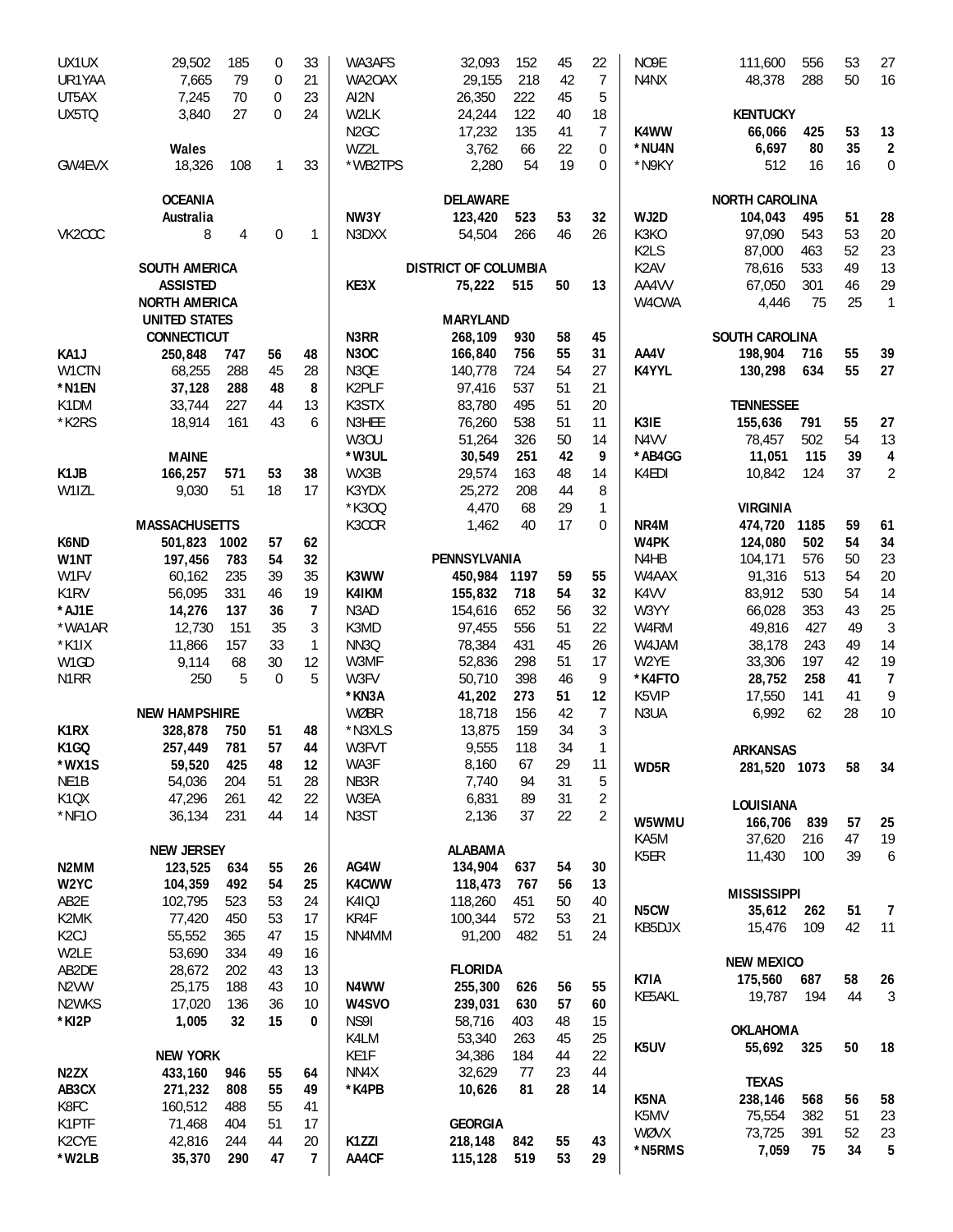| *AA5AM                        | 1,944                | 18  | 5        | 13                      |              | <b>INDIANA</b>            |      |    |    |              | <b>NORTH AMERICA</b>     |                |                  |                |
|-------------------------------|----------------------|-----|----------|-------------------------|--------------|---------------------------|------|----|----|--------------|--------------------------|----------------|------------------|----------------|
| K5XA                          | 1,430                | 28  | 21       | 1                       | W9IU         | 153,576                   | 811  | 57 | 22 |              | Alaska                   |                |                  |                |
|                               |                      |     |          |                         | W9RE         | 122,836                   | 606  | 55 | 27 | KL7KY        | 59,081                   | 231            | 31               | 10             |
|                               | <b>CALIFORNIA</b>    |     |          |                         | K9NW         | 61,686                    | 371  | 54 | 15 | WL7E         | 32,340                   | 171            | 23               | 10             |
| W6DR                          | 78,750               | 454 | 53       | 17                      |              | <b>WISCONSIN</b>          |      |    |    |              |                          |                |                  |                |
| W6SX                          | 33,534               | 244 | 46       | 8                       | K9IMM        |                           |      | 53 | 17 |              | Bermuda                  |                |                  |                |
| K6NV                          | 28,842               | 276 | 43       | 3                       | *W9JA        | 58,240                    | 328  |    | 5  | VP9AD        | 28,560                   | 103            | 35               | 16             |
| K6TA                          | 22,450               | 145 | 40       | 10                      |              | 11,938<br><b>COLORADO</b> | 114  | 42 |    |              |                          |                |                  |                |
| N <sub>2</sub> N <sub>S</sub> | 19,750               | 145 | 43       | $\overline{7}$          | <b>KØDU</b>  |                           | 972  | 57 | 26 |              | <b>Mexico</b>            |                |                  |                |
| N6IC                          | 2,064                | 60  | 15       | 1                       |              | 235,554                   |      | 29 |    | XE2X         | 145,550                  | 405            | 52               | 19             |
| KA1R                          | 1,326                | 20  | 6        | $\overline{7}$          | WØLSD        | 3,567                     | 60   |    | 0  | XE2CQ        | 24,678                   | 184            | 26               | $\overline{1}$ |
| WB9JPS                        | 671                  | 29  | 11       | $\mathbf{0}$            |              | <b>IOWA</b>               |      |    |    | *XE2FGC      | 12,802                   | 69             | 32               | 5              |
|                               |                      |     |          |                         |              |                           |      |    |    | *XE2ST       | 4,424                    | 65             | 13               | $\mathbf{1}$   |
|                               | <b>ARIZONA</b>       |     |          |                         | K2DSW        | 79,462                    | 517  | 55 | 12 | XE1GZU       | 120                      | $\overline{4}$ | $\overline{2}$   | $\overline{2}$ |
| N7AT                          | 222,712              | 941 | 58       | 24                      | WB8ZRL       | 57,891                    | 344  | 53 | 16 |              |                          |                |                  |                |
| K7WP                          | 100,252              | 550 | 56       | 15                      |              |                           |      |    |    |              | <b>Puerto Rico</b>       |                |                  |                |
| N7RK                          | 88,560               | 493 | 54       | 18                      |              | <b>MINNESOTA</b>          |      |    |    | *KP3G        | 9,141                    | 53             | 23               | 10             |
| W7ZR                          | 78,948               | 456 | 50       | 18                      | <b>KØPK</b>  | 144,020                   | 821  | 57 | 19 |              |                          |                |                  |                |
| N9NA                          | 64,923               | 401 | 54       | 13                      | KØKX         | 64,021                    | 319  | 54 | 19 |              | <b>US Virgin Islands</b> |                |                  |                |
| KF7ADB                        | 59,295               | 369 | 53       | 14                      | K4IU         | 62,181                    | 435  | 54 | 9  | KV4FZ        | 863,784 1068             |                | 59               | 65             |
| K7HP                          | 43,824               | 246 | 50       | 16                      | KØYR         | 39,300                    | 291  | 51 | 9  |              |                          |                |                  |                |
| N6VR                          | 14,640               | 67  | 17       | 23                      | *WØSEI       | 29,982                    | 226  | 49 | 8  |              | <b>AFRICA</b>            |                |                  |                |
| *NA2U                         | 10,728               | 140 | 34       | 2                       | *WBØN        | 24,472                    | 184  | 51 | 5  |              | <b>Canary Islands</b>    |                |                  |                |
| N6SS                          | 5,300                | 31  | $\Omega$ | 20                      | WØDD         | 21,730                    | 175  | 48 | 5  | EA8/RA1A     | 1,021,664                | 915            | 50               | 62             |
|                               |                      |     |          |                         | *NØAT        | 8,362                     | 97   | 33 | 4  |              |                          |                |                  |                |
|                               | <b>IDAHO</b>         |     |          |                         | WØERP        | 2,884                     | 43   | 25 | 3  |              | <b>ASIA</b>              |                |                  |                |
| *K7JAN                        | 5,460                | 90  | 26       | 0                       | *KØTNT       | 2,568                     | 46   | 24 | 0  |              | <b>Asiatic Russia</b>    |                |                  |                |
|                               |                      |     |          |                         | *WØAD        | 2,522                     | 44   | 26 | 0  | RA9CMO       | 479,424                  | 781            | 1                | 65             |
|                               | <b>OREGON</b>        |     |          |                         |              |                           |      |    |    | RA9Y         | 338,086                  | 611            | 0                | 62             |
| K4XU                          | 120,536              | 585 | 56       | 20                      |              | <b>MISSOURI</b>           |      |    |    | RT9A         | 310,365                  | 580            | 1                | 56             |
| WS7L                          | 36,120               | 225 | 51       | 9                       | <b>KØJPL</b> | 78,390                    | 514  | 54 | 13 | RG9A         | 261,058                  | 481            | $\overline{2}$   | 56             |
|                               |                      |     |          |                         |              |                           |      |    |    | RN9N         | 163,608                  | 363            | 0                | 51             |
|                               | <b>UTAH</b>          |     |          |                         |              | <b>SOUTH DAKOTA</b>       |      |    |    | *RT9S        | 149,952                  | 341            | 1                | 47             |
| K7NJ<br>W7CT                  | 264,654              | 957 | 58<br>49 | 29<br>13                | <b>KTØA</b>  | 14,053                    | 126  | 43 | 4  | UA9MA        | 144,384                  | 344            | $\mathbf 0$      | 48             |
|                               | 43,772               | 283 |          |                         |              |                           |      |    |    | RN9A         | 136,344                  | 323            | $\mathbf 0$      | 46             |
|                               | <b>WASHINGTON</b>    |     |          |                         |              | <b>CANADA</b>             |      |    |    | RK9UE        | 67,070                   | 231            | $\mathbf 0$      | 38             |
| <b>K70X</b>                   | 54,747               | 344 | 53       |                         |              | NEWFOUNDLAND              |      |    |    | RKØAB        | 65,988                   | 211            | 0                | 39             |
| K7LFY                         | 36,680               | 277 | 49       | $10$<br>$\overline{7}$  | VO1HP        | 3,080                     | 27   | 13 | 9  | UA9TF        | 65,949                   | 195            | 0                | 39             |
|                               |                      |     |          |                         |              |                           |      |    |    | *RWØCF       | 64,980                   | 130            | 17               | 40             |
|                               | <b>MICHIGAN</b>      |     |          |                         |              | <b>NEW BRUNSWICK</b>      |      |    |    | <b>RDØA</b>  | 58,748                   | 193            | $\overline{0}$   | 38             |
| N8EA                          | 148,541              | 569 | 56       | 33                      | *VE9ML       | 88,527                    | 235  | 47 | 22 | <b>RAØFF</b> | 49,266                   | 146            | 14               | 32             |
| AA8R                          | 73,472               | 502 | 53       | 11                      |              |                           |      |    |    | R8AA         | 33,408                   | 123            | 0                | 29             |
| KG8CW                         | 66,640               | 293 | 52       | 28                      |              | QUEBEC                    |      |    |    | <b>RAØAM</b> | 23,280                   | 157            | 0                | 24             |
| W8TA                          | 25,636               | 207 | 46       | 6                       | VA2WA        | 835,944                   | 1130 | 57 | 65 | R9OC         | 18,423                   | 101            | 0                | 23             |
| *K8TS                         | 432                  | 9   | 25       | $\overline{2}$          | VA2AM        | 89,712                    | 161  | 44 | 40 | *RC9A        | 18,125                   | 78             | 0                | 25             |
|                               |                      |     |          |                         | VE2SG        | 29,788                    | 143  | 40 | 4  | RA9MA        | 16,032                   | 64             | 0                | 32             |
|                               | OHIO                 |     |          |                         |              |                           |      |    |    | *RW9C        | 13,000                   | 83             | 0                | 20             |
| N8TR                          | 206,024              | 635 | 56       | 48                      |              | <b>ONTARIO</b>            |      |    |    | R090         | 6,579                    | 44             | 0                | 17             |
| N8BJQ                         |                      | 650 |          |                         | VE3CX        | 396,980                   | 871  | 58 | 34 | <b>RUØA</b>  | 5,840                    | 52             | 0                | 16             |
| W8EH                          | 109,440<br>73,140    | 540 | 52       | 20                      | VE3KI        | 374,139                   | 770  | 55 | 38 | RA9DZ        | 770                      | 21             | $\boldsymbol{0}$ | 5              |
|                               |                      |     | 51       | 9                       | VE3RZ        | 361,718                   | 712  | 57 | 41 | RU9UE        | 513                      | 9              | $\mathbf 0$      | 9              |
| N8NB                          | 40,740               | 201 | 48       | 22                      | VE3TA        | 248,724                   | 488  | 53 | 41 | <b>UAØCW</b> | 75                       | 3              | 0                | 3              |
| AD8P                          | 40,095               | 315 | 48       | 7                       | VA3DX        | 173,666                   | 495  | 52 | 19 | <b>RØQA</b>  | 10                       | 1              | $\mathbf 0$      | 1              |
| *K3YP                         | 14,595               | 189 | 35       | 0                       | VE3FU        | 104,710                   | 250  | 42 | 32 |              |                          |                |                  |                |
| K8CX                          | 9,982                | 71  | 35       | 11                      | *VE3XAT      | 8,424                     | 75   | 24 | 0  |              | China                    |                |                  |                |
|                               |                      |     |          |                         |              |                           |      |    |    | BA5CW        | 195,810                  | 428            | 11               | 50             |
|                               | <b>WEST VIRGINIA</b> |     |          |                         |              | <b>ALBERTA</b>            |      |    |    | BG4FRZ       | 10,164                   | 139            | 0                | 14             |
| KU1T                          | 75,024               | 417 | 52       | 20                      | VE6SV        | 335,671                   | 840  | 57 | 22 | *BA4SD       | 93                       | 8              | 0                | 3              |
| *N4ZR                         | 17,901               | 146 | 44       | 7                       | VE6TL        | 62,424                    | 245  | 48 | 6  |              |                          |                |                  |                |
|                               |                      |     |          |                         |              |                           |      |    |    |              | Cyprus                   |                |                  |                |
|                               | <b>ILLINOIS</b>      |     |          |                         |              | <b>BRITISH COLUMBIA</b>   |      |    |    | <b>P33W</b>  | 973,980                  | 1129           | 19               | 71             |
| WX9U                          | 123,225              | 704 | 57       | 18                      | VA7DZ        | 42,434                    | 179  | 45 | 4  |              |                          |                |                  |                |
| N <sub>2</sub> BJ             | 39,176               | 289 | 52       | 7                       | VE7VQ        | 30,968                    | 108  | 48 | 8  |              | Israel                   |                |                  |                |
| *W9YK                         | 23,088               | 201 | 49       | 3                       | *VE7CA       | 12,450                    | 89   | 28 | 2  | 4Z5LY        | 65,100                   | 192            | 0                | 35             |
| AB9M                          | 8,510                | 96  | 35       | $\overline{\mathbf{c}}$ |              |                           |      |    |    |              |                          |                |                  |                |
| KB9NW                         | 6,996                | 100 | 33       | 0                       |              |                           |      |    |    |              |                          |                |                  |                |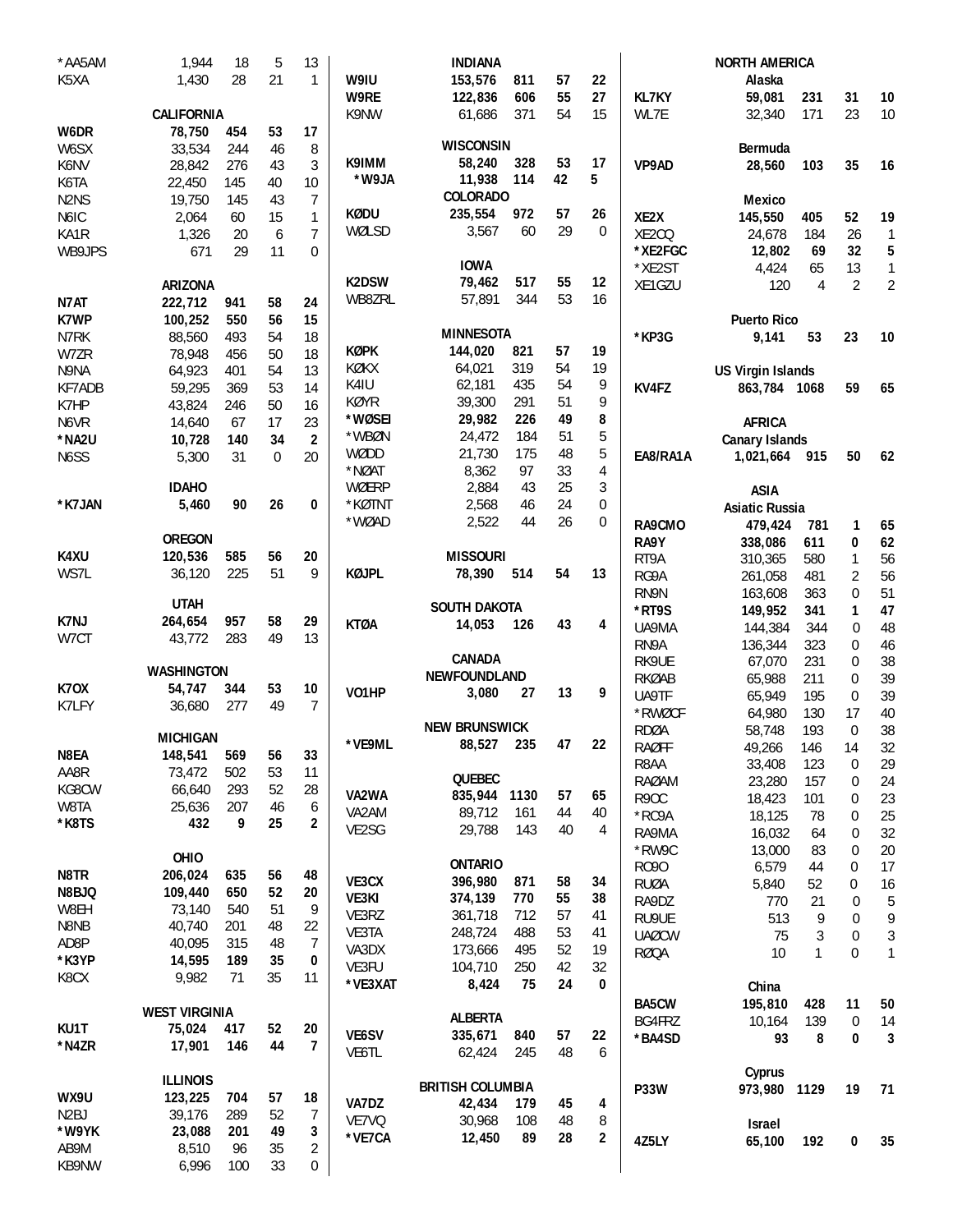|                   | Japan             |     |                  |                | LZ2ZG             | 6,675                 | 52   | 0              | 25 | UA6AA             | 109,293              | 433            | 1              | 50             |
|-------------------|-------------------|-----|------------------|----------------|-------------------|-----------------------|------|----------------|----|-------------------|----------------------|----------------|----------------|----------------|
| JH2FXK            | 177,793           | 259 | 25               | 52             | LZ5R              | 6,266                 | 41   | $\Omega$       | 26 | *RA1QD            | 105,030              | 475            | 0              | 45             |
| JS3CTQ            | 156,222           | 326 | 17               | 49             |                   |                       |      |                |    | *RK3IM            | 100,605              | 350            | 1              | 56             |
| JR40ZR            | 123,520           | 245 | 19               | 45             |                   | Croatia               |      |                |    | RG5A              | 90,096               | 368            | 0              | 48             |
| JE1BMJ            | 68,502            | 164 | 21               | 28             | <b>9A4M</b>       | 712,107               | 1285 | 27             | 72 | $*$ R6CC          | 78,930               | 363            | 0              | 45             |
| JH1QDB            | 54,880            | 131 | 16               | 33             | *9A5V             | 43,632                | 239  | 0              | 36 | *RQ3M             | 76,774               | 342            | 1              | 45             |
| JE1ZWT            | 38,786            | 111 | 15               | 28             | 9A7TM             | 6,264                 | 48   | 0              | 27 | *UA6FZ            | 71,736               | 291            | 1              | 48             |
| JO7KMB            | 36,900            | 121 | 13               | 28             |                   |                       |      |                |    | RU3DX             | 69,732               | 270            | 0              | 52             |
| *JA1SVP           | 29,840            | 97  | 14               | 26             |                   | <b>Czech Republic</b> |      |                |    | RA6XV             | 69,052               | 224            | 3              | 58             |
| JA1HGY            | 29,055            | 79  | 13               | 26             | OK1T              | 423,694               | 982  | 20             | 62 | R3VA              | 68,860               | 314            | 0              | 44             |
| *JM1NKT           | 20,100            | 115 | 11               | 19             | OK1DTC            | 314,370               | 650  | 24             | 66 | *RA3FD            | 67,804               | 323            | 0              | 44             |
| JE2UFF            | 19,371            | 62  | 10               | 23             | *OK2ZV            | 154,813               | 606  | 3              | 50 | RA5B              | 66,612               | 312            | 0              | 42             |
| JF2XGF            | 18,678            | 81  | 12               | 21             | OK1OX             | 116,710               | 421  | $\overline{7}$ | 48 | <b>RZ30S</b>      | 61,992               | 312            | 0              | 42             |
| JA5EXW            | 18,200            | 53  | 12               | 23             | *OK1AY            | 98,784                | 408  | 3              | 46 | RV <sub>5</sub> K | 57,546               | 251            | 1              | 45             |
| JA2XYO            | 16,011            | 92  | 8                | 19             | OL5W              | 53,535                | 248  | 3              | 40 | R <sub>5</sub> AJ | 55,792               | 252            | 0              | 44             |
| JA6FFK            | 11,904            | 61  | 4                | 20             | OK1VKC            | 14,976                | 78   | 3              | 33 | RZ3AUL            | 44,520               | 220            | 1              | 39             |
| JH10AI            | 7,680             | 34  | 11               | 13             | OK1FAI            | 5,174                 | 38   | 2              | 24 | RA3DNC            | 43,560               | 255            | $\mathbf 0$    | 36             |
| JA40PW            | 4,828             | 46  | 5                | 12             |                   |                       |      |                |    | RN1A              | 43,240               | 168            | 9              | 38             |
| JA2FSM            | 2,724             | 61  | $\overline{2}$   | 10             |                   | <b>Denmark</b>        |      |                |    | RZ3BW             | 41,164               | 203            | 0              | 41             |
| JE1TSD            | 1,320             | 26  | 4                | $\overline{7}$ | OZØJ              | 60,974                | 278  | 1              | 42 | RC7A              | 40,242               | 220            | 0              | 38             |
| JE4KQH            | 720               | 10  | 0                | 8              |                   |                       |      |                |    | RJ5DX             | 36,163               | 162            | 0              | 43             |
| *JA6SRB           | 504               | 12  | 1                | 6              |                   | Dodecanese            |      |                |    | *RM3D             | 31,842               | 236            | 0              | 29             |
| JN3TMW            | 237               | 35  | 0                | 3              | *SV5DKL           | 36,608                | 156  | 0              | 44 | *R3RR             | 29,835               | 134            | 0              | 39             |
| JF1RPZ            | 168               | 14  | 0                | $\overline{4}$ |                   |                       |      |                |    | R6AP              | 23,712               | 153            | 0              | 32             |
| JM4WUZ            | 132               | 8   | $\boldsymbol{0}$ | $\overline{4}$ |                   | England               |      |                |    | RM4R              | 21,360               | 148            | 0              | 30             |
| JO4CFV            | 69                | 6   | $\boldsymbol{0}$ | 3              | G3UJE             | 630,912               | 1217 | 27             | 66 | RU3M              | 18,272               | 110            | 0              | 32             |
| *7L4I0U           | 8                 | 4   | $\Omega$         | 1              | M <sub>5E</sub>   | 508,400               | 842  | 38             | 62 | RY22MC            | 15,488               | 94             | 0              | 22             |
|                   |                   |     |                  |                | G6MC              | 275,520               | 584  | 27             | 57 | RN1CW             | 9,951                | 61             | 1              | 30             |
|                   | Kazakhstan        |     |                  |                | G3SJJ             | 262,480               | 593  | 21             | 59 | *UA3YCX           | 8,175                | 73             | $\mathbf 0$    | 25             |
| <b>UPØL</b>       | 507,520           | 833 | 2                | 63             | G3SVL             | 189,508               | 483  | 19             | 54 | R <sub>6</sub> FS | 6,882                | 38             | 0              | 31             |
| UN <sub>5</sub> J | 13,620            | 80  | 0                | 20             | G3XTT             | 123,288               | 348  | 15             | 51 | *RW4PK            | 5,200                | 40             | 0              | 25             |
|                   |                   |     |                  |                | G4RGK             | 75,396                | 220  | 11             | 50 | R7GX              | 4,994                | 45             | $\mathbf 0$    | 22             |
|                   | Republic of Korea |     |                  |                | G3UHU             | 66,886                | 241  | $\overline{4}$ | 49 | UA3UCD            | 4,370                | 29             | 1              | 22             |
| *HL3AMO           | 1,792             | 37  | 4                | 4              | <b>GØSYP</b>      | 19,475                | 89   | 3              | 38 | RU7T              | 4,104                | 26             | 0              | 27             |
| HL5YI             | 375               | 12  | 0                | 5              | <b>GØBNR</b>      | 18,017                | 78   | 0              | 43 | RT7F              | 3,834                | 24             | $\mathbf 0$    | 27             |
|                   |                   |     |                  |                | GØDWV             | 15,318                | 64   | 5              | 41 | R <sub>3</sub> QX | 3,738                | 33             | 0              | 21             |
|                   | Saudi Arabia      |     |                  |                | G4DRS             | 4,392                 | 50   | 0              | 18 | RW <sub>5</sub> C | 2,210                | 16             | 0              | 17             |
| <b>7Z1SJ</b>      | 150,568           | 266 | $10\,$           | 49             | *G7TWC            | 3,528                 | 29   | 1              | 23 | *RW4NH            | 720                  | 12             | $\mathbf 0$    | 9              |
| *HZ1BW            | 1,020             | 13  | $\overline{2}$   | 8              | G4EXD             | 810                   | 14   | 0              | 9  | R7FR              | 550                  | 9              | 0              | 10             |
|                   |                   |     |                  |                | M <sub>5</sub> Z  | 52                    | 5    | 0              | 4  | R7GC              | 400                  | 8              | 1              | 7              |
|                   | Thailand          |     |                  |                |                   |                       |      |                |    | UA3AGW            | 300                  | 6              | $\overline{0}$ | 6              |
| <b>HSØZKX</b>     | 20,925            | 110 | 4                | 21             |                   | Estonia               |      |                |    | UA3TW             | 245                  | 17             | 0              | 5              |
|                   |                   |     |                  |                | ES2MC             | 149,481               | 557  | 4              | 47 | R7IA              | 225                  | 5              | 1              | 4              |
|                   | <b>EUROPE</b>     |     |                  |                | *ES2TI            | 22,890                | 128  | 0              | 35 | *RV3UP            | 132                  | 8              | 0              | 4              |
|                   | Austria           |     |                  |                | *ES4RX            | 14,958                | 108  | $\mathbf 0$    | 27 | RU3UN             | 76                   | 4              | 0              | $\overline{4}$ |
| OE2LCM            | 114,138           | 437 | 3                | 48             |                   |                       |      |                |    | *RA3UT            | 45                   | $\sqrt{2}$     | 0              | 3              |
| OE2S              | 92,167            | 330 | 4                | 49             |                   | European Russia       |      |                |    | RU6L              | 40                   | $\overline{2}$ | 0              | $\overline{c}$ |
| OE6IMD            | 490               | 7   | 4                | 3              | UA5C              | 483,489 1135          |      | 11             | 70 | R7FK              | 30                   | $\overline{2}$ | 1              | $\mathbf{1}$   |
|                   |                   |     |                  |                | RK4FD             | 481,815               | 1017 | 3              | 80 | RY7G              | 30                   | $\overline{2}$ | 0              | $\sqrt{2}$     |
|                   | <b>Belarus</b>    |     |                  |                | UA6LFQ            | 415,800               | 1032 | 9              | 66 | *RU3DM            | 24                   | $\overline{2}$ | 0              | $\sqrt{2}$     |
| EW8EW             | 291,816           | 996 | 2                | 54             | RV1CC             | 395,920               | 935  | 11             | 69 | RA6YDX            | 10                   | 1              | 0              | 1              |
| EW4AA             | 247,721           | 786 | 5                | 56             | R <sub>1</sub> DX | 384,400               | 939  | 11             | 69 |                   |                      |                |                |                |
| EW2A              | 198,912           | 696 | 3                | 53             | R7AW              | 347,976               | 947  | 6              | 66 |                   | Fed. Rep. of Germany |                |                |                |
| *EU1AA            | 169,416           | 633 | $\boldsymbol{2}$ | 50             | R <sub>5</sub> GA | 299,392               | 856  | 2              | 62 | DL2SAX            | 628,425 1126         |                | 31             | 74             |
| *EW6GF            | 90,502            | 483 | 1                | 36             | RT3T              | 227,974               | 702  | 1              | 61 | <b>DJØMDR</b>     | 585,256              | 1158           | 27             | 71             |
| EW8DJ             | 33,054            | 147 | 0                | 42             | R3KM              | 226,880               | 662  | 0              | 64 | DL70N             | 577,732              | 1127           | 22             | 75             |
|                   |                   |     |                  |                | UA10MS            | 196,878               | 683  | 0              | 57 | DL5AXX            | 498,000              | 920            | 31             | 69             |
|                   | Belgium           |     |                  |                | UA6LCN            | 158,816               | 577  | 2              | 54 | DK2OY             | 462,280              | 1006           | 24             | 67             |
| ON6NL             | 339,552           | 781 | 21               | 60             | RT3M              | 148,252               | 584  | 0              | 52 | DK3WW             | 440,768              | 899            | 24             | 73             |
| 005M              | 38,280            | 183 | 6                | 34             | RA4WC             | 147,636               | 551  | 0              | 54 | DL3ANK            | 411,485              | 980            | 21             | 64             |
| 0SØS              | 17,280            | 106 | 0                | 32             | RU3SD             | 145,245               | 388  | 3              | 66 | DD2ML             | 398,307              | 882            | 23             | 68             |
|                   | <b>Bulgaria</b>   |     |                  |                | RT3F              | 130,438               | 556  | 0              | 49 | DF3VM             | 397,320              | 913            | 24             | 64             |
|                   |                   |     |                  |                | RU6M              | 127,229               | 557  | 1              | 46 | DL7URH            | 364,190              | 937            | 20             | 59             |
|                   |                   |     |                  |                |                   |                       |      |                |    |                   |                      |                |                |                |
| *LZ9R             | 132,300           | 508 | 1                | 49             | *RD4A             | 116,100               | 477  | 1              | 49 | DL1WA             | 334,881              | 879            | 17             | 62             |
| *LZ3ZZ            | 49,360            | 240 | 2                | 38             | *UA3MIF           | 112,032               | 483  | 0              | 48 | DP5A              | 309,140              | 772            | 16             | 66             |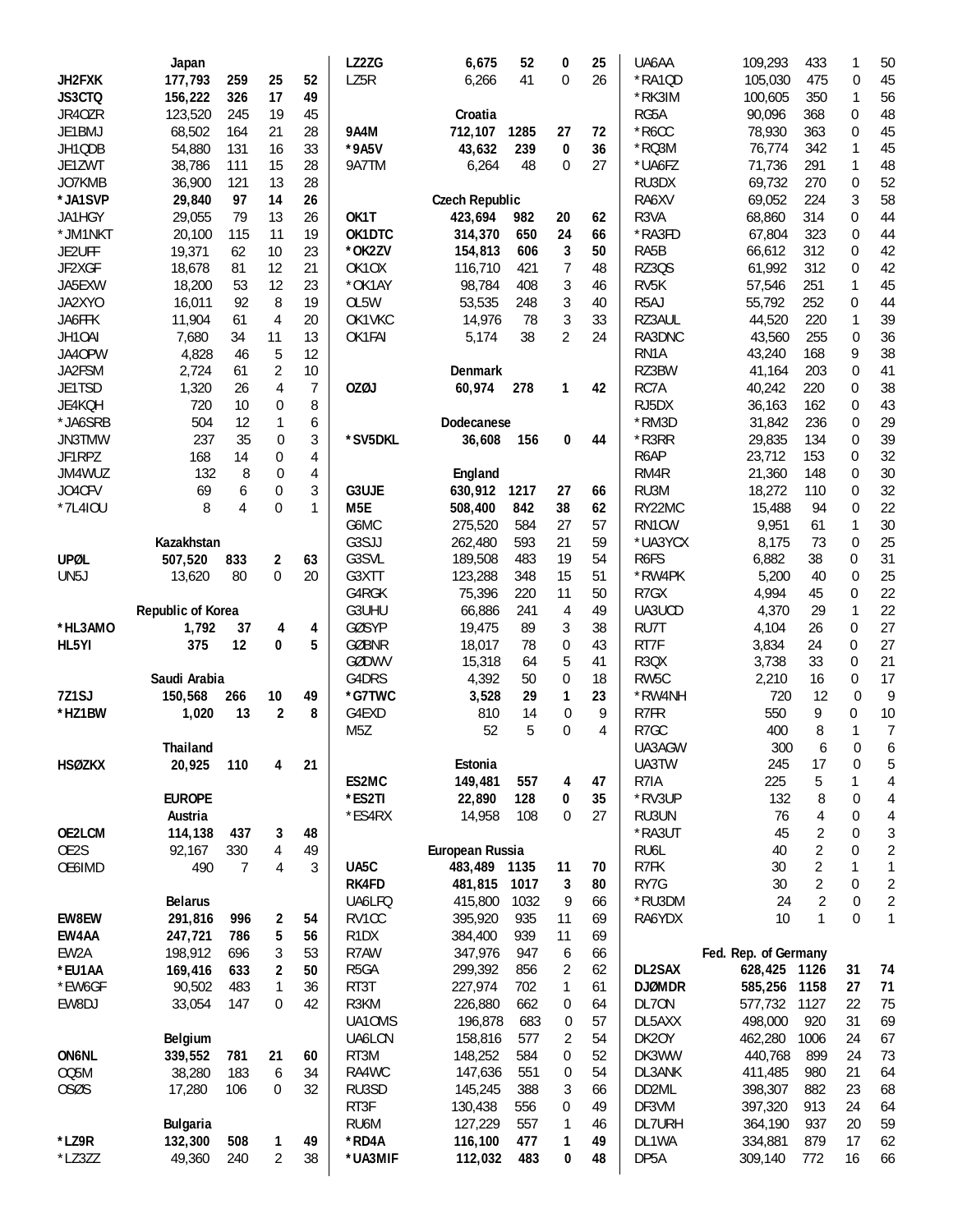| DL5LYM  | 299,410 | 789 | 19              | 60 | DK50S             | 16,668  | 91   | 0              | 36 | IZ3GNG             | 39.032           | 198  | 0                | 41 |
|---------|---------|-----|-----------------|----|-------------------|---------|------|----------------|----|--------------------|------------------|------|------------------|----|
| DJ1MM   | 275,680 | 698 | 20              | 60 | DK1FW             | 15,928  | 62   | 4              | 40 | <b>IK2TDM</b>      | 36,972           | 130  | 6                | 46 |
| DK1KC   | 255,272 | 800 | 11              | 57 | DL7LIN            | 15,610  | 96   | 0              | 35 | IU3AZC             | 18,537           | 101  | 0                | 37 |
| DL6MHW  | 253,920 | 639 | 19              | 61 | DL5MX             | 14,994  | 66   | 0              | 42 | IK2ANI             | 12,384           | 68   | 0                | 36 |
| DL6RAI  | 246,568 | 675 | 15              | 59 | <b>DKØDX</b>      | 13,311  | 109  | $\mathbf 0$    | 27 | *IK4VET            | 288              | 12   | 0                | 6  |
| DJ6ZM   | 240,500 | 664 | 20              | 54 | DL5ST             | 11,124  | 95   | 0              | 27 | IK3QAR             | 12               | 6    | $\Omega$         | 1  |
| DJ5AN   | 230,242 | 547 | 21              | 62 | DO4DXA            | 9,504   | 57   | 0              | 33 |                    |                  |      |                  |    |
| DL7AT   | 214,445 | 556 | 20              | 57 | *DK6BT            | 9,156   | 71   | 0              | 28 |                    | Latvia           |      |                  |    |
| DL5JS   | 214,333 | 692 | 14              | 53 | DJ9RR             | 8,430   | 64   | 0              | 30 | YL9T               | 371,480          | 936  | 11               | 63 |
| DK9IP   | 201,240 | 495 | 20              | 58 | DJ20V             | 8,154   | 35   | 14             | 13 | YL5X               | 98,730           | 425  | $\boldsymbol{0}$ | 45 |
| DL9NDV  | 181.632 | 554 | 13              | 53 | *DL10LI           | 5,952   | 52   | $\mathbf 0$    | 24 | *YL2CP             | 38,220           | 179  | 0                | 42 |
| DJ5MW   | 179,400 | 570 | 10              | 55 | *DL1KWK           | 4,968   | 36   | 0              | 27 | YL5T               | 28,530           | 119  | 0                | 45 |
| DM3XM   | 176,168 | 442 | 18              | 58 | DJ3RA             | 4,925   | 31   | 1              | 24 | YL2KO              | 3,401            | 33   | 3                | 16 |
| DL4HG   | 171,360 | 520 | 14              | 56 | DL3NSM            | 2,448   | 20   | $\overline{2}$ | 16 |                    |                  |      |                  |    |
| DL7AYM  | 157,407 | 436 | 8               | 63 | DF4XF             | 2,160   | 31   | 0              | 16 |                    | Lithuania        |      |                  |    |
| DK3UA   | 157,023 | 391 | 11              | 62 | DL4EAX            | 1,534   | 30   | $\overline{2}$ | 11 | LY5W               | 770,848          | 1294 | 26               | 78 |
| DJ5QV   | 154,690 | 514 | $7\overline{ }$ | 55 | DL9GCG            | 1,008   | 14   | $\Omega$       | 14 | LY3B               | 420,525          | 1051 | 14               | 61 |
| *DL3DTH |         | 645 | 2               | 51 |                   |         |      |                |    | LY <sub>2</sub> K  | 191,235          | 681  | 1                | 54 |
| DL8SCG  | 154,495 |     |                 |    |                   | Finland |      |                |    |                    |                  |      |                  |    |
|         | 143,955 | 486 | 5               | 58 |                   |         |      |                |    | *LY2FN             | 144,150          | 563  | 1                | 49 |
| DJ2YA   | 138,800 | 297 | 18              | 62 | OH <sub>5</sub> Z | 363,280 | 901  | 12             | 64 | *LY2DX             | 124,411          | 506  | 1                | 48 |
| DL9YAJ  | 136,050 | 338 | 15              | 60 | <b>OH3OJ</b>      | 169,050 | 649  | 3              | 47 | LY2BVB             | 99,238           | 322  | 6                | 52 |
| DL7CX   | 134,221 | 337 | 18              | 61 | OG6N              | 160,802 | 592  | 1              | 52 | <b>LY50</b>        | 37,092           | 166  | $\overline{2}$   | 42 |
| DF1LX   | 119,185 | 471 | 3               | 52 | OH6RE             | 95,410  | 400  | 1              | 46 | *LY2NY             | 23,700           | 166  | $\mathbf 0$      | 30 |
| DK6SP   | 116,547 | 485 | 5               | 48 | OH3XR             | 91,988  | 278  | 10             | 51 | LY1R               | 13,312           | 84   | 0                | 32 |
| DJ9MH   | 116,436 | 389 | 12              | 50 | OH5BM             | 43,335  | 183  | 1              | 44 |                    |                  |      |                  |    |
| DL8OH   | 116,347 | 271 | 17              | 60 |                   |         |      |                |    |                    | Luxembourg       |      |                  |    |
| DL6EZ   | 115,805 | 472 | 8               | 45 |                   | France  |      |                |    | LX7I               | 807,128 1464     |      | 25               | 73 |
| DL4CF   | 108,174 | 336 | 14              | 52 | F6IIT             | 327,200 | 761  | 23             | 57 |                    |                  |      |                  |    |
| DL5RMH  | 100,688 | 364 | 8               | 50 | *F4DXW            | 160,381 | 398  | 19             | 54 |                    | Moldova          |      |                  |    |
| DF9ZP   | 98,368  | 321 | 15              | 49 | *F4FDA            | 31,772  | 125  | 8              | 39 | *ER3DX             | 825              | 14   | 0                | 11 |
| *DL7DZ  | 94,808  | 348 | 12              | 44 | *F8CRS            | 5,236   | 36   | 1              | 27 |                    |                  |      |                  |    |
| DJ4MZ   | 94,215  | 354 | $\overline{7}$  | 48 | *F5DRD            | 715     | 11   | $\mathbf 0$    | 13 |                    | Netherlands      |      |                  |    |
| DL9NEI  | 89,670  | 413 | 3               | 46 |                   |         |      |                |    | PA3FYM             | 595,875 1009     |      | 29               | 76 |
| DJ4AX   | 82,091  | 102 | 27              | 76 |                   | Greece  |      |                |    | PA1HR              | 292,004          | 743  | 21               | 53 |
| *DL1TS  | 80,638  | 388 | $\overline{1}$  | 45 | SV1CQN            | 237,384 | 733  | 6              | 57 | PA3GVI             | 216,580          | 582  | 16               | 54 |
| DK6XZ   | 74,880  | 212 | 20              | 45 | SV1DPI            | 806     | 13   | 0              | 13 | PA3FAL             | 162,060          | 504  | 16               | 44 |
| DK5TX   | 69,402  | 370 | 0               | 43 |                   |         |      |                |    | *PA4PS             | 70,300           | 382  | 0                | 37 |
| DJ1AA   | 68,848  | 294 | 1               | 51 |                   | Hungary |      |                |    | *PG7V              | 47,346           | 248  | 1                | 38 |
| DL5SE   | 68,628  | 364 | 1               | 41 | HG5A              | 444,675 | 1091 | 14             | 63 | PA3AAV             | 40,749           | 163  | 10               | 37 |
| DL1DVE  | 64,582  | 278 | $\overline{7}$  | 42 | HA1DAE            | 369,433 | 824  | 17             | 66 | *PA2PKZ            | 38,184           | 210  | $\mathbf 0$      | 37 |
| DL9GTB  | 62,478  | 227 | 3               | 51 | HA8IE             | 307,800 | 811  | 8              | 64 | PA4N               | 19,256           | 130  | $\mathbf 0$      | 29 |
| DF2RG   | 61,248  | 162 | 12              | 52 | HA3MQ             | 272,800 | 852  | 2              | 60 | *PA2A              | 7,749            | 57   | 1                | 26 |
| DL7JRD  | 57,456  | 190 | 7               | 50 | HA7I              | 240,244 | 675  | 10             | 58 |                    |                  |      |                  |    |
| *DJ7JC  | 55,290  | 333 | $\mathbf{1}$    | 37 | HA3MG             | 69,003  | 342  | 0              | 41 |                    | Northern Ireland |      |                  |    |
| DF1HF   | 54,207  | 173 | 10              | 47 | *HA8BE            | 66,650  | 300  | 0              | 43 | GI4SJQ             | 8,448            | 68   | 3                | 21 |
| DL5RDP  | 53,016  | 247 | $\mathfrak{Z}$  | 44 | HG8C              | 50,799  | 245  | 0              | 41 |                    |                  |      |                  |    |
| DM5TI   | 49,414  | 154 | 11              | 51 | HA5UA             | 41,070  | 225  | 0              | 37 |                    | Norway           |      |                  |    |
| DL1NEO  | 48,891  | 245 | $\mathbf{1}$    | 42 | HA6P              | 26,272  | 161  | 1              | 31 | LJ5WB              | 63,320           | 312  | 1                | 39 |
| DL7YS   | 48,392  | 218 | 6               | 40 | *HA5AQ            | 405     | 7    | 0              | 9  | LA9TJA             | 53,880           | 262  | 2                | 38 |
| DK1EI   | 47,574  | 182 | 5               | 49 | HA5BA             | 36      | 3    | 0              | 3  | LA1U               | 51,568           | 226  | 0                | 44 |
| DL1AVA  | 44,436  | 210 | 3               | 43 |                   |         |      |                |    | *LA1DSA            | 2,535            | 35   | 0                | 15 |
|         |         |     |                 |    |                   |         |      |                |    |                    |                  |      |                  |    |
| DK2GZ   | 44,308  | 228 | 1               | 43 |                   | Ireland |      |                |    |                    |                  |      |                  |    |
| *DL5ARM | 42,845  | 243 | $\mathbf{1}$    | 40 | EI3KG             | 218,000 | 492  | 21             | 59 |                    | Poland           |      |                  |    |
| DL6DCD  | 37,449  | 118 | 8               | 49 | *EI5KF            | 55,902  | 256  | $\overline{2}$ | 40 | SN7Q               | 790,020          | 1443 | 23               | 72 |
| DL8NBJ  | 36,708  | 214 | 1               | 37 |                   |         |      |                |    | SP1GZF             | 393,364          | 858  | 18               | 68 |
| DM3VL   |         |     | 10              | 57 |                   | Italy   |      |                |    | SN <sub>3R</sub>   | 348,764          | 877  | 14               | 62 |
|         | 33,031  | 70  |                 |    |                   |         |      |                |    |                    |                  |      | 6                | 54 |
| DF6QV   | 31,939  | 165 | $\mathbf{1}$    | 40 | <b>I4CEA</b>      | 517,728 | 983  | 28             | 68 | SP <sub>2</sub> QG | 225,900          | 740  |                  |    |
| DL4RCK  | 31,455  | 153 | 5               | 40 | IZ1LBG            | 350,115 | 787  | 20             | 65 | SP5ELA             | 146,757          | 552  | 1                | 52 |
| DK5MB   | 31,044  | 171 | 2               | 37 | <b>IV3NVN</b>     | 309,840 | 737  | 15             | 65 | *SP3PL             | 125,520          | 519  | $\overline{2}$   | 46 |
| DD8JJ   | 31,020  | 147 | 0               | 44 | IZ5NFD            | 142,910 | 452  | 10             | 52 | *SN5J              | 123,792          | 509  | 1                | 47 |
| *DB7MA  | 28,776  | 205 | 0               | 33 | <b>IØ/S53R</b>    | 139,128 | 441  | 8              | 54 | SP4Z               | 94,942           | 221  | 12               | 62 |
| DF8AA   | 27,740  | 156 | 0               | 38 | <b>IK2YCW</b>     | 93,832  | 226  | 14             | 60 | SP6AXW             | 73,892           | 274  | 1                | 51 |
| *DK5IM  | 24,123  | 170 | 1               | 32 | IK1SPR            | 92,040  | 300  | 6              | 53 | SP9GFI             | 68,625           | 312  | 1                | 44 |
| DF5MA   | 18,507  | 137 | 0               | 31 | IV3AZV            | 83,864  | 380  | 3              | 41 | SP2MKT             | 29,412           | 162  | $\mathbf{1}$     | 35 |
| DJ8EW   | 17,355  | 104 | 1               | 38 | IZ3SQW            | 59,840  | 278  | 0              | 44 | *SP2DKI            | 18,531           | 133  | 0                | 29 |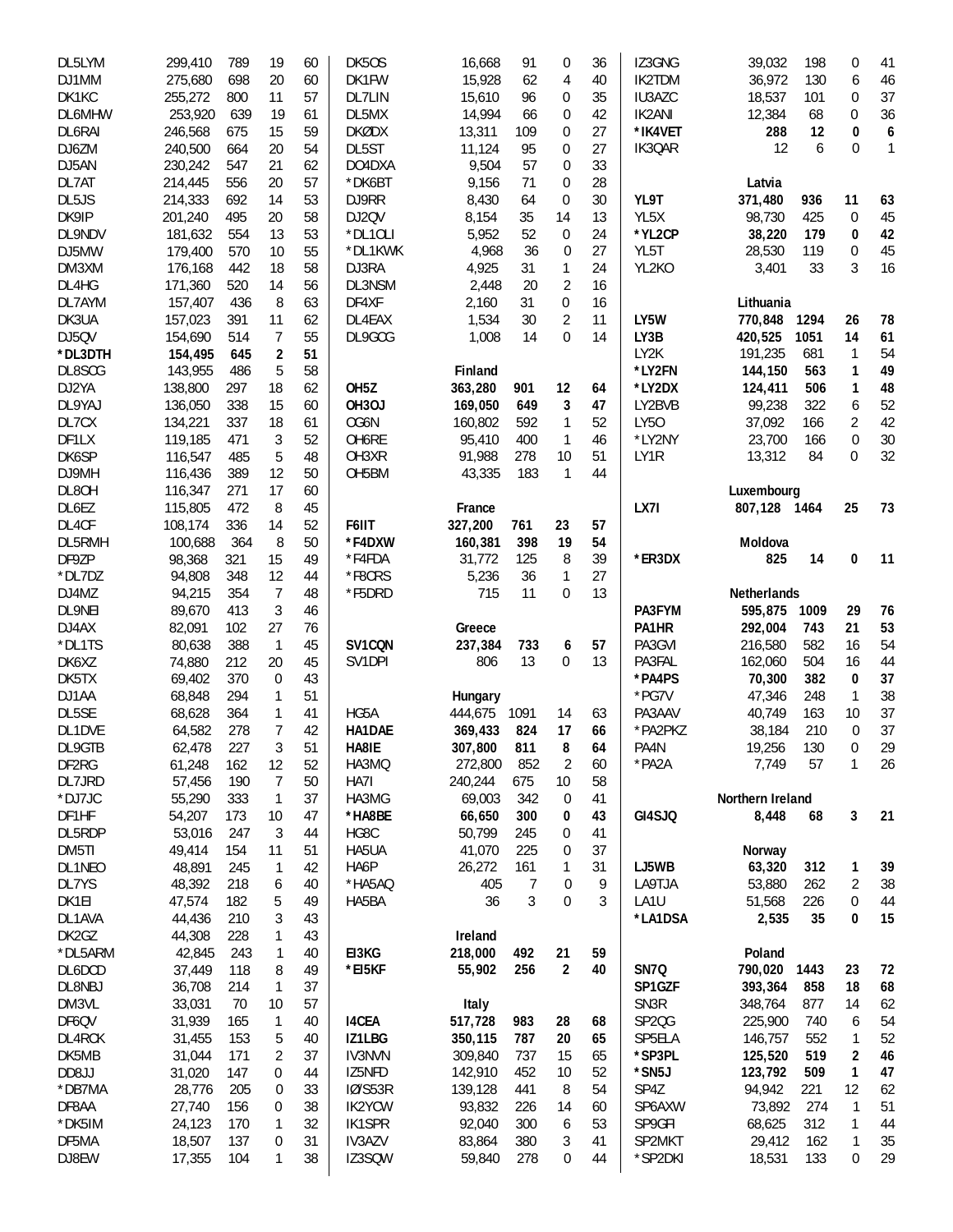| SP6AYP           | 15,288          | 48             | $\sqrt{2}$       | 47             | EA3WD             | 800            | 11           | 1              | 9  |                               | Mariana Islands             |       |                |                |
|------------------|-----------------|----------------|------------------|----------------|-------------------|----------------|--------------|----------------|----|-------------------------------|-----------------------------|-------|----------------|----------------|
| SP9LAS           | 12,350          | 57             | $\mathbf{1}$     | 37             | EA2GM             | 5              | $\mathbf{1}$ | $\mathbf 0$    | 1  | <b>NHØZ</b>                   | 129,840                     | 277   | 14             | 34             |
| SQ5STS           | 6,534           | 57             | $\boldsymbol{0}$ | 22             |                   |                |              |                |    |                               |                             |       |                |                |
| SP5RE            | 6,500           | 59             | 0                | 20             |                   | Sweden         |              |                |    |                               | New Zealand                 |       |                |                |
| SP7JQQ           | 5,520           | 49             | $\mathbf 0$      | 23             | S530              | 616,800        | 1116         | 27             | 73 | <b>ZM2IO</b>                  | 1,920                       | 18    | 6              | 6              |
| SP8MVC           | 1,800           | 20             | $\boldsymbol{0}$ | 15             | 8SØDX             | 463,482        | 1065         | 13             | 68 |                               |                             |       |                |                |
| SP8HKT           | 1,261           | 18             | $\boldsymbol{0}$ | 13             | SM6NOC            | 187,180        | 495          | 12             | 58 |                               | <b>SOUTH AMERICA</b>        |       |                |                |
| SP8FNA           | 360             | 8              | $\mathbf 0$      | 8              | SM5FUG            | 116,250        | 448          | 2              | 48 |                               | Argentina                   |       |                |                |
| *SP9KAO          | 275             | 6              | 1                | 4              | SC2Ø14ECC         | 49,770         | 230          | 1              | 41 | LU6QI                         | 42                          | 4     | $\bf{0}$       | $\mathbf{3}$   |
| SP1RKR           | 240             | 6              | $\mathbf{1}$     | 5              | SM <sub>5</sub> C | 33,663         | 125          | 5              | 44 |                               | <b>Brazil</b>               |       |                |                |
| SQ8GBG           | 45              | 3              | $\boldsymbol{0}$ | 3              | 8SØW              | 23,939         | 109          | 5              | 32 | PT7BXB                        | 266,772                     | 293   | 45             | 49             |
| SP7MFQ           | 20              | $\overline{2}$ | $\Omega$         | $\overline{2}$ | *SM5EPO           | 7,640          | 80           | $\pmb{0}$      | 20 | PY2DS                         | 3,570                       | 24    | 6              | 15             |
|                  |                 |                |                  |                | SM6NET            | 4,675          | 37           | $\mathbf{1}$   | 24 | PS7DX                         | 2,156                       | 17    | $\overline{4}$ | $10\,$         |
|                  | Romania         |                |                  |                | *SE5E             | 441            | 14           | $\mathbf{1}$   | 6  | PY2IU                         | 84                          | 6     | 0              | $\overline{4}$ |
| YO3APJ           | 346,800         | 791            | 20               | 60             |                   |                |              |                |    | PY2KJ                         | 14                          | 2     | $\Omega$       | $\overline{2}$ |
| YQ6A             | 243,573         | 769            | 6                | 55             |                   | Switzerland    |              |                |    |                               |                             |       |                |                |
| Y09WF            | 116,640         | 471            | 3                | 45             | HB9CVQ            | 308,698        | 931          | 9              | 53 |                               | <b>Uruguay</b>              |       |                |                |
| Y04AR            | 89,910          | 481            | $\boldsymbol{0}$ | 37             | <b>HB9FBM</b>     | 200,600        | 657          | 6              | 53 | CX6VM                         | 66,975                      | 126   | 34             | 23             |
| <b>YO5OHO</b>    | 84,647          | 354            | 1                | 46             |                   |                |              |                |    |                               |                             |       |                |                |
| *Y08WW           | 82,600          | 267            | 1                | 55             |                   | <b>Ukraine</b> |              |                |    |                               | Venezuela                   |       |                |                |
| *Y03FRI          | 82,236          | 360            | $\overline{2}$   | 42             | <b>UW5Z0</b>      | 318,750        | 811          | 13             | 62 | *4M5L                         | 2,240                       | 17    | 8              | 6              |
| Y09HP            | 73,702          | 324            | $\boldsymbol{0}$ | 43             | <b>UWØK</b>       | 316,869        | 772          | 13             | 66 |                               |                             |       |                |                |
| Y05NY            | 1,040           | 22             | $\mathbf 0$      | 10             | UT5IA             | 286,280        | 804          | $\overline{7}$ | 61 |                               | <b>MULTI OP</b>             |       |                |                |
|                  |                 |                |                  |                | UT1IR             | 281,796        | 746          | 6              | 63 |                               | <b>NORTH AMERICA</b>        |       |                |                |
|                  | Serbia          |                |                  |                | UR5IFB            | 224,136        | 601          | 8              | 64 |                               | <b>UNITED STATES</b>        |       |                |                |
| YU1UN            | 156,774         | 560            | 6                | 47             | UR7EU             | 208.148        | 594          | 6              | 62 |                               | <b>CONNECTICUT</b>          |       |                |                |
| YU1LM            | 9,016           | 82             | 0                | 23             | <b>USØSY</b>      | 182,952        | 536          | 3              | 63 | KB1H                          | 89,756                      | - 242 | 41             | 35             |
|                  |                 |                |                  |                | UX4U              | 160,576        | 484          | 8              | 56 |                               |                             |       |                |                |
|                  | <b>Sicily</b>   |                |                  |                | UT5ECZ            | 157,752        | 491          | $\overline{4}$ | 59 |                               | <b>MASSACHUSETTS</b>        |       |                |                |
| IT9BLB           | 262,880         | 588            | 22               | 58             | *UW5U             | 144,478        | 619          | $\mathbf{1}$   | 46 | K <sub>1</sub> L <sub>Z</sub> | 940,672 1468                |       | 58             | 70             |
| <b>IT9SFT</b>    | 765             | 9              | $\mathbf{1}$     | 8              | UX4UA             | 139,258        | 470          | 5              | 53 | W <sub>1</sub> TO             | 567,948 1360                |       | 59             | 55             |
|                  |                 |                |                  |                | UT5EO             | 137,788        | 564          | $\overline{2}$ | 47 |                               |                             |       |                |                |
|                  | Slovak Republic |                |                  |                | <b>USØHZ</b>      | 99,170         | 424          | 1              | 46 |                               | <b>RHODE ISLAND</b>         |       |                |                |
| OM8DD            | 493,850         | 1044           | 19               | 66             | UZ8I              | 88,088         | 400          | 1              | 43 | W10P                          | 109,956                     | 480   | 54             | 30             |
| *OM5XX           | 265,918         | 826            | 7                | 55             | UR8RF             | 68,241         | 315          | 1              | 42 |                               |                             |       |                |                |
| *OM7LM           | 112,850         | 448            | 5                | 45             | *UT4XU            | 67,144         | 307          | $\mathbf{1}$   | 43 |                               | <b>NEW JERSEY</b>           |       |                |                |
| *OM7AG           | 47,915          | 261            | 1                | 36             | <b>UT8IO</b>      | 63,304         | 317          | 0              | 41 | W <sub>2</sub> GD             | 796,480 1450                |       | 59             | 72             |
| *OM7YC           | 38,480          | 187            | 1                | 39             | *UT1AA            | 63,124         | 304          | 1              | 42 |                               |                             |       |                |                |
|                  |                 |                |                  |                | *UT5ULX           | 60,858         | 291          | 0              | 42 |                               | <b>NEW YORK</b>             |       |                |                |
|                  | Slovenia        |                |                  |                | UT5UGR            | 59,166         | 316          | 0              | 38 | W2FU                          | 340,474 1019                |       | 56             | 51             |
| S52AW            | 566,277 1110    |                | 26               | 67             | UT8EU             | 55,488         | 214          | $\mathbf{1}$   | 50 | N <sub>2</sub> WK             | 67,805                      | 375   | 50             | 21             |
| S51F             | 411,719         | 1018           | 14               | 63             | UT3WM             | 53,176         | 232          | $\mathbf{1}$   | 45 |                               |                             |       |                |                |
| S52X             | 376,880         | 892            | 19               | 61             | UX6IR             | 35,814         | 140          | 1              | 46 |                               | <b>DISTRICT OF COLUMBIA</b> |       |                |                |
| S5ØP             | 353,241         | 834            | 16               | 65             | UZ2HZ             | 25,112         | 110          | 1              | 42 | W3DQ                          | 96,117                      | 589   | 52             | 17             |
| S51ZJ            | 217,626         | 758            | 6                | 51             | US1IW             | 22,754         | 143          | 0              | 31 |                               |                             |       |                |                |
| S57AW            | 197,220         | 686            | 3                | 54             | US7IM             | 21,852         | 118          | 1              | 35 |                               | <b>MARYLAND</b>             |       |                |                |
| S54X             | 193,858         | 631            | 8                | 53             | UT3UV             | 18,210         | 129          | 0              | 30 | WG3J                          | 93,702 585                  |       | 51             | 18             |
| S53XX            | 184,851         | 510            | 15               | 54             | UT4WA             | 16,966         | 97           | 1              | 33 |                               |                             |       |                |                |
| *S56A            | 183,048         | 630            | 2                | 56             | *UT3WX            | 14,600         | 120          | 0              | 25 |                               | PENNSYLVANIA                |       |                |                |
| $*$ S53F         | 121,394         | 409            | 8                | 50             | *UX2IJ            | 10,419         | 95           | 0              | 23 | K3UA                          | 72,380                      | 431   | 53             | 17             |
| S540             | 112,635         | 509            | 0                | 45             | UR5UDX            | 9,528          | 83           | 0              | 24 |                               |                             |       |                |                |
| S58WW            | 99,450          | 385            | $\boldsymbol{0}$ | 51             | *UR7Z0            | 5,000          | 52           | 0              | 20 |                               | <b>FLORIDA</b>              |       |                |                |
| *S5ØXX           | 96,816          | 393            | $\overline{2}$   | 46             | *UY5ZI            | 4,200          | 41           | 0              | 21 | KØDI                          | 485,806 1199                |       | 58             | 60             |
| *S51RJ           | 59,556          | 285            | 0                | 42             | UR7GO             | 4,122          | 48           | 0              | 18 |                               |                             |       |                |                |
| S58Q             | 38,016          | 148            | 7                | 41             | US2WU             | 2,125          | 16           | 0              | 17 |                               | <b>NORTH CAROLINA</b>       |       |                |                |
| <b>S57U</b>      | 1,590           | 14             | 7                | 8              | UT5CB             | 935            | 15           | $\overline{2}$ | 9  | N <sub>1</sub> LN             | 462,492 1314                |       | 59             | 57             |
| *S52WW           | 203             | $\overline{7}$ | $\mathbf 0$      | 7              |                   |                |              |                |    | N4XD                          | 255,618                     | 896   | 56             | 43             |
|                  |                 |                |                  |                |                   | <b>OCEANIA</b> |              |                |    |                               |                             |       |                |                |
|                  | Spain           |                |                  |                |                   | Australia      |              |                |    |                               | <b>TENNESSEE</b>            |       |                |                |
| EA5KA            | 408,975         | 758            | 27               | 68             | VK6DXI            | 2,325          | 16           | $\pmb{0}$      | 15 | N4DW                          | 97,532 545                  |       | 54             | 20             |
| ED <sub>50</sub> | 54,208          | 180            | 10               | 46             |                   |                |              |                |    |                               |                             |       |                |                |
| EA5HT            | 48,438          | 246            | 0                | 39             |                   | Indonesia      |              |                |    |                               | <b>VIRGINIA</b>             |       |                |                |
| EA2LU            | 32,725          | 184            | 0                | 35             | *YB1AR            | 168            | 5            | 0              | 4  | KC4D                          | 115,642                     | 754   | 52             | 15             |
| *EA2AZ           | 3,043           | 37             | 0                | 17             |                   |                |              |                |    |                               |                             |       |                |                |
| EA4GB            | 1,140           | 15             | 0                | 12             |                   |                |              |                |    |                               |                             |       |                |                |
|                  |                 |                |                  |                |                   |                |              |                |    |                               |                             |       |                |                |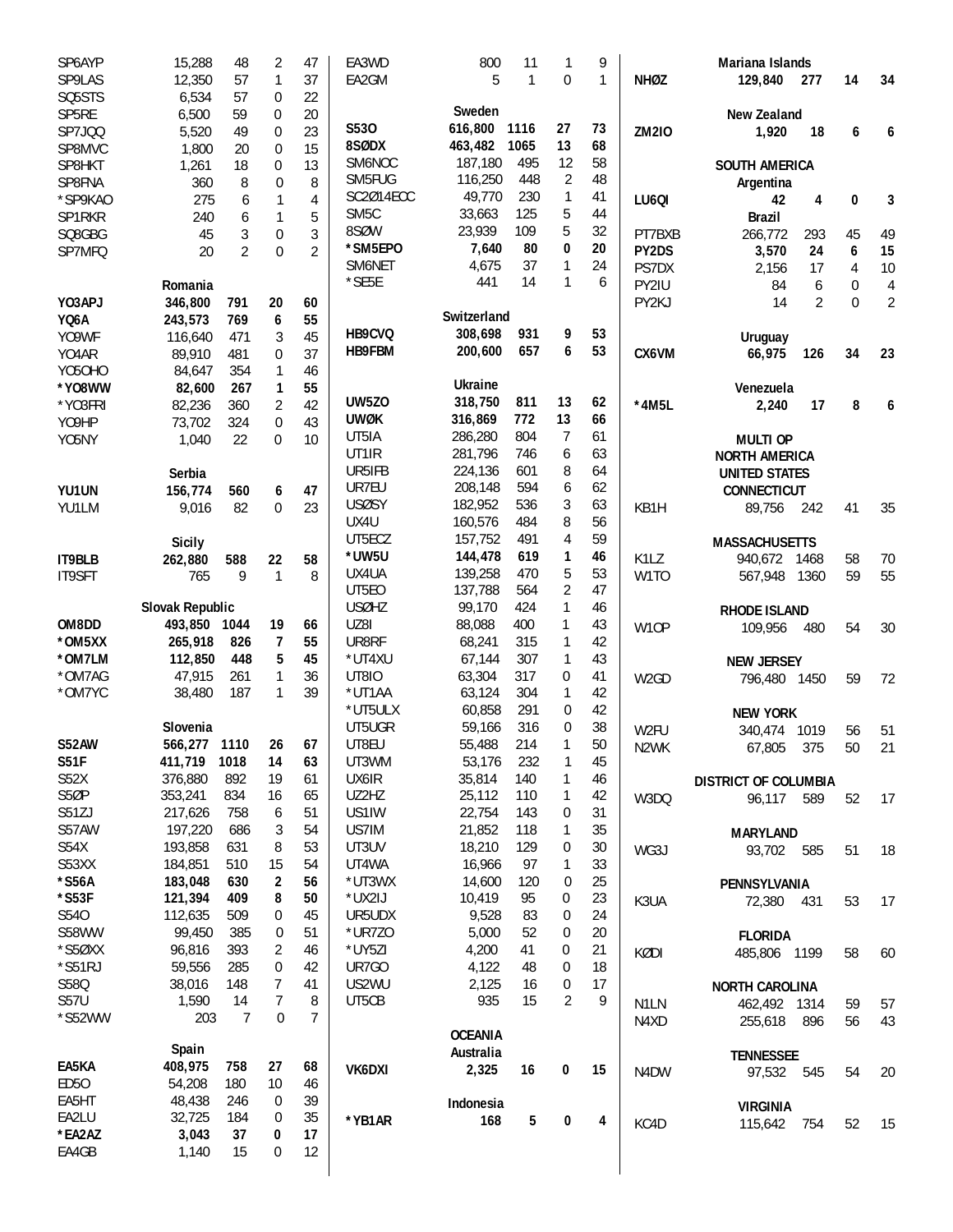|                    | <b>NEW MEXICO</b>     |                    |                   | Cyprus                |      |                   |          |                   | Hungary            |                |    |
|--------------------|-----------------------|--------------------|-------------------|-----------------------|------|-------------------|----------|-------------------|--------------------|----------------|----|
| K5TQ               | 164,034<br>747        | 21<br>57           | C <sub>4</sub> A  | 553,630               | 806  | 11                | 59       | HG8DX             | 910,910<br>1416    | 35             | 75 |
| AA5B               | 705<br>135,011        | 57<br>22           |                   |                       |      |                   |          | HG1S              | 1208<br>609,245    | 19             | 72 |
|                    |                       |                    |                   | Japan                 |      |                   |          | HG5D              | 1112<br>573,159    | 22             | 71 |
|                    | <b>OKLAHOMA</b>       |                    | JA3YBK            | 503,310               | 624  | 34                | 61       | HG7T              | 535,870<br>1188    | 16             | 66 |
| K5KC               | 371,718<br>1131       | 59<br>48           |                   |                       |      |                   |          |                   |                    |                |    |
| K5WG               | 109,879<br>612        | 56<br>21           |                   | <b>EUROPE</b>         |      |                   |          |                   | Italy              |                |    |
|                    |                       |                    |                   | <b>Belarus</b>        |      |                   |          | IQ5TT             | 785,127<br>1271    | 40             | 69 |
|                    | <b>CALIFORNIA</b>     |                    | EU1WW             | 9,078                 | 109  | $\boldsymbol{0}$  | 17       | <b>I4EWH</b>      | 732,227<br>1282    | 30             | 73 |
| N6DZ               | 251,580<br>914        | 27<br>57           |                   | Belgium               |      |                   |          | IK3VUU            | 708<br>249,849     | 11             | 58 |
| NX6T               | 575<br>98,049         | 55<br>14           | ON9CC             | 687,336               | 1161 | 32                | 72       | IQ1CN             | 565<br>158,144     | 4              | 52 |
| W6OAT              | 83,993<br>426         | 54<br>17           |                   |                       |      |                   |          | IQ4FE             | 323<br>63,920      | 2              | 38 |
|                    |                       |                    |                   | Bosnia-Herzegovina    |      |                   |          | IQ2CF             | 152<br>24,816      | $\mathbf{0}$   | 33 |
|                    | <b>ARIZONA</b>        |                    | E7DX              | 1,020,208 1512        |      | 38                | 74       |                   |                    |                |    |
| N7DD               | 296,856<br>1030       | 59<br>34           | E77EZ             | 601,120 1285          |      | 18                | 67       |                   | Kaliningrad        |                |    |
| AA7A               | 931<br>223,286        | 57<br>25           |                   |                       |      |                   |          | UA <sub>2</sub> F | 972,226 1618       | 25             | 76 |
|                    | <b>UTAH</b>           |                    |                   | <b>Bulgaria</b>       |      |                   |          |                   |                    |                |    |
| NS7B               | 93,840<br>564         | 56<br>13           | LZ9W              | 664,392               | 1255 | 23                | 71       |                   | Latvia             |                |    |
|                    |                       |                    | <b>LZØM</b>       | 382,575               | 956  | 13                | 62       | YL4U              | 596,820<br>1231    | 14             | 73 |
|                    | <b>MICHIGAN</b>       |                    | LZ4TL             | 301,969               | 853  | 5                 | 62       |                   |                    |                |    |
| W8RA               | 1200<br>326,000       | 58<br>42           |                   |                       |      |                   |          |                   | Lithuania          |                |    |
| W8RT               | 963<br>286,545        | 57<br>48           |                   | Croatia               |      |                   |          | LY2XW             | 455,058<br>1039    | 15             | 66 |
|                    |                       |                    | 9A6V              | 173,470               | 612  | $\overline{2}$    | 53       | LY7A              | 327,552<br>974     | 10             | 54 |
|                    | <b>OHIO</b>           |                    |                   |                       |      |                   |          |                   |                    |                |    |
| WW80H              | 64,542<br>461         | 53<br>9            |                   | <b>Czech Republic</b> |      |                   |          |                   | Macedonia          |                |    |
|                    |                       |                    | OK7K              | 949,605               | 1489 | 31                | 80       | Z37M              | 220,590<br>735     | 4              | 53 |
|                    | <b>WISCONSIN</b>      |                    | OL5ØOL            | 740,025               | 1344 | 27                | 72       |                   |                    |                |    |
| WØAIH              | 252,525<br>1102       | 32<br>59           | OK5T              | 633,700               | 1163 | 31                | 69       |                   | <b>Netherlands</b> |                |    |
| W9FZ               | 189<br>23,166         | 50<br>4            | OL3Z              | 511,352               | 1201 | 20                | 62       | PI4DX             | 1170<br>666,701    | 31             | 70 |
|                    |                       |                    | OL4N              | 414,513               | 1014 | 16                | 63       | PC5M              | 898<br>498,483     | 34             | 63 |
|                    | <b>COLORADO</b>       |                    | OK6T              | 363,979               | 917  | 14                | 63       | PC <sub>2</sub> D | 501<br>128,450     | $\overline{4}$ | 46 |
| <b>KØRF</b>        | 334,614 1243          | 58<br>35           | OL <sub>1</sub> C | 312,324               | 921  | 14                | 54       | PI4CC             | 330<br>88,050      | 10             | 40 |
|                    |                       |                    | OK1KZD            | 237,184               | 682  | 15                | 53       |                   |                    |                |    |
|                    | <b>IOWA</b>           |                    | OK2RDI            | 36,543                | 193  | 0                 | 39       |                   | Norway             |                |    |
| NØNI               | 410,488<br>1376       | 58<br>46           |                   |                       |      |                   |          | LA2AB             | 696<br>209,418     | 7              | 50 |
|                    |                       |                    |                   | <b>Denmark</b>        |      |                   |          |                   |                    |                |    |
|                    | <b>MINNESOTA</b>      |                    | OZ1ADL            | 83,880                | 264  | 8                 | 52       |                   | Poland             |                |    |
| KEØL               | 2,870<br>35           | 35<br>$\mathbf{0}$ |                   |                       |      |                   |          | SP8W              | 585,112 1173       | 20             | 68 |
|                    |                       |                    |                   | England               |      |                   |          | SN <sub>5</sub> I | 315,302<br>896     | 8              | 59 |
|                    | <b>MISSOURI</b>       |                    | G4AQG             | 244.944               | 519  | 26                | 58       | <b>SN90</b>       | 854<br>304,096     | 6              | 62 |
| KØLIR              | 738<br>110,952        | 54<br>13           |                   |                       |      |                   |          | SP2KPD            | 84,916<br>368      | 1              | 45 |
|                    |                       |                    |                   | European Russia       |      |                   |          |                   |                    |                |    |
|                    | <b>CANADA</b>         |                    | UA4M              | 604,488               | 1205 | 8                 | 81       |                   | Romania            |                |    |
|                    | QUEBEC                |                    | RM4F              | 357,001               | 868  | 4                 | 75       | YO3DDZ            | 214,045<br>629     | 6              | 59 |
| VE <sub>20</sub> J | 366,872<br>837        | 58<br>30           | RY6Y              | 331,357               | 901  | 4                 | 67       | YO8KGL            | 191,048<br>714     | 3              | 49 |
|                    |                       |                    | RD3BZ             | 143,736               | 562  | $\mathbf{1}$      | 52       | Y05KAD            | 676<br>151,756     | 0              | 44 |
|                    | <b>ONTARIO</b>        |                    |                   |                       |      |                   |          |                   |                    |                |    |
| VE3VV              | 54,473<br>244         | 3<br>44            |                   | Fed. Rep. of Germany  |      |                   |          |                   | Serbia             |                |    |
|                    |                       |                    | DR <sub>1</sub> A | 1,050,420 1509        |      | 43                | 80       | <b>YTØA</b>       | 631,377<br>1206    | 25             | 68 |
|                    | <b>NORTH AMERICA</b>  |                    | DJ2MX             | 648,282 1220          |      | 27                | 76       | YT3A              | 1117<br>519,036    | 19             | 65 |
|                    | Cayman Islands        |                    | DR4A              | 625,796               | 1214 | 31                | 70       | YU5R              | 1143<br>505,304    | 17             | 66 |
| ZF2KE              | 802,269 1113          | 56<br>61           | DR <sub>1</sub> D | 610,480               | 1141 | 34                | 70       |                   |                    |                |    |
|                    |                       |                    | <b>DLØGL</b>      | 492,930               | 1066 | 28                | 62       |                   | Slovak Republic    |                |    |
|                    | Jamaica               |                    | <b>DAØI</b>       | 459,151               | 1037 | 24                | 65       | OM7M              | 1,147,398 1594     | 38             | 81 |
| 6Y3M               | 1,180,625 1479        | 59<br>66           | <b>DKØRX</b>      | 370,476               | 932  | 20                | 62       | OM6A              | 430,650 1064       | 13             | 62 |
|                    |                       |                    | <b>DKØIW</b>      | 365,075               | 874  | 23                | 62       | OM3RRC            | 283,526<br>890     | 10             | 52 |
|                    | Mexico                |                    | <b>DLØAC</b>      | 140,397               | 588  | 5                 | 48       |                   |                    |                |    |
| XE1TD              | 33,178<br>121         | 43<br>10           | DL8MAS            | 27,720                | 185  | 0                 | 35       |                   | Slovenia           |                |    |
|                    |                       |                    | DG7RO             | 6,996                 | 77   | 1                 | 21       | S59A              | 1,154,630 1615     | 42             | 76 |
|                    | <b>AFRICA</b>         |                    |                   |                       |      |                   |          | <b>S54W</b>       | 1114<br>531,900    | 20             | 70 |
|                    | <b>ASIA</b>           |                    | OG9W              | Finland<br>280,085    | 815  |                   |          | S59T              | 2,412<br>28        | 0              | 18 |
|                    | <b>Asiatic Russia</b> |                    | OH4AB             | 186,558               | 603  | 3<br>$\mathbf{1}$ | 62<br>58 |                   | Spain              |                |    |
| RY <sub>9</sub> C  | 711,432<br>1079       | 0<br>72            |                   |                       |      |                   |          |                   | 135,090<br>469     |                |    |
| RD <sub>8</sub> D  | 558,030<br>914        | 1<br>65            |                   |                       |      |                   |          | EE3K              |                    | 6              | 51 |
| RK9CYA             | 218<br>72,276         | 38<br>$\mathbf 0$  |                   |                       |      |                   |          |                   |                    |                |    |
|                    |                       |                    |                   |                       |      |                   |          |                   |                    |                |    |